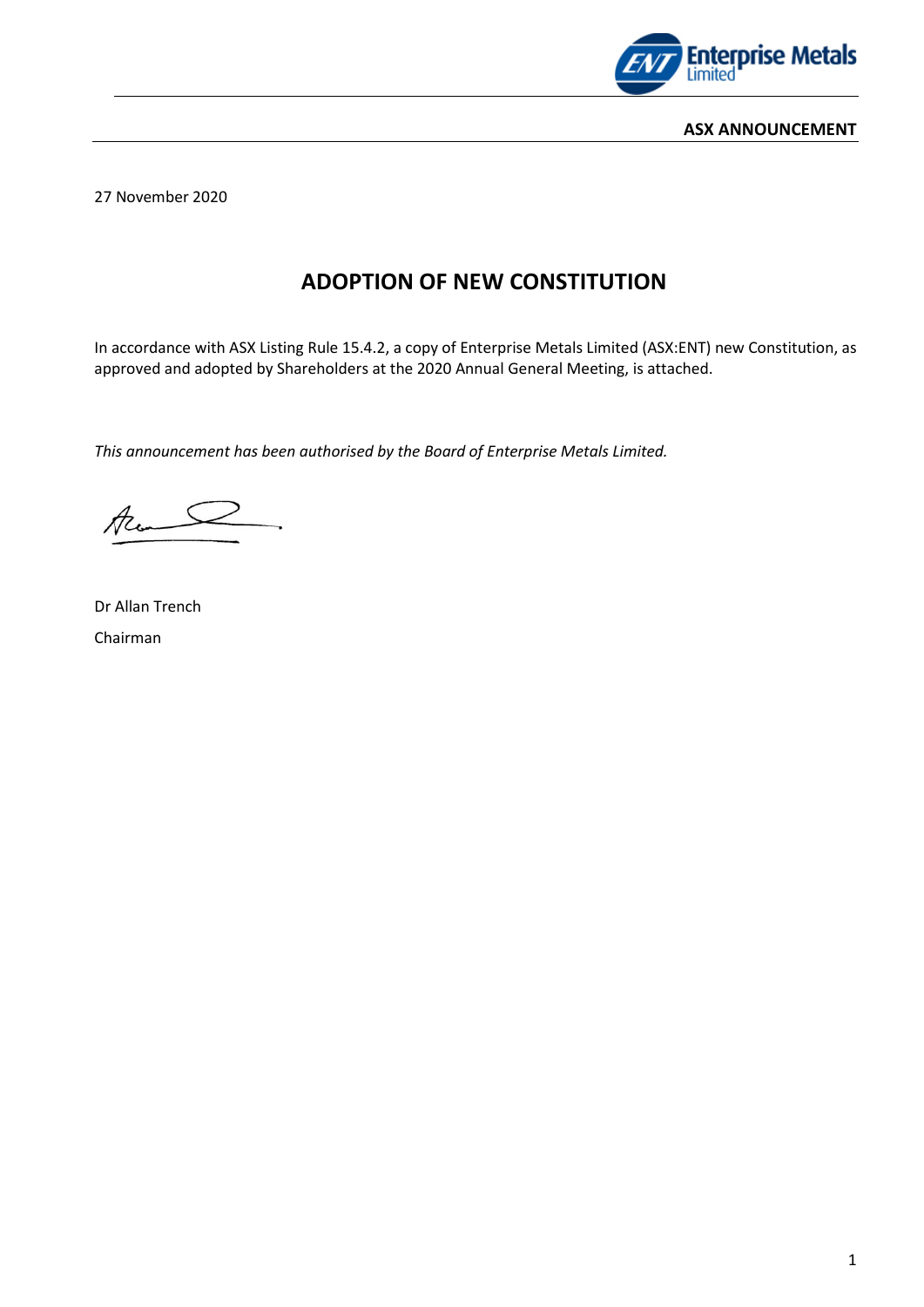# **CONSTITUTION ENTERPRISE METALS LIMITED ACN 123 567 073**

**Adopted by Special Resolution of Shareholders on 24 November 2020**

Au D  $\overline{\phantom{a}}$ 

**Dr Allan Trench Chairman**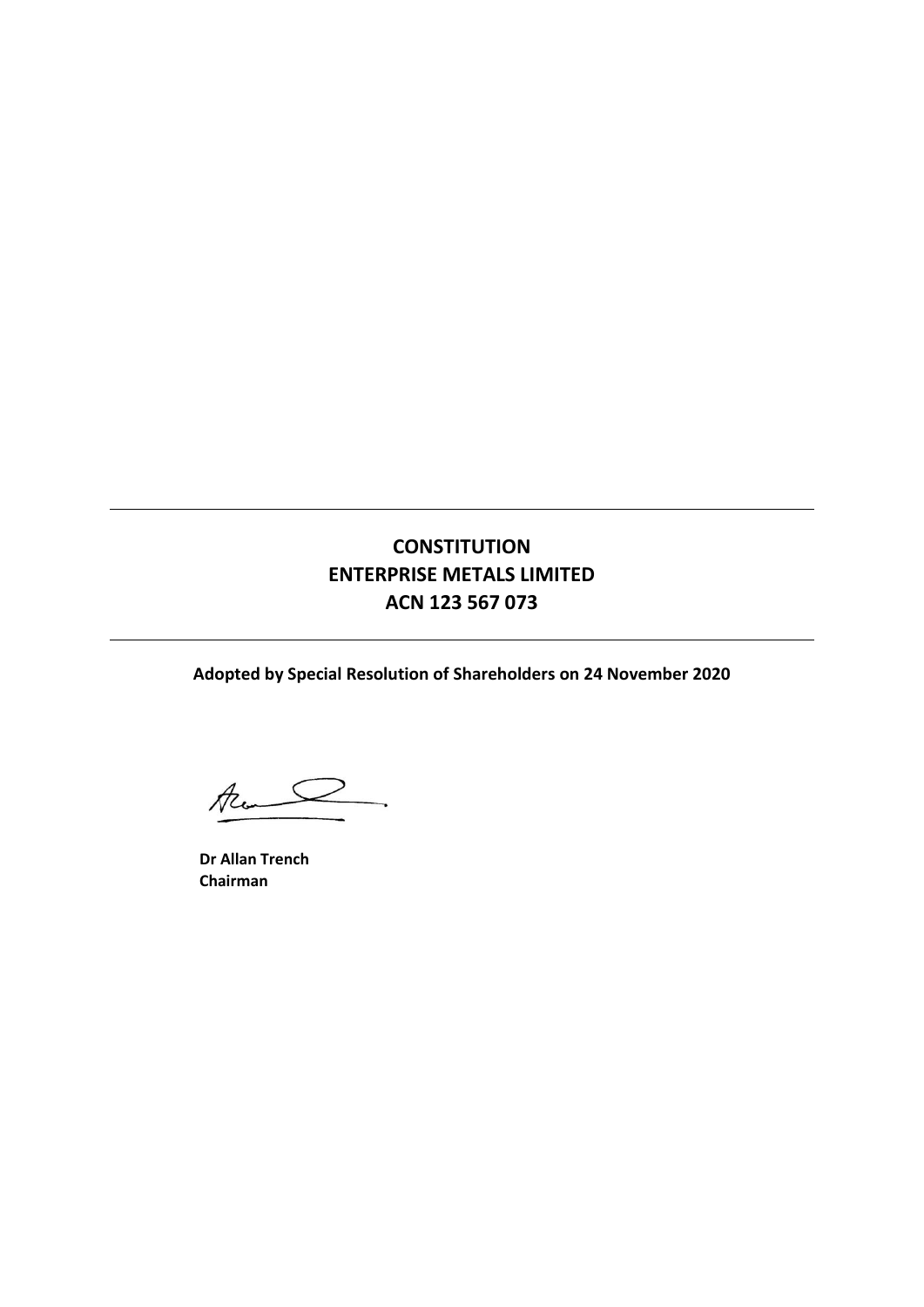## **TABLE OF CONTENTS**

| 1.        |                                                  |  |
|-----------|--------------------------------------------------|--|
| 1.1       |                                                  |  |
| 1.2       |                                                  |  |
| 1.3       |                                                  |  |
| 1.4       |                                                  |  |
| 1.5       |                                                  |  |
| 1.6       |                                                  |  |
| 1.7       |                                                  |  |
| 2.        |                                                  |  |
| 2.1       |                                                  |  |
| 2.2       |                                                  |  |
| 2.3       |                                                  |  |
| 2.4       |                                                  |  |
| 2.5       |                                                  |  |
| 2.6       |                                                  |  |
| 2.7       |                                                  |  |
| 2.8       |                                                  |  |
| 2.9       |                                                  |  |
| 2.10      |                                                  |  |
| 2.11      |                                                  |  |
| 2.12      |                                                  |  |
|           |                                                  |  |
| 3.<br>3.1 | CALLS, COMPANY PAYMENTS, FORFEITURE AND LIENS 11 |  |
|           |                                                  |  |
|           |                                                  |  |
| 3.2       |                                                  |  |
| 3.3       |                                                  |  |
| 3.4       |                                                  |  |
| 3.5       |                                                  |  |
| 3.6       |                                                  |  |
| 4.        |                                                  |  |
| 4.1       |                                                  |  |
| 4.2       |                                                  |  |
| 4.3       |                                                  |  |
| 4.4       |                                                  |  |
| 4.5       |                                                  |  |
| 4.6       |                                                  |  |
| 4.7       |                                                  |  |
| 4.8       |                                                  |  |
| 4.9       |                                                  |  |
| 4.10      |                                                  |  |
| 4.11      |                                                  |  |
| 4.12      |                                                  |  |
| 4.13      |                                                  |  |
| 4.14      |                                                  |  |
| 5.        |                                                  |  |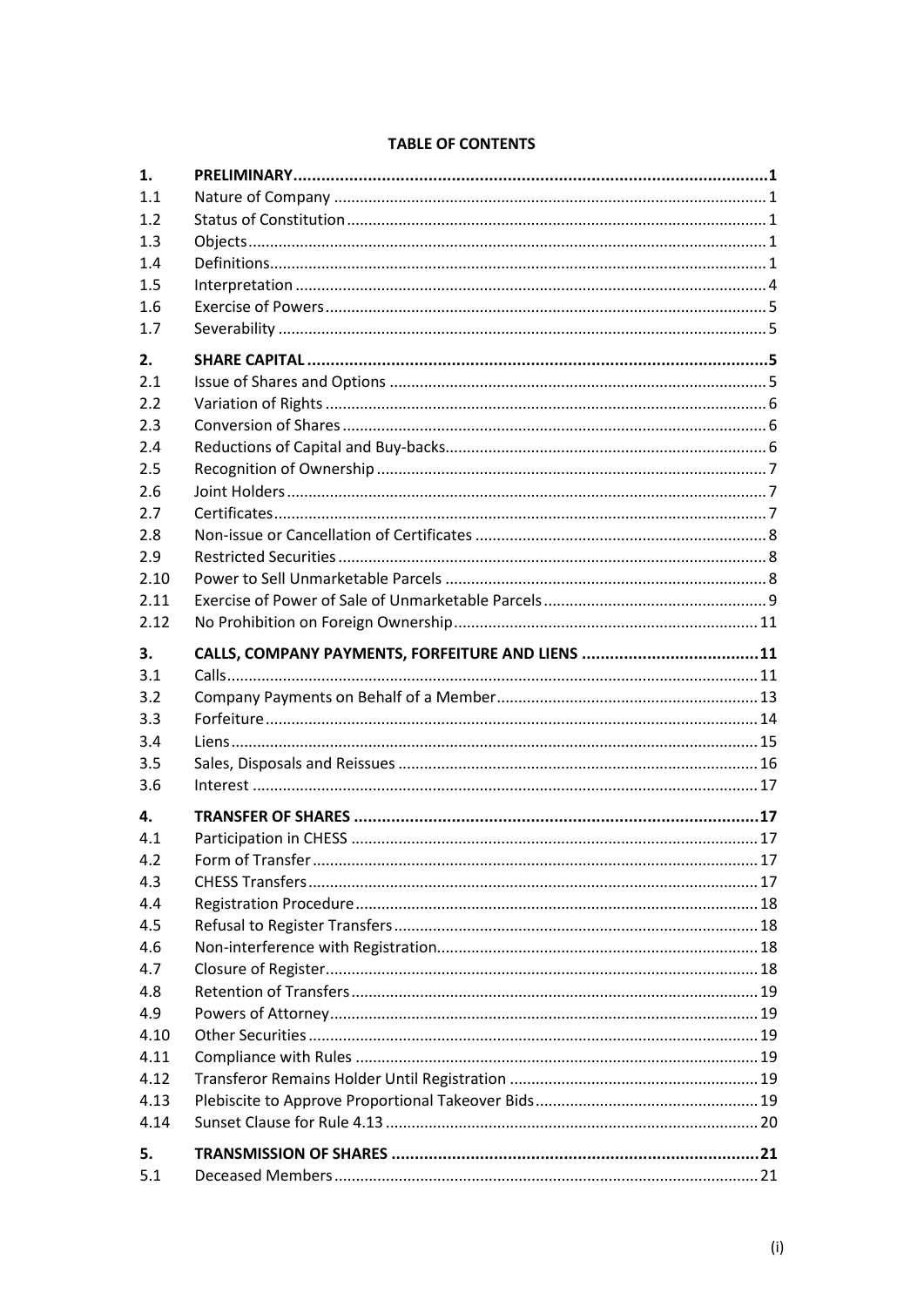| 5.2          |  |
|--------------|--|
| 6.           |  |
| 6.1          |  |
| 6.2          |  |
| 6.3          |  |
| 6.4          |  |
| 6.5          |  |
| 6.6          |  |
| 6.7          |  |
| 6.8          |  |
| 6.9          |  |
| 6.10         |  |
| 6.11         |  |
| 6.12         |  |
| 6.13         |  |
| 6.14<br>6.15 |  |
| 6.16         |  |
|              |  |
| 7.           |  |
| 7.1          |  |
| 7.2          |  |
| 7.3          |  |
| 7.4          |  |
| 7.5          |  |
| 7.6          |  |
| 7.7          |  |
| 8.           |  |
| 8.1          |  |
| 8.2          |  |
| 8.3          |  |
| 9.           |  |
| 9.1          |  |
| 9.2          |  |
| 9.3          |  |
| 9.4          |  |
| 9.5          |  |
| 10.          |  |
| 10.1         |  |
| 10.2         |  |
| 10.3         |  |
| 10.4         |  |
| 10.5         |  |
| 10.6         |  |
| 10.7         |  |
|              |  |
| 11.          |  |
| 11.1         |  |
| 11.2         |  |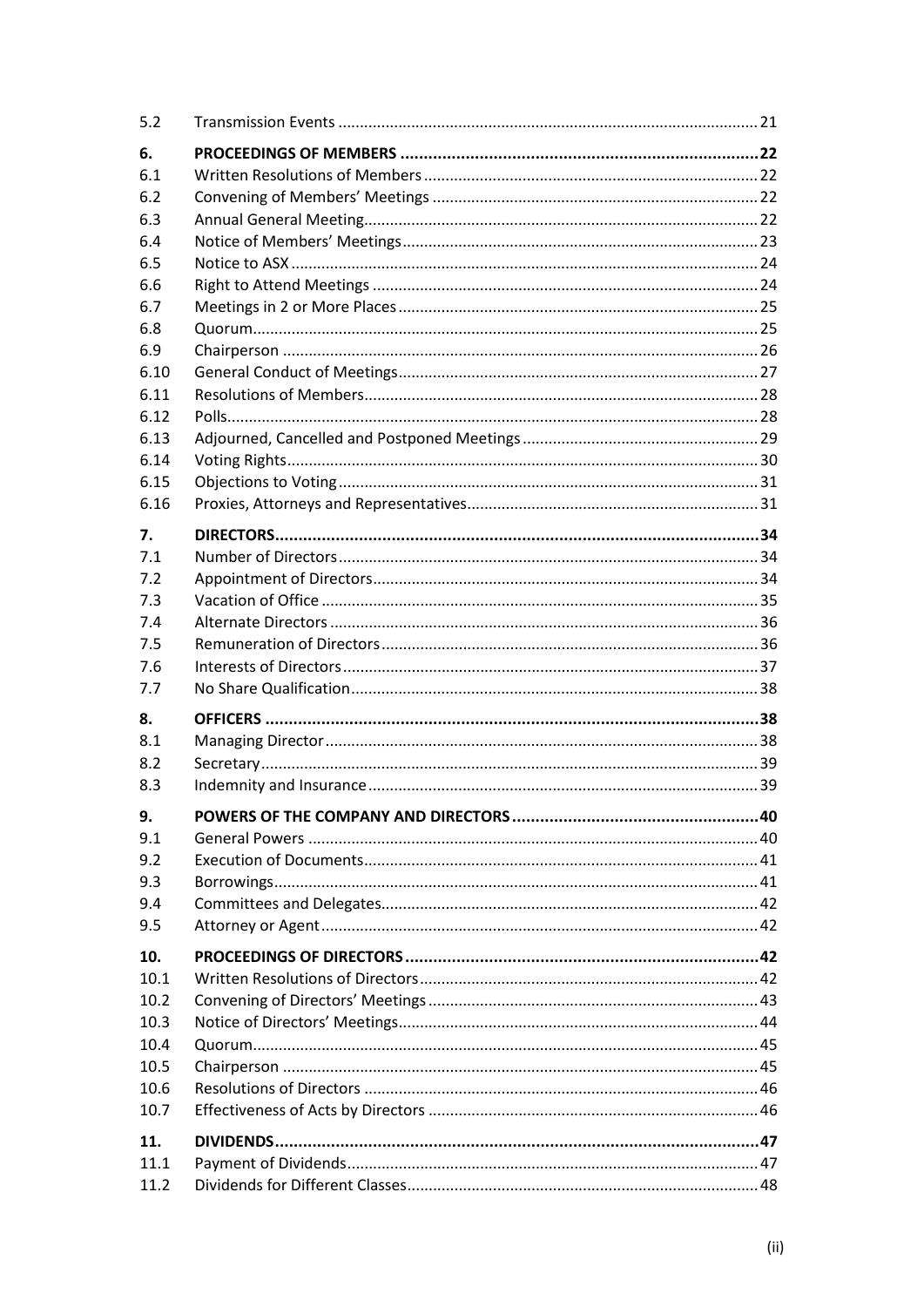| 11.3 |  |
|------|--|
| 11.4 |  |
| 11.5 |  |
| 11.6 |  |
| 11.7 |  |
| 12.  |  |
| 12.1 |  |
| 12.2 |  |
| 12.3 |  |
| 13.  |  |
| 13.1 |  |
| 13.2 |  |
| 13.3 |  |
| 13.4 |  |
| 14.  |  |
| 14.1 |  |
| 14.2 |  |
| 14.3 |  |
| 14.4 |  |
| 14.5 |  |
| 14.6 |  |
| 15.  |  |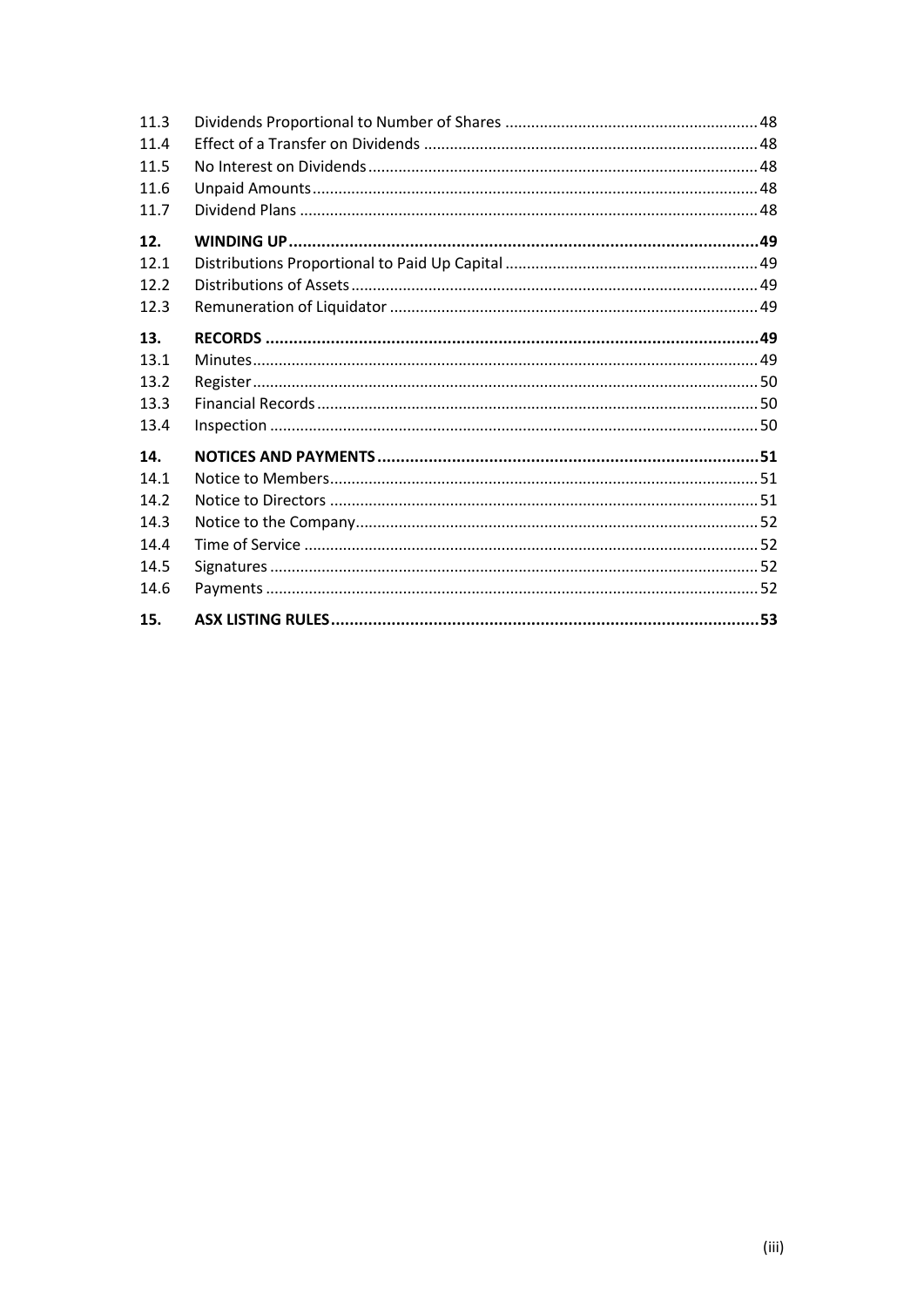#### **1. PRELIMINARY**

#### 1.1 **Nature of Company**

The Company is a public company limited by shares.

#### 1.2 **Status of Constitution**

The replaceable rules in the Corporations Act do not apply to the Company.

#### 1.3 **Objects**

The sole objects for which the Company is established are for mining purposes.

#### 1.4 **Definitions**

In this Constitution, unless the context otherwise requires:

**'Alternate Director'** means a person holding office as an alternate director of the Company pursuant to Rule 7.4;

**'Applicable Law'** means the Corporations Act, the Listing Rules and the ASX Settlement Operating Rules;

**'Approving Resolution Deadline, in relation to a Proportional Takeover Bid'** means the day that is 14 days before the last day of the bid period;

**'Approving Resolution in relation to a Proportional Takeover Bid'** means a resolution to approve the proportional takeover bid passed in accordance with Rule 4.13(b);

**'ASIC'** means the Australian Securities and Investments Commission;

**'ASX'** means ASX Limited;

**'ASX Settlement**' means ASX Settlement Pty Ltd ABN 49 008 504 532;

**'ASX Settlement Operating Rules'** means the settlement rules of ASX Settlement;

**'Auditor'** means any person appointed to perform the duties of auditor of the Company from time to time;

**'Business Day'** has the meaning which it bears in the Listing Rules;

**'Certificated Subregister'** means that part of the Register for a class of the Company's securities that is administered by the Company and records certificated holdings of securities in that class;

**'CHESS'** means the ASX Clearing House Electronic Subregister System operated by ASX Settlement or such other securities clearing house as is approved pursuant to the Corporations Act from time to time and to which the Listing Rules apply;

**'CHESS Approved Securities'** means securities of the Company which have been approved by ASX Settlement in accordance with the ASX Settlement Operating Rules;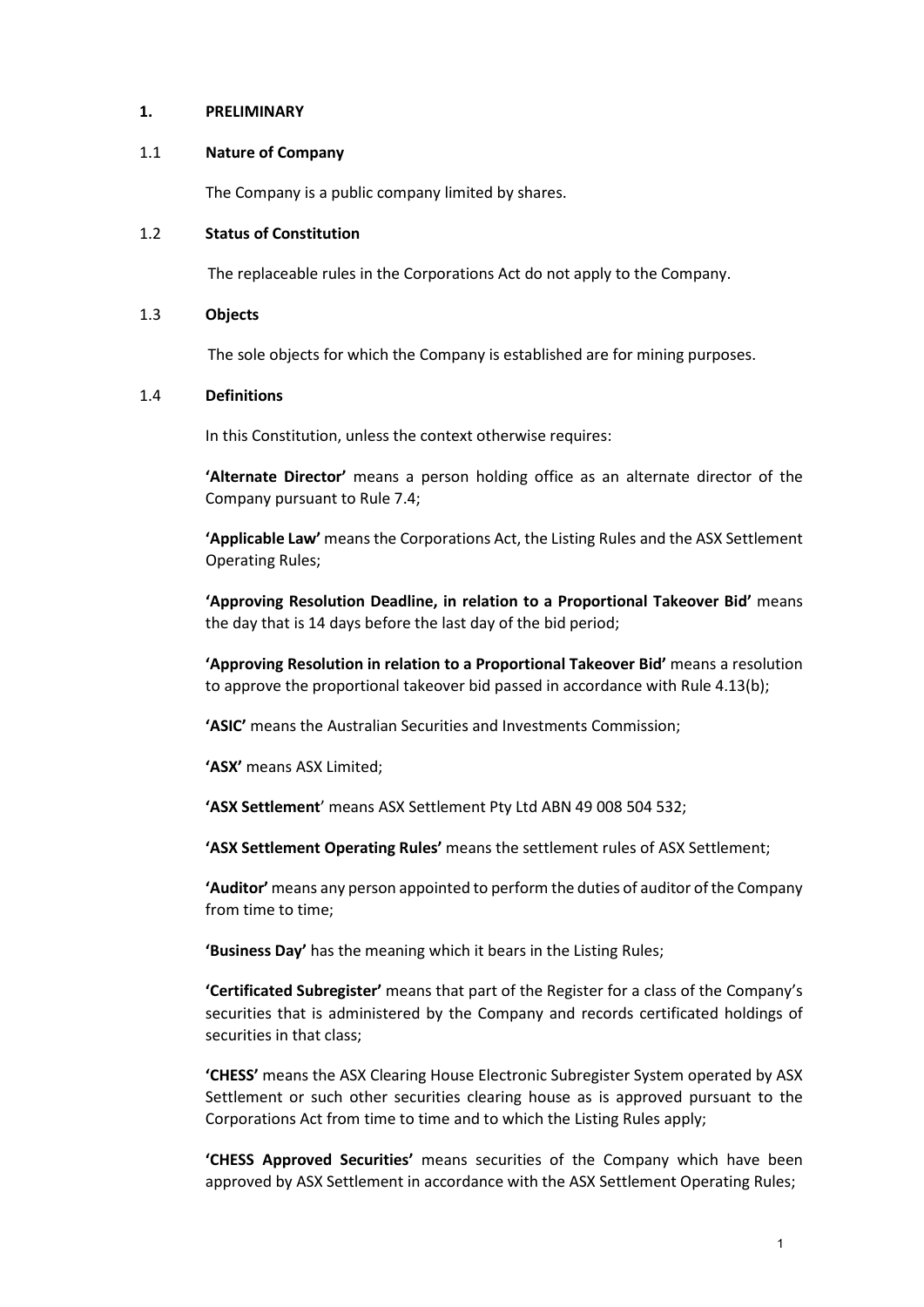**'CHESS Subregister'** means that part of the Register for a class of Chess Approved Securities that is administered by ASX Settlement and records uncertificated holdings of securities in that class;

**'Company'** means ENTERPRISE METALS LIMITED ACN 123 567 073;

**'Corporations Act'** means the *Corporations Act 2001* (Cth);

**'Directors'** means the directors of the Company from time to time and **'Director'** means any one of them;

**'Dividend'** includes an interim dividend and a final dividend;

**'Elimination Notice'** means a notice in writing to Minority Members stating that the Company intends to sell or dispose of their Relevant Securities unless a Notice of Retention is received by the Retention Date;

**'Executive Director'** means a Director who is an employee (whether full-time or parttime) of the Company or of any Related Corporation;

**'Issuer Sponsored Subregister'** means that part of the Register for a class of Chess Approved Securities that is administered by the Company (and not ASX Settlement) and records uncertificated holdings of securities in that class;

**'Legal Costs'** means, in relation to a person, legal costs incurred by that person in defending an action in respect of a Liability of that person;

**'Liability'** means, in relation to a person, any liability incurred by that person as an officer of the Company or a Subsidiary;

**'Listed Securities'** means any Shares, options, stock, debentures or other securities issued by the Company from time to time and quoted on the Official List;

**'Listing Rules'** means the official listing rules of ASX and any other rules of ASX which are applicable while the Company is admitted to the Official List, each as amended or replaced from time to time, except to the extent of any express written waiver by ASX;

**'Marketable Parcel'** has the meaning which it bears in the Listing Rules;

**'Member'** means a person whose name is entered in the Register as the holder of a Share from time to time;

**'Minority Member'** means any Member holding a parcel of Relevant Securities;

**'Non-executive Director'** means any Director other than an Executive Director;

**'Notice Date'** means the date on which an Elimination Notice is given;

**'Notice of Retention'** means a notice in writing from a Minority Member to the Company stating that all or some of the Relevant Securities are not to be sold or disposed of by the Company;

**'Officer'** means a Director, an Alternate Director or a Secretary;

**'Official List'** means the official list of entities that ASX has admitted and not removed;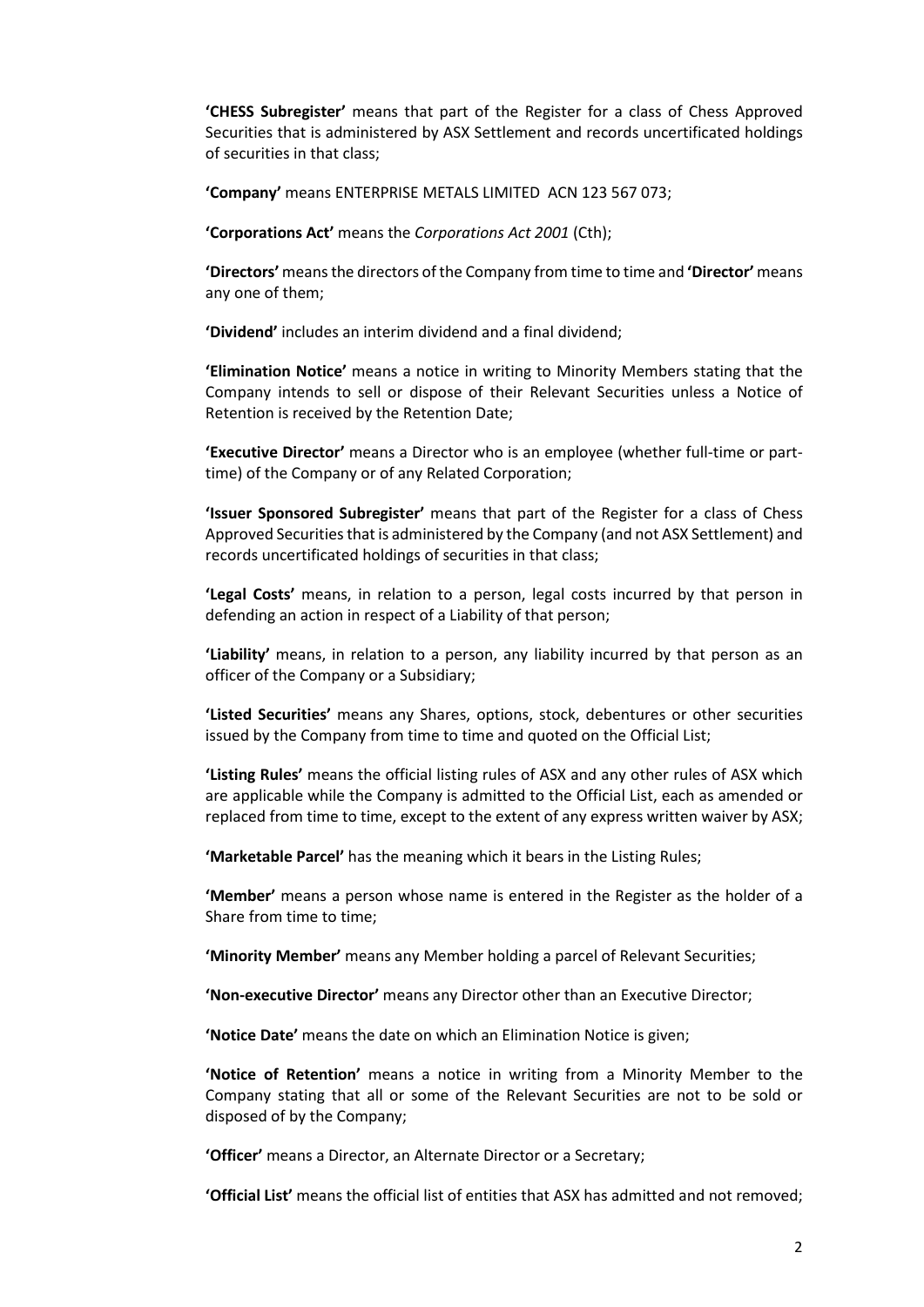**'Official Quotation'** means the official quotation of the Company's securities on ASX;

**'Personal Representative'** means the legal personal representative, executor or administrator of the estate of a deceased person;

**'Prescribed Notice'** means the notice prescribed by the Corporations Act;

**'Proper ASTC Transfer'** has the meaning which it bears in Regulation 1.0.02 of the *Corporations Regulations 2001* (Cth);

**'Proportional Takeover Bid'** means a takeover bid that is made or purports to be made under section 618(1)(b) of the Corporations Act in respect of securities included in a class of securities in the company;

**'Register'** means the register of Members and, where applicable, includes the Certificated Subregister, the CHESS Subregister and the Issuer Sponsored Subregister;

**'Related Corporation'** means a corporation that is related to the Company by virtue of sections 9 and 50 of the Corporations Act;

**'Relevant Class in relation to a Proportional Takeover Bid'** means the class of securities in the company in respect of which offers are made under the proportional takeover bid;

**'Relevant Officer'** means a person who is, or has been, a Director or Secretary;

**'Relevant Securities'** means all parcels of Securities of a particular class that are less than a Marketable Parcel at the Notice Date;

**'Representative'** means any person authorised to act as a representative of a body corporate pursuant to section 250D of the Corporations Act;

**'Restricted Securities'** has the meaning which it bears in the Listing Rules;

**'Retention Date'** means the date (being not less than 42 days after the Notice Date) specified as such in the Elimination Notice;

**'Sale Securities'** means Relevant Securities for which a Retention Notice has not been received by the Retention Date;

**'Secretary'** means any person appointed to perform the duties of secretary of the Company from time to time;

**'Securities'** has the meaning which it bears in section 92(3) of the Corporations Act;

**'Share'** means a share in the capital of the Company;

**'Subsidiary'** means a body corporate that is a subsidiary of the Company by virtue of sections 9 and 46 of the Corporations Act;

**'Takeover'** has the meaning which it bears in the Listing Rules; and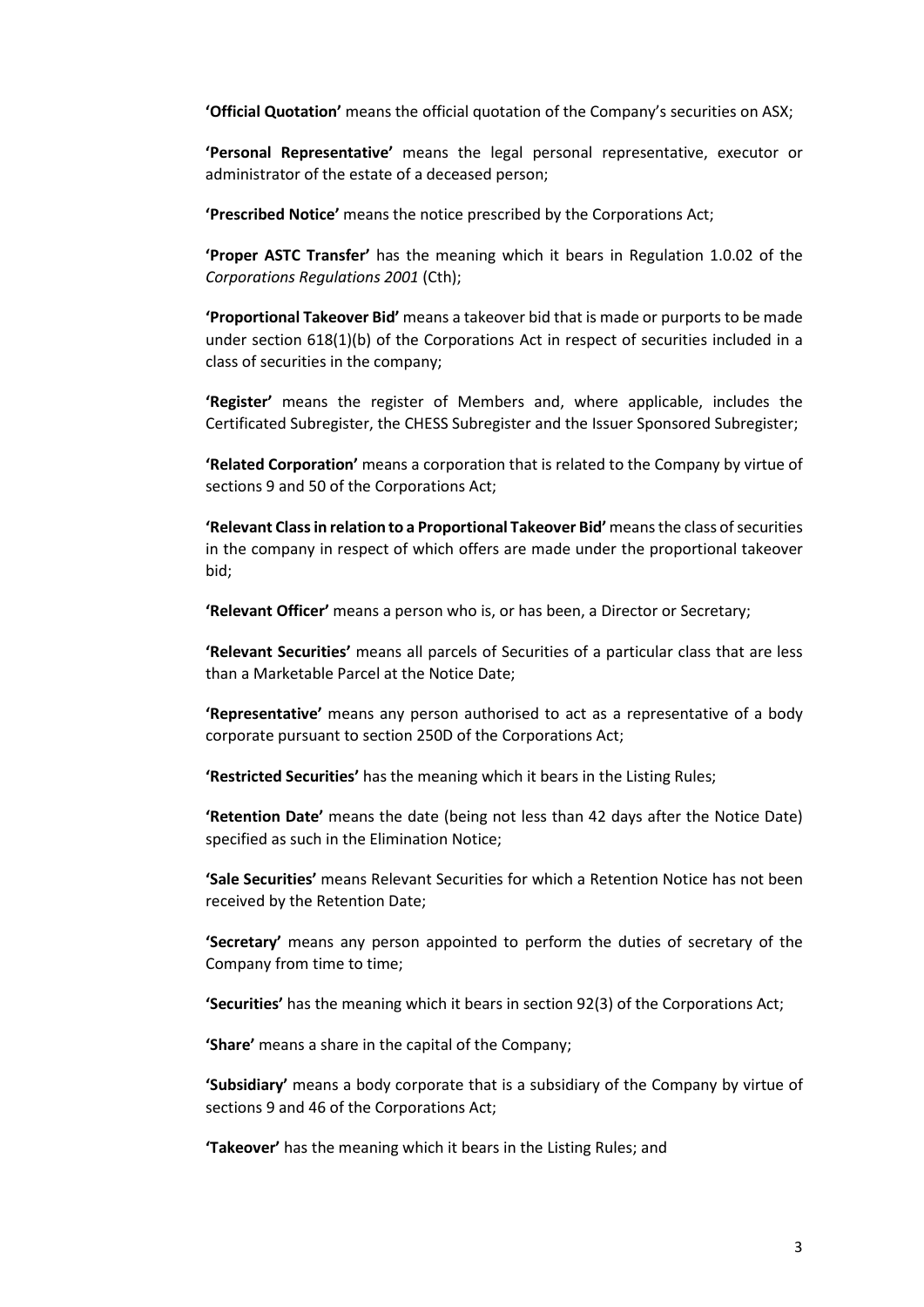## **'Transmission Event'** means:

- (a) if a Member is an individual:
	- (i) the death or bankruptcy of that Member; or
	- (ii) that Member becoming of unsound mind or becoming a person whose property is liable to be dealt with under a law relating to mental health;
- (b) if a Member is a body corporate, the deregistration of that Member; or
- (c) in any case, the vesting in, or transfer to, a person of the Shares of a Member without that person becoming a Member.

## 1.5 **Interpretation**

In this Constitution:

- (a) headings are for convenience only and do not affect interpretation; and unless the context indicates a contrary intention:
- (b) a reference to a partly paid Share is a reference to a Share in respect of which there is an amount unpaid;
- (c) a reference to a call or an amount called in respect of a Share includes an amount that, by the terms of issue of a Share or otherwise, is payable at one or more fixed times;
- (d) a reference to a meeting of Members includes a meeting of any class of Members;
- (e) a Member is taken to be present at a meeting of Members if the Member is present in person or by proxy, attorney or Representative;
- (f) a reference to a notice or document in writing includes a notice or document given by facsimile, electronic address or any other form of written communication;
- (g) a reference to this Constitution is a reference to this Constitution (and where applicable any of its provisions) as modified, substituted or repealed from time to time;
- (h) references to Rules are references to Rules of this Constitution;
- (i) words importing the singular include the plural (and vice versa), words denoting a given sex include the other sex, and words denoting individuals include corporations (and vice versa);
- (j) references to any legislation, or to any section or provision of any legislation, includes any statutory modification or re-enactment or any statutory provision substituted for it, and any ordinances, by-laws, regulations, and other statutory instruments issued under any legislation;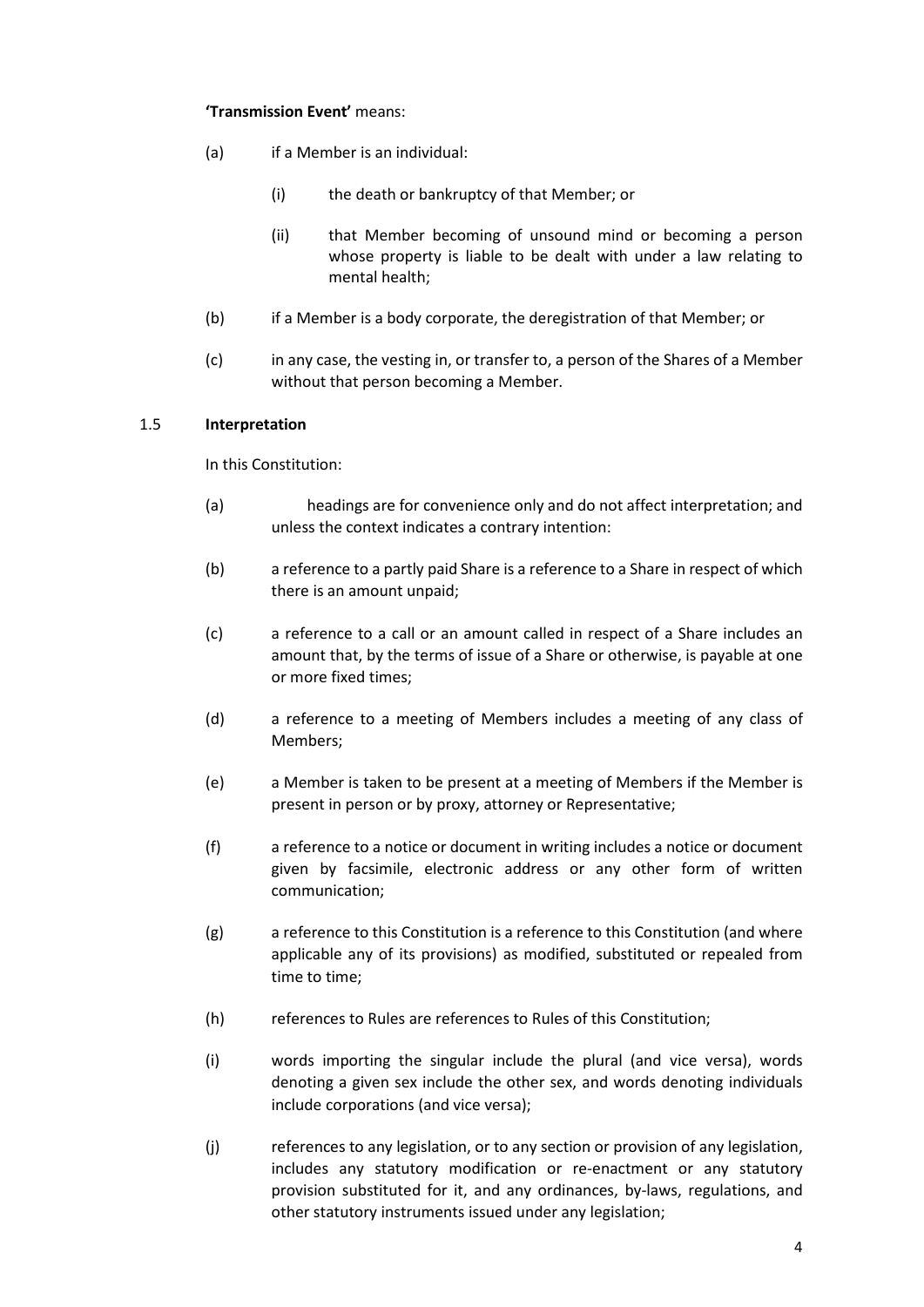- (k) if any day appointed or specified by this Constitution for the doing of any thing falls on a day which is not a Business Day, the day so appointed or specified shall be deemed to be the next Business Day; and
- (l) words and expressions defined in the Applicable Law shall, unless otherwise defined in this Constitution or unless the context otherwise requires, have the same meanings when used in this Constitution.

## 1.6 **Exercise of Powers**

Where this Constitution confers a power or imposes a duty then, unless the contrary intention appears, the power may be exercised and the duty must be performed from time to time as the occasion requires.

## 1.7 **Severability**

If, at any time, any provision of this Constitution is or becomes illegal, invalid or unenforceable in any respect under the law of any jurisdiction, it shall not affect or impair:

- (a) the legality, validity or enforceability in that jurisdiction of any other provision of this Constitution; or
- (b) the legality, validity or enforceability under the law of any other jurisdiction of that provision or any other provision of this Constitution.

## **2. SHARE CAPITAL**

#### 2.1 **Issue of Shares and Options**

- (a) Subject to the Applicable Law and any rights attached to a class of Shares, the Company (under the control of the Directors) may:
	- (i) allot and issue unissued Shares; and
	- (ii) grant options over unissued Shares, on any terms, at any time and for any consideration, as the Directors resolve.
- (b) The Company may issue preference Shares, including redeemable preference Shares on such terms as are approved by Members in accordance with the Corporations Act.
- (c) Subject to the Applicable Law, the Company may pay brokerage or commission to a person in respect of that person or another person agreeing to subscribe for unissued Shares or other securities of the Company.
- (d) The payment of brokerage or commission pursuant to Rule 2.1(c) may include any or all of the payment of cash, the issue of Shares or other securities, the grant of options and the transfer of assets.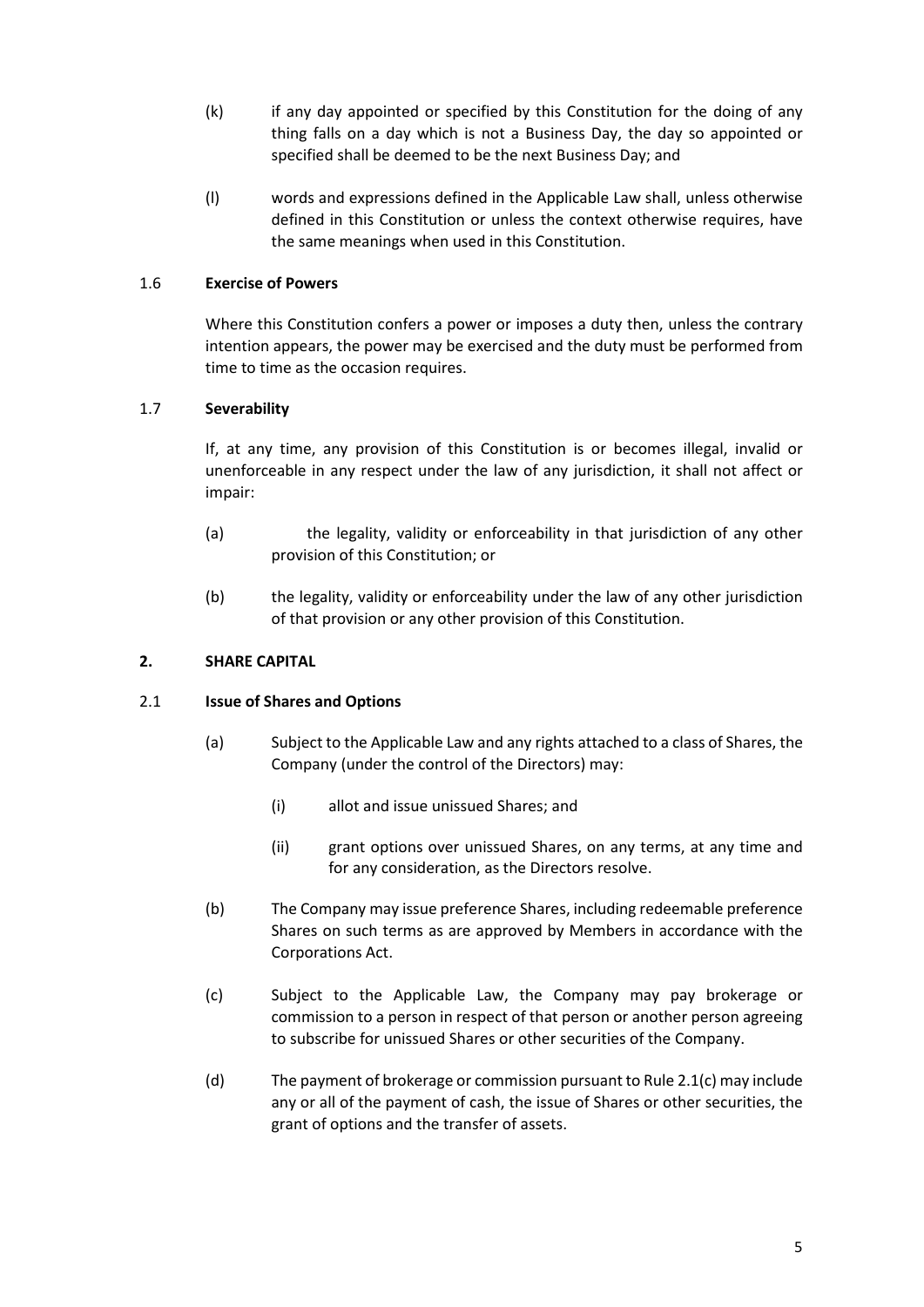# 2.2 **Variation of Rights**

- (a) Subject to the Applicable Law and the terms of issue of Shares in a particular class, the Company may:
	- (i) vary or cancel rights attached to Shares in that class; or
	- (ii) convert Shares from one class to another, by special resolution of the Company and:
	- (iii) by special resolution passed at a meeting of Members holding Shares in that class; or
	- (iv) with the written consent of Members with at least 75% of the votes in that class.
- (b) The provisions of this Constitution relating to meetings of Members apply (so far as they are capable of application and with the necessary changes) to every meeting held pursuant to Rule 2.2(a)(iii) except that:
	- (i) a quorum for each meeting is 2 Members who together hold, or represent by proxy, one-third of the issued Shares of the relevant class; and
	- (ii) if a person holds all of the issued Shares of the relevant class, a quorum is constituted by that person.

#### 2.3 **Conversion of Shares**

Subject to the Listing Rules, the Company may, by ordinary resolution passed at a general meeting of Members, convert all or any of its Shares into a larger or smaller number of Shares.

#### 2.4 **Reductions of Capital and Buy-backs**

- (a) Subject to the Applicable Law, the Company may:
	- (i) reduce its share capital; and
	- (ii) buy-back Shares in itself, on any terms and at any time.
- (b) The distribution of any reduction or buy-back in respect of the share capital of the Company may include any or all of the payment of cash, the issue of Shares or other securities, the grant of options and the transfer of assets.
- (c) If the distribution of any reduction or buy-back in respect of the share capital of the Company includes an issue or transfer of shares in a body corporate, each Member:
	- (i) agrees to become a member of that body corporate; and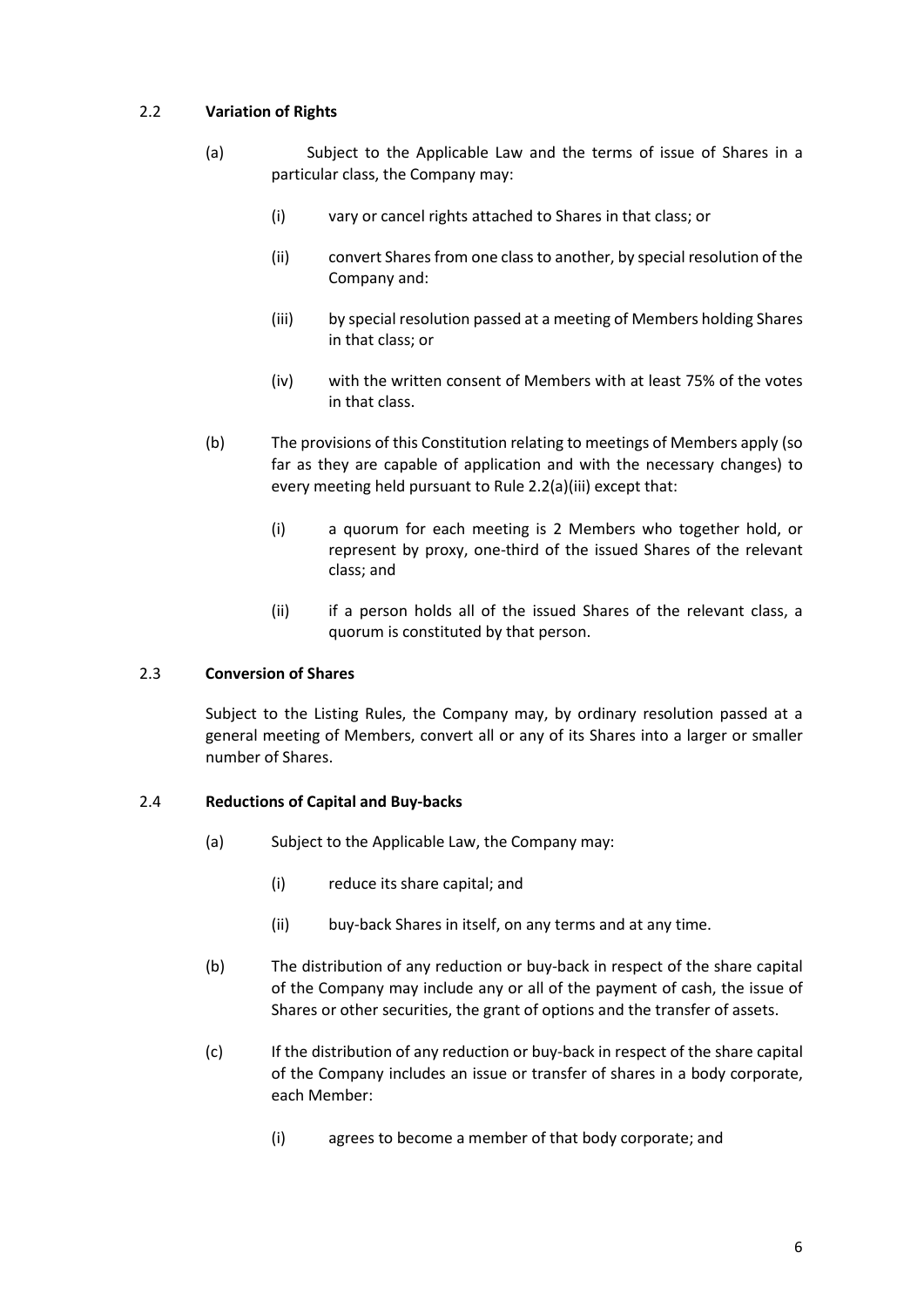(ii) in the case of a transfer, appoints the Company and each Director as its agent to execute an instrument of transfer or other document required to transfer the relevant shares to that Member.

## 2.5 **Recognition of Ownership**

Except as required by law or this Constitution, the Company is not required to recognise any interest in, or right in respect of, a Share except an absolute right of legal ownership of the Member registered as the holder of that Share.

## 2.6 **Joint Holders**

- (a) If a Share is held jointly by 2 or more persons, those persons hold that Share as joint tenants.
- (b) The Company is not required to register more than 3 persons as joint holders of a Share.

# 2.7 **Certificates**

Subject to the Applicable Law and this Constitution, each person whose name is entered as a Member in the Register is entitled, free of charge, to receive a Share certificate in accordance with the Corporations Act in respect of each class of Shares registered in the Member's name. In addition:

- (a) the Company shall dispatch all Share certificates, required by this Constitution to be issued, within 5 Business Days of the issue of the relevant Shares;
- (b) if any Shares are jointly held:
	- (i) the Company is not required to issue more than one Share certificate; and
	- (ii) delivery of a Share certificate to any one of the joint holders is deemed to be delivery to all of them;
- (c) each Share certificate issued in accordance with this Rule 2.7 must include all information required by the Listing Rules or the ASX Settlement Operating Rules to be provided to the holder of the Shares; and
- (d) subject to the Corporations Act, the Company must issue a replacement Share certificate if:
	- (i) the Company receives and cancels the existing Share certificate; or
	- (ii) the Company is satisfied that the existing Share certificate has been lost or destroyed and the Member pays such fee as the Directors resolve from time to time.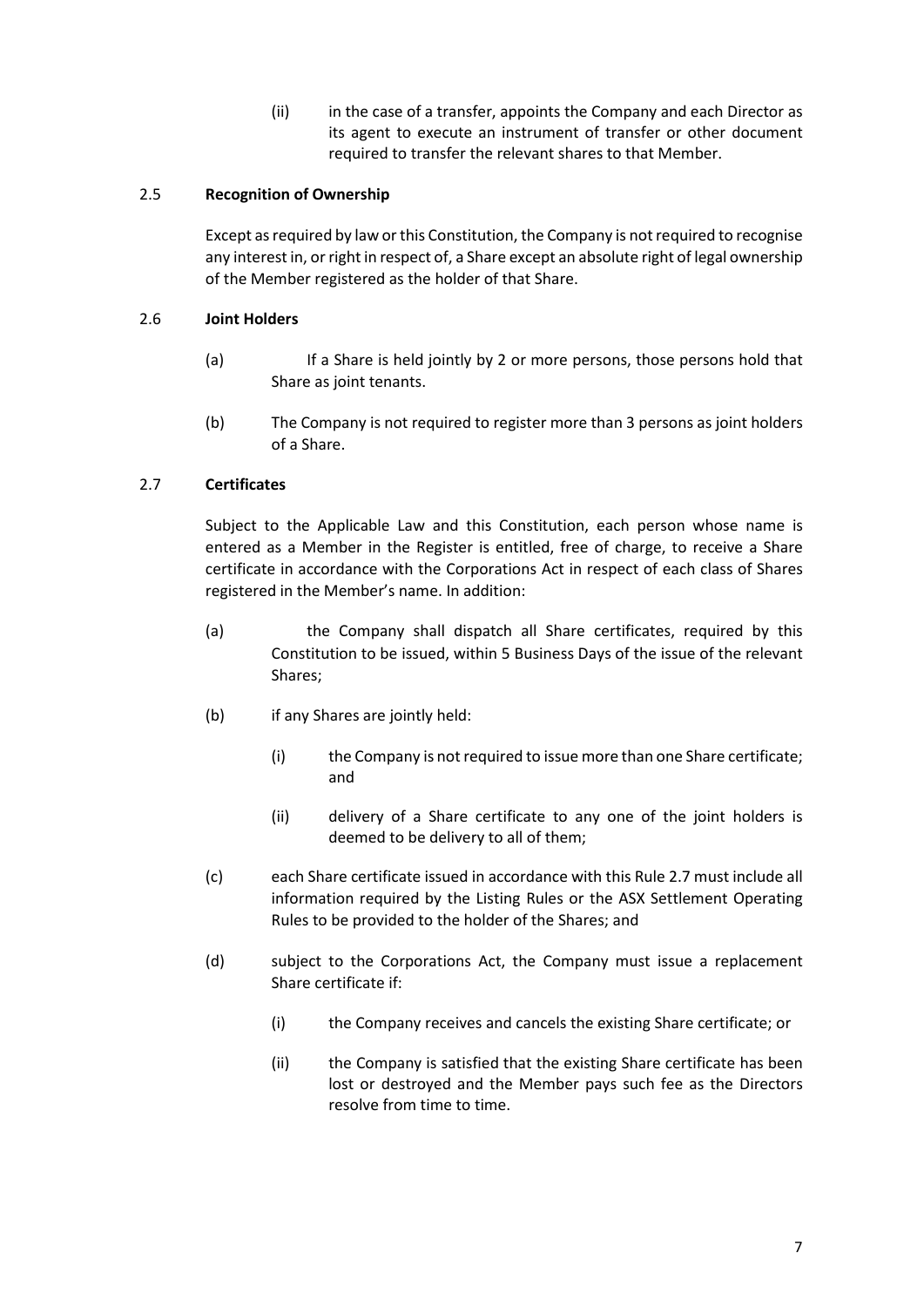## 2.8 **Non-issue or Cancellation of Certificates**

- (a) Notwithstanding any other provision of this Constitution, the Company:
	- (i) need not issue a Share certificate; and
	- (ii) may cancel any Share certificate without issuing a substitute Share certificate, in respect of any Shares in any circumstances where the non-issue or cancellation of that Share certificate is permitted by the Applicable Law.
- (b) Where the Directors have determined not to issue Share certificates or to cancel existing Share certificates, a Member is entitled to receive such statements of the holdings of the Member as are required to be distributed to the Member under the Applicable Law.

## 2.9 **Restricted Securities**

- (a) The Company must comply with the Listing Rules in respect of Restricted Securities.
- (b) Notwithstanding the generality of Rule 2.9(a):
	- (i) a holder of Restricted Securities must not dispose of, or agree or offer to dispose of, the securities during the escrow period applicable to those securities except as permitted by the Listing Rules or ASX;
	- (ii) if the Securities are in the same class as quoted securities, the holder will be taken to have agreed in writing that the Restricted Securities are to be kept on the entity's Issuer Sponsored Subregister and are to have a holding lock applied for the duration of the escrow period applicable to those Securities;
	- (iii) the entity will refuse to acknowledge any disposal (including, without limitation, to register any transfer) of Restricted Securities during the escrow period applicable to those Securities except as permitted by the Listing Rules or ASX;
	- (iv) a holder of Restricted Securities will not be entitled to participate in any return of capital on those Securities during the escrow period applicable to those Securities except as permitted by the Listing Rules or ASX; and
	- (v) if a holder of Restricted Securities breaches a restriction deed or a provision of this Constitution restricting a disposal of those Securities, the holder will not be entitled to any dividend or distribution, or to exercise any voting rights, in respect of those Securities for so long as the breach continues.

#### 2.10 **Power to Sell Unmarketable Parcels**

(a) Subject to the Applicable Law, this Rule 2.10 and Rule 2.11, the Company may give an Elimination Notice at any time.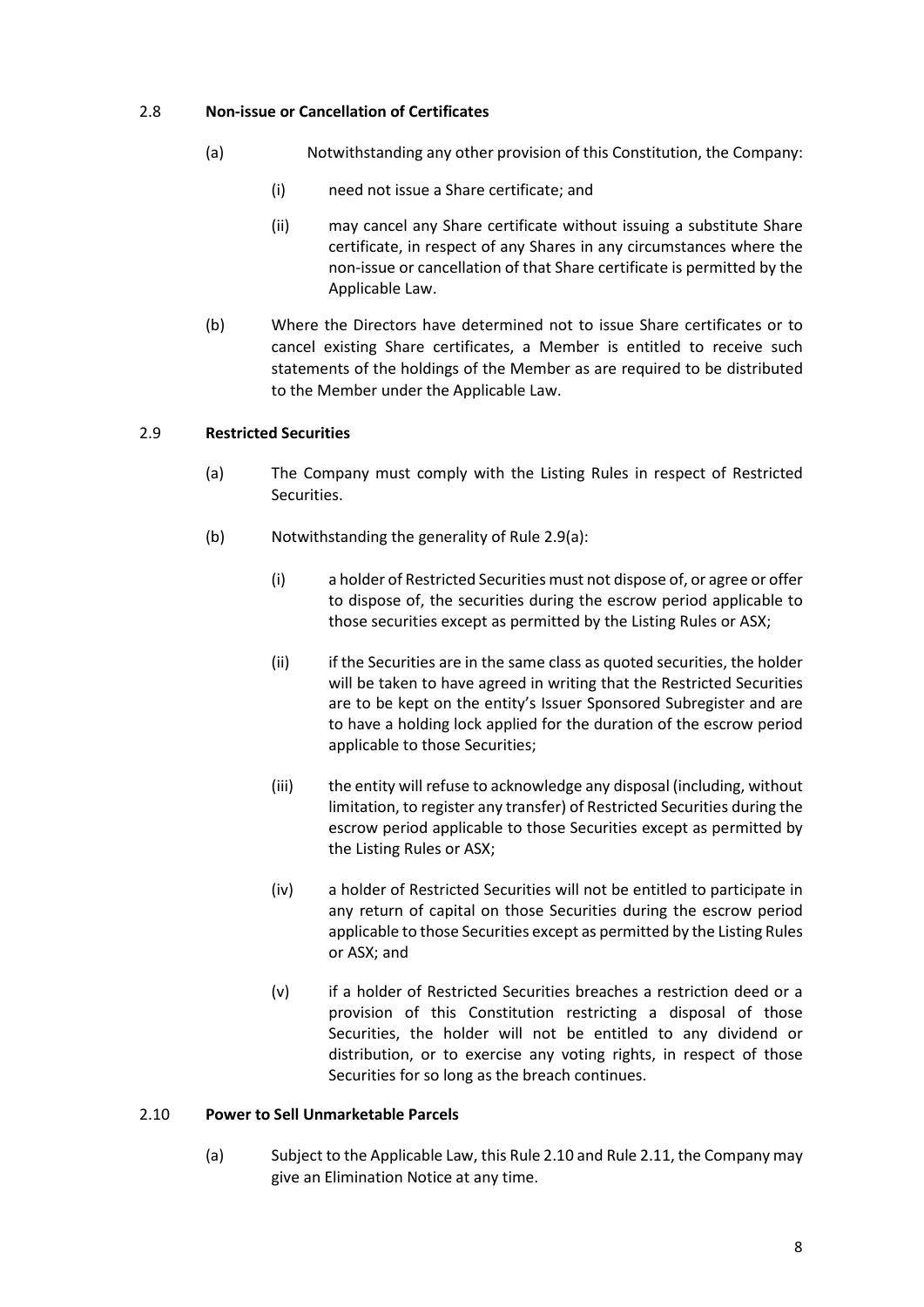- (b) The Company may only give an Elimination Notice once in any 12 month period.
- (c) The Company's power under Rule 2.10(a) lapses following the announcement of a Takeover, however, the procedure may be started again after the close of the offers made under the Takeover.
- (d) Subject to the Applicable Law, the Company may sell any Securities of a Member if the Securities held by that Member are in a new holding created by a transfer of a number of Securities of that class that was less than a Marketable Parcel at the time:
	- (i) a Proper ASTC Transfer was initiated; or
	- (ii) a paper based transfer was lodged.
- (e) The Company must give a Member referred to in Rule 2.10(d) a notice stating that the Securities have been sold or disposed of.

#### 2.11 **Exercise of Power of Sale of Unmarketable Parcels**

- (a) Subject to Rule 2.10 and this Rule 2.11, the exercise by the Company of the power referred to in Rule 2.10 extinguishes:
	- (i) all interests in the Sale Securities of the former Minority Member; and
	- (ii) all claims against the Company in respect of the Sale Securities by that Minority Member, including all Dividends determined to be paid in respect of those Sale Securities and not actually paid.
- (b) For the purposes of the sale or disposal of Sale Securities under Rule 2.10 and this Rule 2.11, each Minority Member appoints the Company:
	- (i) as the Minority Member's agent to sell or otherwise dispose of all of the Sale Securities at such price or consideration, on such other terms, in such manner, and at such times as the Directors think fit;
	- (ii) as the Minority Member's agent to receive the proceeds of sale on behalf of the Minority Member; and
	- (iii) each of its Directors jointly and severally, as the Minority Member's attorneys, in that Minority Member's name and on that Minority Member's behalf, to effect all transfer documents, deeds, instruments or other documents necessary to sell or dispose of the Sale Securities.
- (c) Subject to the Applicable Law and Rule 2.10 and this Rule 2.11, the Company may sell, or dispose of, Sale Securities at any time, in any manner and on any terms as the Directors may determine in their absolute discretion.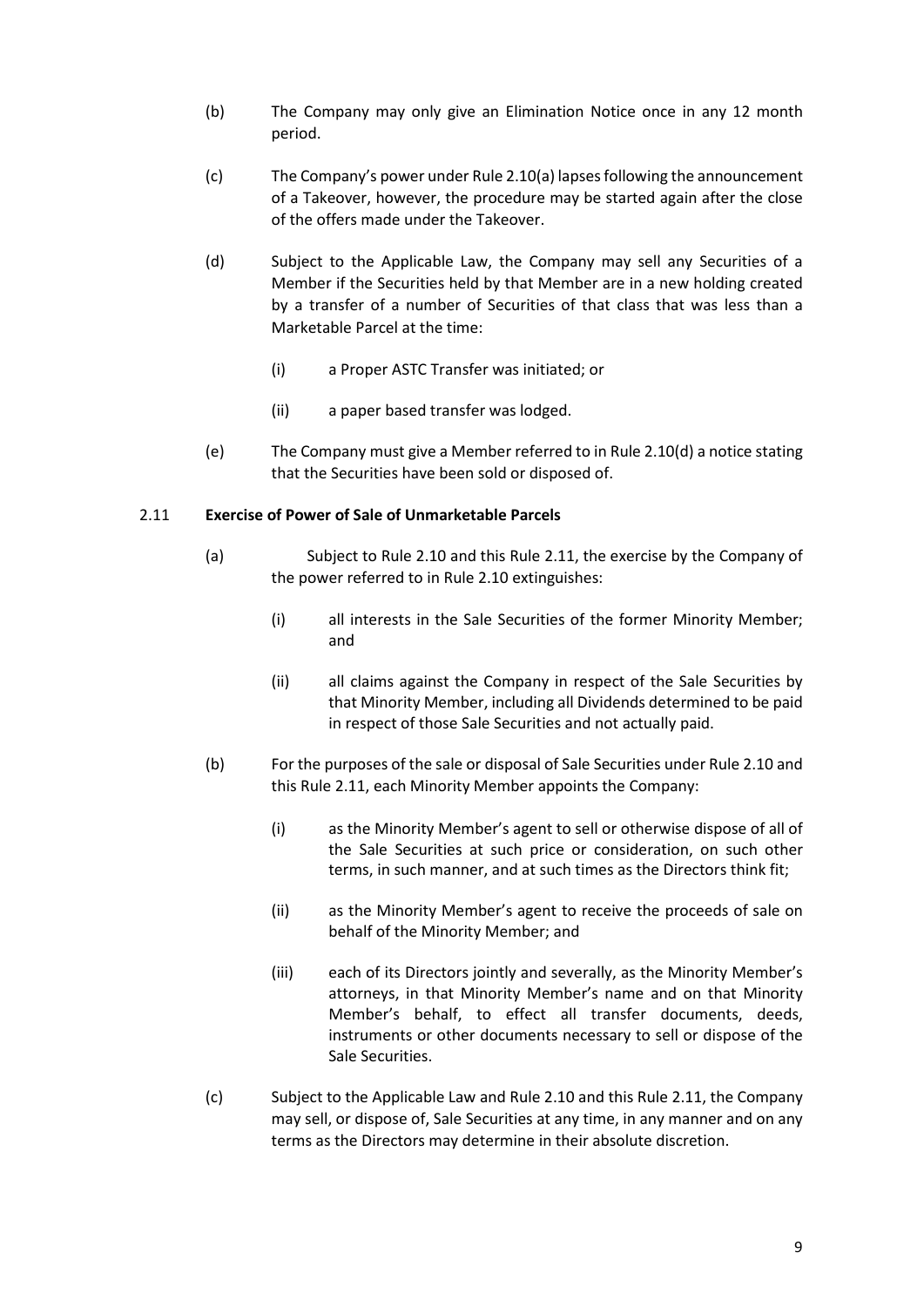- (d) The Company may:
	- (i) exercise any powers permitted under the Applicable Law to enable the sale or disposal of Sale Securities under Rule 2.10 and this Rule 2.11;
	- (ii) receive the proceeds of any sale or disposal of the Sale Securities;
	- (iii) appoint a person to sign a transfer for the Sale Securities; and
	- (iv) enter in the Register the name of the person to whom Sale Securities are sold or disposed.
- (e) The person to whom a Sale Security is sold or disposed need not enquire whether the Company:
	- (i) properly exercised its power under Rule 2.10 and this Rule 2.11 in respect of that Share; or
	- (ii) properly applied the proceeds of sale or disposal of those Securities, and the title of that person is not affected by those matters.
- (f) The remedy of any person aggrieved by a sale or disposal of Sale Securities is in damages only and against the Company exclusively.
- (g) A certificate in writing from the Company, signed by a Director or Secretary, stating that the Sale Securities were sold, or disposed of, in accordance with Rule 2.10 and this Rule 2.11 is sufficient evidence of those matters.
- (h) If the Company exercises its power under Rule 2.10(a)-(c), either the Company or the person to whom a Sale Security is sold, or disposed of, must pay the expenses of the sale or disposal.
- (i) The Company must apply the proceeds of any sale or disposal of any Sale Securities in the following order:
	- (i) in the case of an exercise of its power under Rule 2.10(d)-(e), the expenses of the sale or disposal;
	- (ii) the amounts due and unpaid in respect of those Sale Securities; and
	- (iii) the balance (if any) to the former Minority Member or the former Minority Member's Personal Representative, on the Company receiving the certificate (if any) for those Sale Securities or other evidence satisfactory to the Company regarding the ownership of those Securities.
- (j) If the Company is entitled to exercise its power under Rule 2.10 and this Rule 2.11, the Company may, by resolution of the Directors, remove or change either or both:
	- (i) the right to vote; and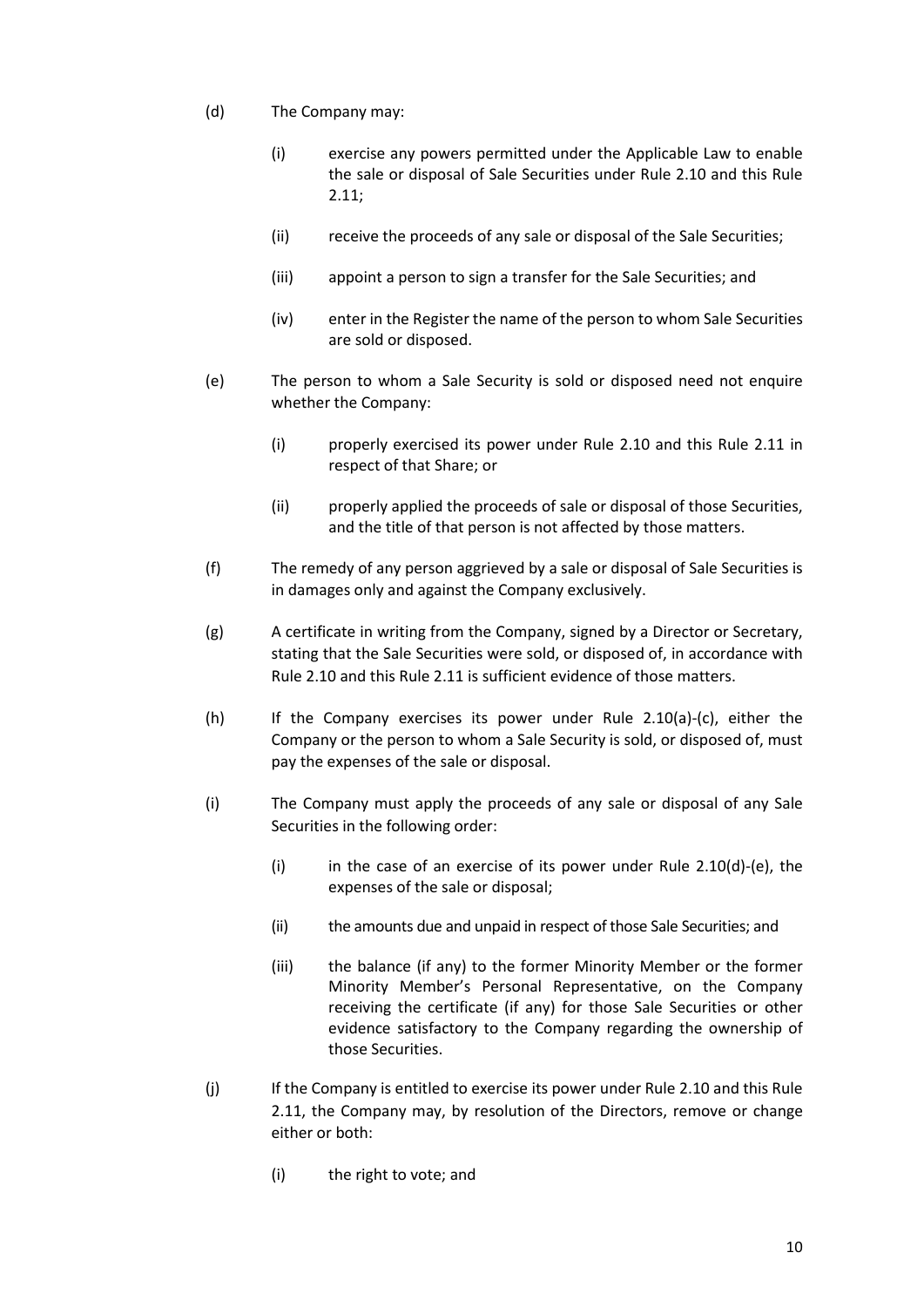(ii) the right to receive Dividends,

of the relevant Minority Member in respect of some or all of the Relevant Securities liable to be sold or disposed of.

(k) After the sale of the relevant Sale Securities, the Company must pay to the person entitled any Dividends that have been withheld pursuant to Rule  $2.11(j)$ .

## 2.12 **No Prohibition on Foreign Ownership**

Nothing in this Constitution shall have the effect of limiting or restricting the ownership of any securities of the Company by foreign persons except where such limits or restrictions are prescribed by Australian law.

### **3. CALLS, COMPANY PAYMENTS, FORFEITURE AND LIENS**

- 3.1 **Calls**
	- (a) Subject to the Corporations Act and the terms of issue of a Share, the Company (under the control of the Directors) may, at any time, make calls on the Members of a Share for all, or any part of, the amount unpaid on the Share.
	- (b) The Company (under the control of the Directors) may make calls payable for one or more Members for different amounts and at different times.
	- (c) Subject to the terms of issue of a Share, a call may be made payable by instalments.
	- (d) The Directors may revoke or postpone a call or extend the time for payment of a call.
	- (e) A call is made when the Directors resolve to make the call.
	- (f) The Company must give notice of a call to Members as required by the Applicable Law.
	- (g) A notice of a call must:
		- (i) be in writing;
		- (ii) specify the amount of the call;
		- (iii) specify the time and place of payment of the call;
		- (iv) specify the person to whom that call must be paid; and
		- (v) must not fix a time for payment earlier than 5 Business Days after the date of payment of a previous call made in respect of the Share.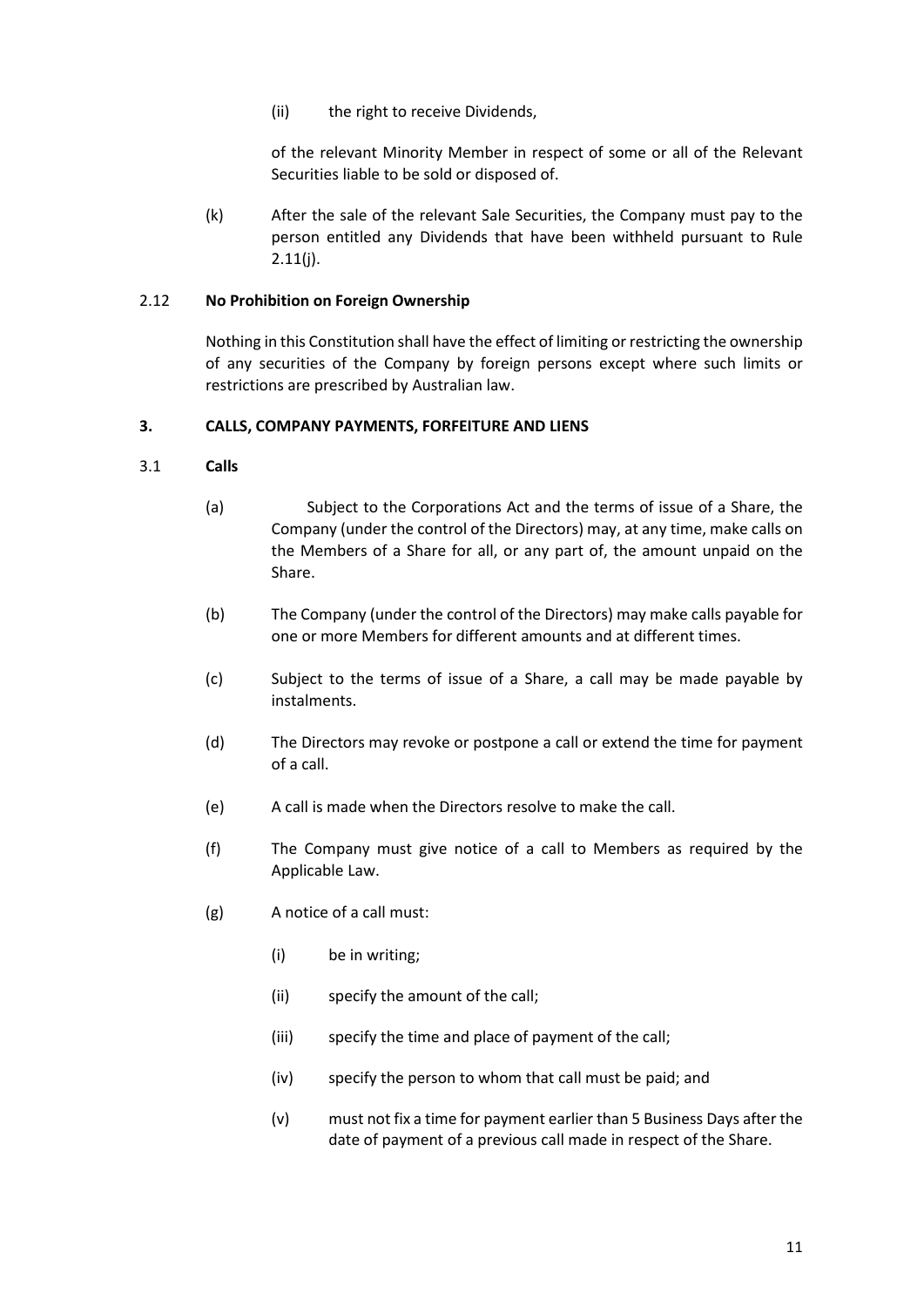- <span id="page-16-0"></span>(h) A Member must pay to the Company the amount of each call made on the Member to the persons and at the times and places specified in the notice of the call.
- <span id="page-16-1"></span>(i) If the terms of issue of a Share provide for any payment (including, without limitation, any instalment) to be payable at a fixed time:
	- (i) that amount is payable at that time as if a call had been duly made in respect of it specifying that time as the time for payment of a call for that amount;
	- (ii) the Member who holds that Share acknowledges that the amount is so payable as a call without the Company giving any further notice to that Shareholder;
	- (iii) the Company may give a notice drawing that Member's attention to the time at which that payment should be made; and
	- (iv) all the other provisions of this constitution in respect of calls apply (modified as necessary) on that basis and "call" in this Constitution is to be interpreted accordingly.
- <span id="page-16-2"></span>(j) A Member must pay to the Company:
	- $(i)$  interest at the rate specified in Rule 3.6(a) on any amount referred to in Rule 3.[1\(h\)](#page-16-0) or Rule 3.[1\(i\)](#page-16-1) which is not paid on or before the time appointed for payment, from the time appointed for payment to the time of the actual payment; and
	- (ii) expenses incurred by the Company because of the failure to pay, or late payment of, that amount.
- (k) The Directors may waive payment of all, or any part of, an amount payable under Rule 3.[1\(j\).](#page-16-2)
- (l) The joint holders of a Share are jointly and severally liable for the payment of all calls due in respect of that Share.
- (m) The Company may recover an amount due and payable under this Rule 3.1 from a Member by:
	- (i) enforcing a lien on the Share in respect of which the call was made; or
	- (ii) forfeiting the Share in respect of which the call was made.
- (n) The Company may:
	- (i) accept from any Member all, or any part of, the amount unpaid on a Share held by the Member before that amount is called for;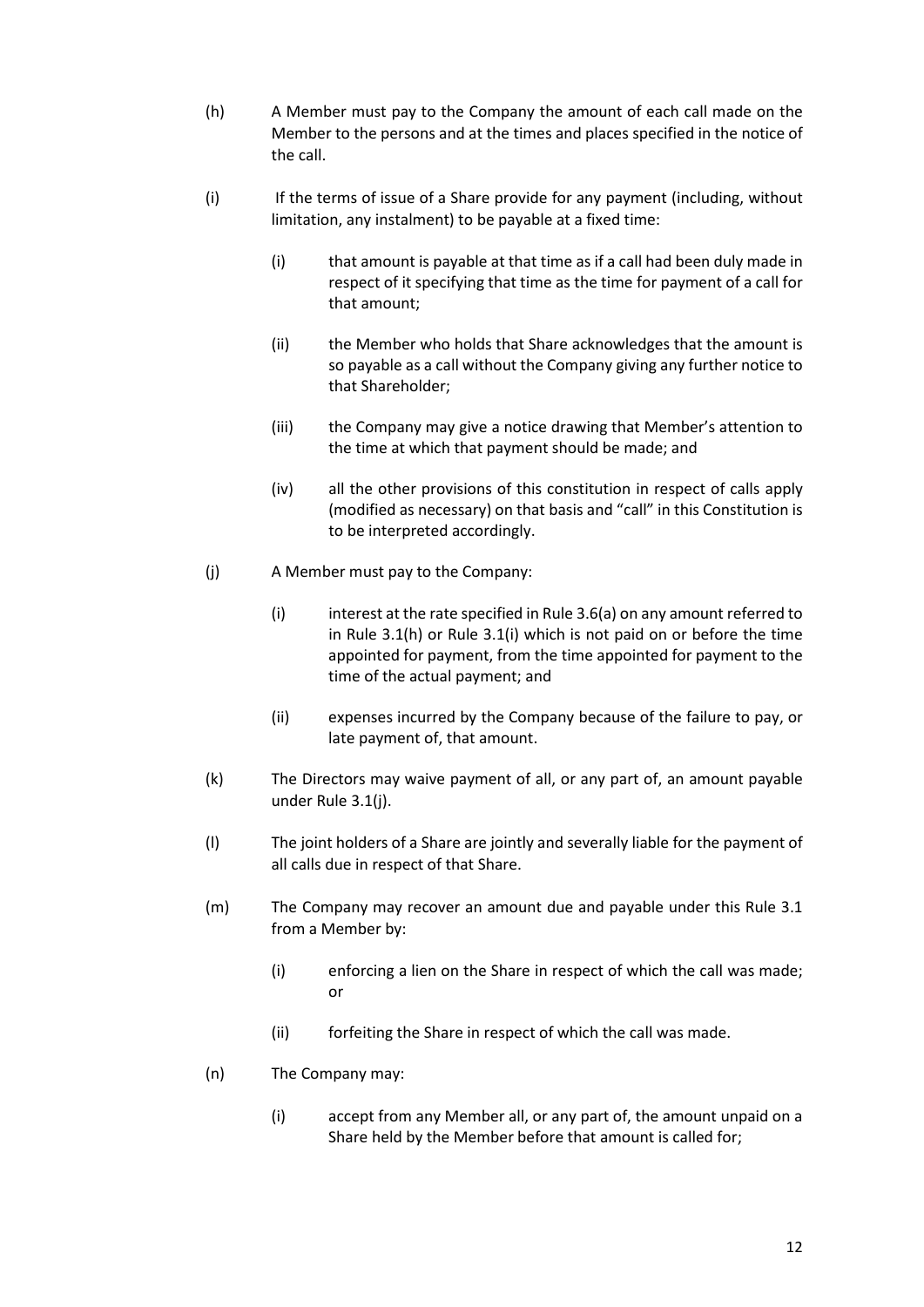- (ii) pay interest at any rate the Directors resolve, on the amount paid before it is called, from the date of payment until and including the date the amount becomes actually payable; and
- (iii) repay the amount paid to that Member.
- (o) An amount paid in advance pursuant to paragraph 3.1(p)(i) does not confer a right to participate in:
	- (i) a Dividend determined to be paid from the profits of the Company; or
	- (ii) any surplus of the Company in a winding up of the Company, for the period before the date when the amount paid would have otherwise become payable.
- (p) The company has no contractual right to recover calls made on its Shares from a Member who fails to pay them.
- (q) In addition to all other remedies of the Company, if the time for payment of a call has passed and until the call in relation to a Share is paid or the Share in respect of which the call is made is forfeited, the Member, in respect of that Share, has no right to be present at, be counted among the quorum for, or vote, whether in person or by proxy, attorney or representative, at a general meeting of the Company.

## 3.2 **Company Payments on Behalf of a Member**

- (a) A Member or, if the Member is deceased, the Member's Personal Representative, must indemnify the Company against any liability which the Company has under any law to make a payment (including payment of a tax) in respect of:
	- (i) a Share held by that Member (whether solely or jointly);
	- (ii) a transfer or transmission of Shares by that Member;
	- (iii) a Dividend or other money which is, or may become, due or payable to that Member; or
	- (iv) that Member.
- (b) A member, or if the Member is deceased, the Member's Personal Representative, must pay to the Company immediately on demand:
	- (i) the amount required to reimburse the Company for a payment referred to in Rule 3.2(a); and
	- (ii) pay to the Company interest at the rate specified in Rule 3.6(a) on any amount referred to in Rule 3.2(a) paid by the Company, from the date of payment by the Company until and including the date the Company is reimbursed in full for that payment.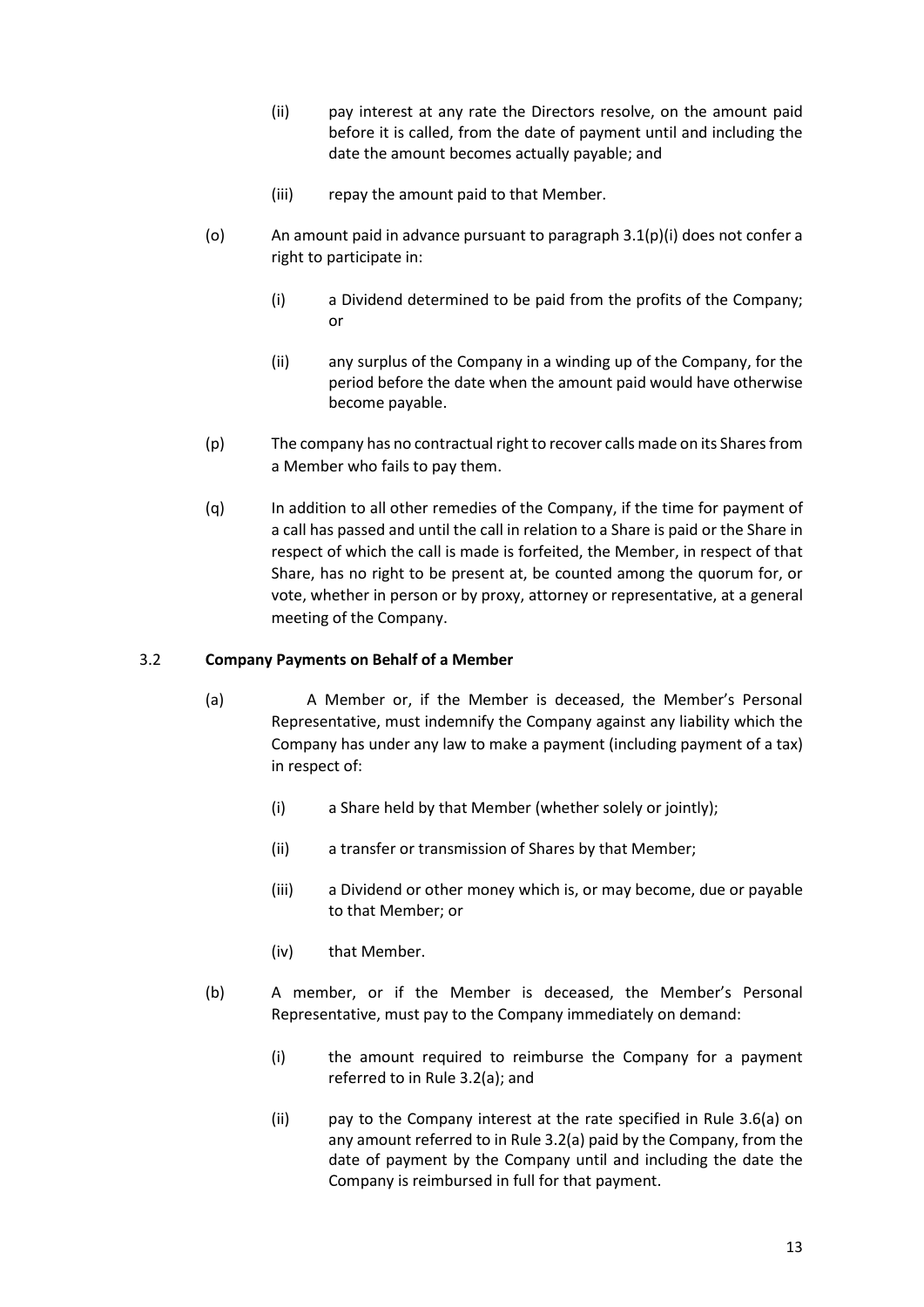- (c) The Company may refuse to register a transfer of any Shares by a Member referred to in Rule 3.2(a), or that Member's Personal Representative, until all money payable to the Company under this Rule  $3.2(a) - (d)$  has been paid.
- (d) The powers and rights of the Company under this Rule 3.2(a) (d) are in addition to any right or remedy that the Company may have under the law which requires the Company to make a payment referred to in paragraph Rule 3.2(a).
- (e) The company may recover an amount due and payable under Rule 3.2(a) (d) from the Member or the Member's Personal Representative by any or all of:
	- (i) deducting all, or part of, that amount from any other amount payable by the Company to that person in respect of the Shares of that person;
	- (ii) commencing legal action against that person for all, or part of, that amount; or
	- (iii) enforcing a lien on one or more of the Shares of that person.
- (f) The Directors may waive any or all of the rights of the Company under this Rule 3.2.

# <span id="page-18-0"></span>3.3 **Forfeiture**

- (a) The Directors may:
	- (i) determine that, at a sale of a forfeited Share under section 254Q of the Corporations Act (including, without limitation, a Share held by or in trust for the Company under that section), that Share may be credited as paid up to the sum of the amount paid up on the Share at the time of forfeiture, the amount of the call and the amount of the other calls becoming payable on or before the date of the sale; and
	- (ii) re-issue, sell or otherwise dispose of a forfeited Share held by the Directors in trust for the Company to the person, at the time, in the manner, on the conditions and for the consideration, that the Directors (subject to the Listing Rules) determine.
- (b) Forfeiture of a Share under section 254Q of the Corporations Act includes all Dividends declared in respect of the forfeited Share but not actually distributed before forfeiture.
- (c) Subject to the Corporations Act, a person who held a Share which has been forfeited under section 254Q of the Corporations Act ceases to be a Member in respect of the forfeited Share.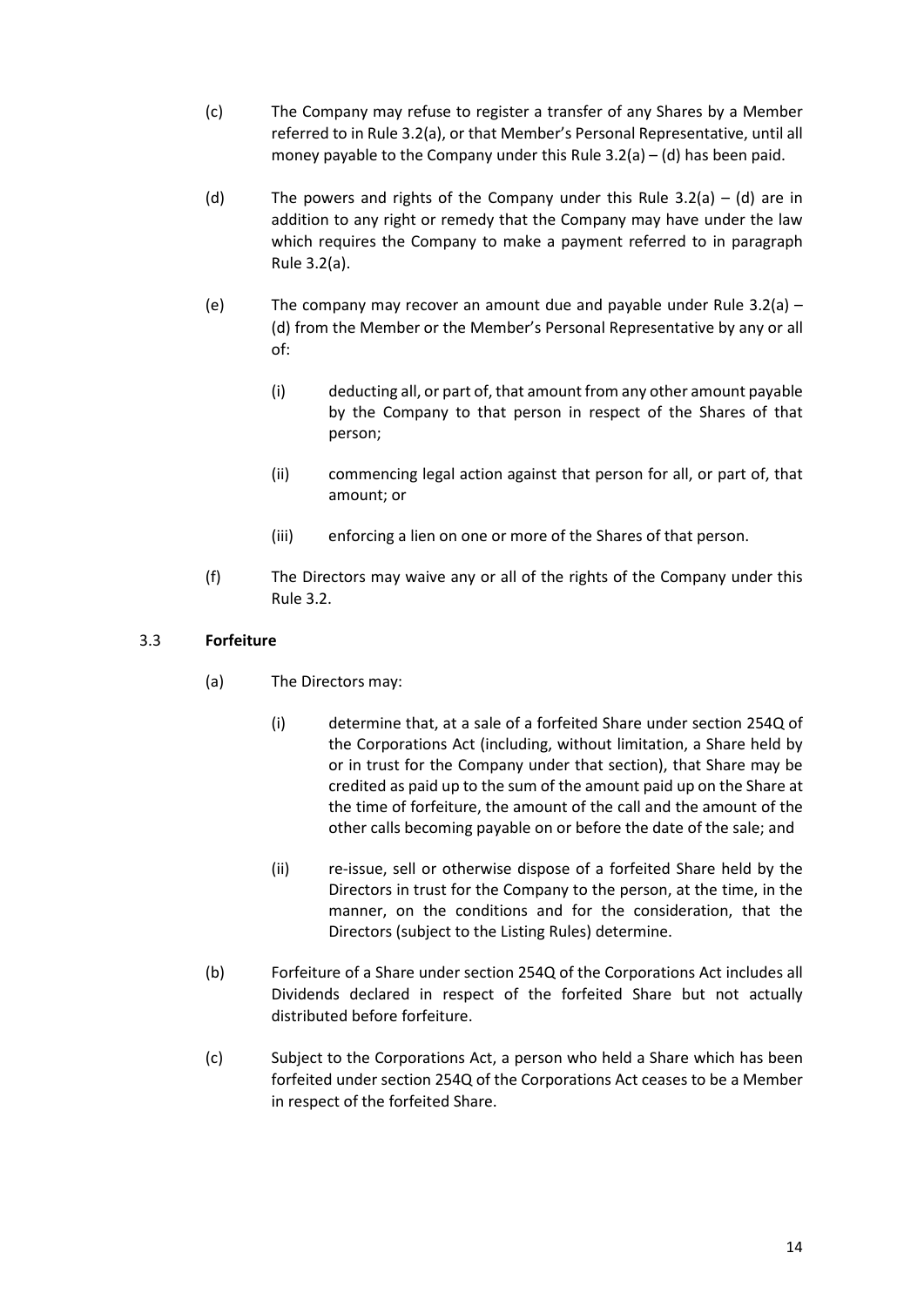- (d) As against all persons claiming to be entitled to a Share, a written statement declaring that the person making the statement is a Director or Secretary and that the Share was forfeited under section 254Q of the Corporations Act on a date specified in the statement is sufficient evidence of the facts set out in the statement and of the right of the Company to dispose of the Share.
- <span id="page-19-0"></span>(e) The Company may execute a transfer in respect of a Share forfeited under section 254Q of the Corporations Act in favour of a person to whom it is sold, re-allotted or disposed of and receive the consideration provided for that Share and register the transferee as the holder of the Share.
- (f) On execution of a transfer under Rul[e 3.3](#page-18-0)[\(e\),](#page-19-0) the title of the transferee is not affected by any irregularity or invalidity relating to the forfeiture or the sale, re-allotment or disposal of the Share and the remedy of any person is solely in damages and only against the Company.
- (g) Where a transfer following sale of any Shares after forfeiture is effected by a proper transfer required by the Applicable Law, the Company may do all things necessary or desirable for it to do under the Applicable Law in relation to that transfer.

## 3.4 **Liens**

- (a) The Company has a first ranking lien on:
	- (i) each Share registered in the name of a Member;
	- (ii) the proceeds of sale of those Shares; and
	- (iii) all Dividends determined to be payable in respect of those Shares, for:
		- (A) each unpaid call or instalment which is due but unpaid on those Shares;
		- (B) all amounts which the Company is required by law to pay, and has paid, in respect of those Shares (including any payment under Rule 3.2) or the forfeiture or sale of those Shares; and
		- (C) all interest and expenses due and payable to the Company under this Rule 3,

but not any money payable in respect of a call once the Share has been forfeited under section 254Q of the Corporations Act.

- (b) The Company may sell a Share of a Member to enforce a lien on that Share if:
	- (i) an amount secured by that lien is due and payable;
	- (ii) the Company gives the Member or the Member's Personal Representative notice in writing: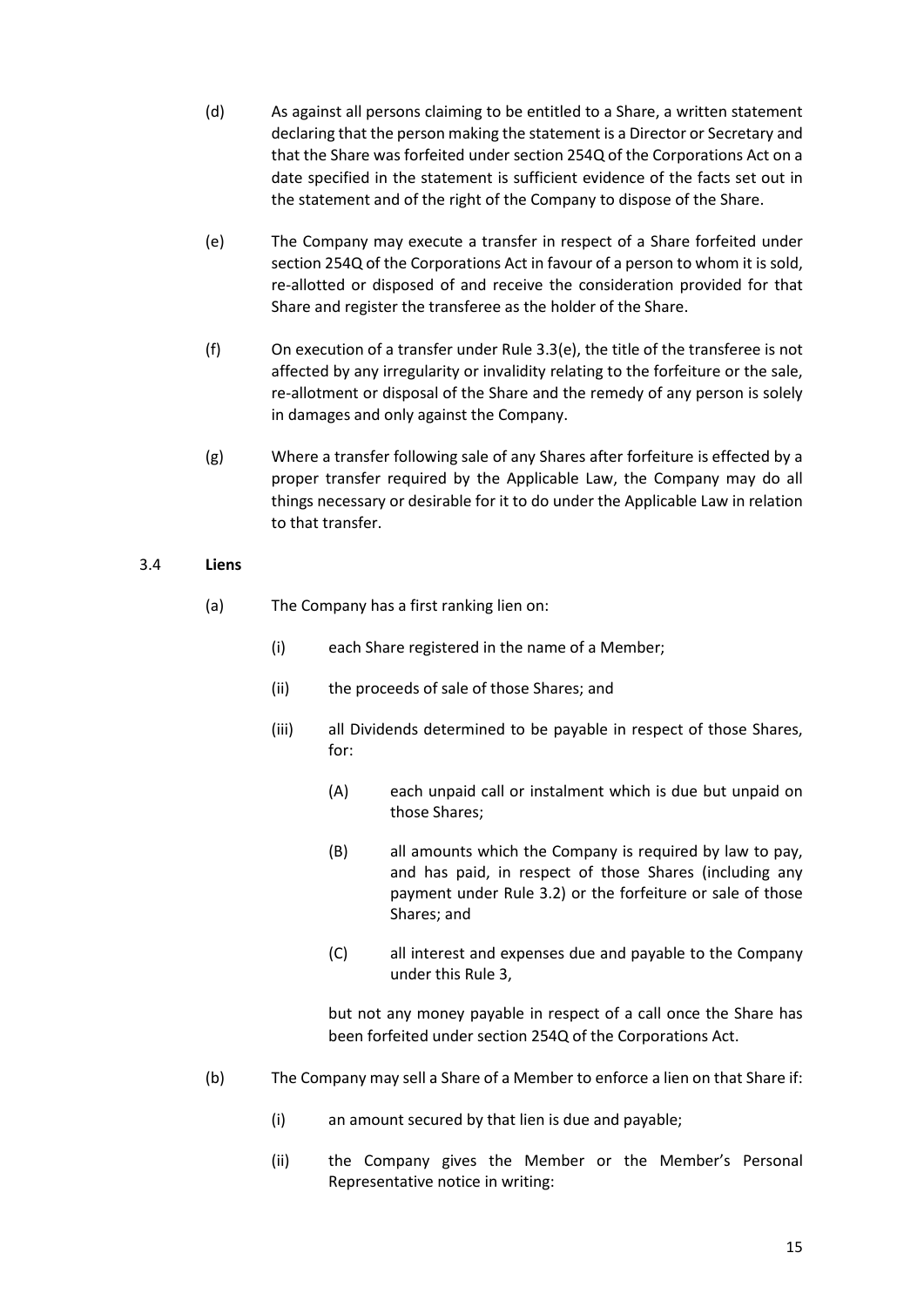- (A) requiring payment of that amount, any interest on it and all expenses incurred by the Company by reason of the nonpayment and specifying a date (which is at least 10 Business Days after the date of the notice) by which and a place at which payment of the amount must be made; and
- (B) stating that the Share is liable to be sold if that person does not pay to the Company, at the place specified in the notice, the amount specified in the notice within the period required by the Applicable Law; and
- (iii) the Member or the Member's Personal Representative does not pay that amount in accordance with that notice.
- (c) Registration of a transfer of a Share by the Company releases any lien of the Company on that Share in respect of any amount owing on that Share, unless the Company gives notice in writing, to the person to whom that Share is transferred, of the amount owing.
- (d) The Directors may waive any or all of Company's rights under this Rule 3.4.

## 3.5 **Sales, Disposals and Reissues**

- (a) The Company may:
	- (i) receive the purchase money or consideration for Shares sold, or disposed of, under this Rule 3;
	- (ii) appoint a person to sign a transfer of Shares sold, or disposed of, under this Rule 3; and
	- (iii) enter in the Register the name of the person to whom Shares are sold or disposed.
- (b) The person to whom a Share is sold or disposed under this Rule 3 need not enquire whether the Company:
	- (i) properly exercised its powers under this Rule 3 in respect of that Share; or
	- (ii) properly applied the proceeds of sale or disposal or those Shares, and the title of that person is not affected by those matter.
- (c) The remedy (if any) of any person aggrieved by a sale or other disposal of Shares under this Rule 3 is in damages only and against the Company exclusively.
- (d) A certificate in writing from the Company signed by a Director or Secretary that a Share was sold, reissued or otherwise disposed of in accordance with this Rule 3 is sufficient evidence of those matters.
- (e) The Company must apply the proceeds of any sale, re-issue or other disposal of any Shares under this Rule 3 in the following order: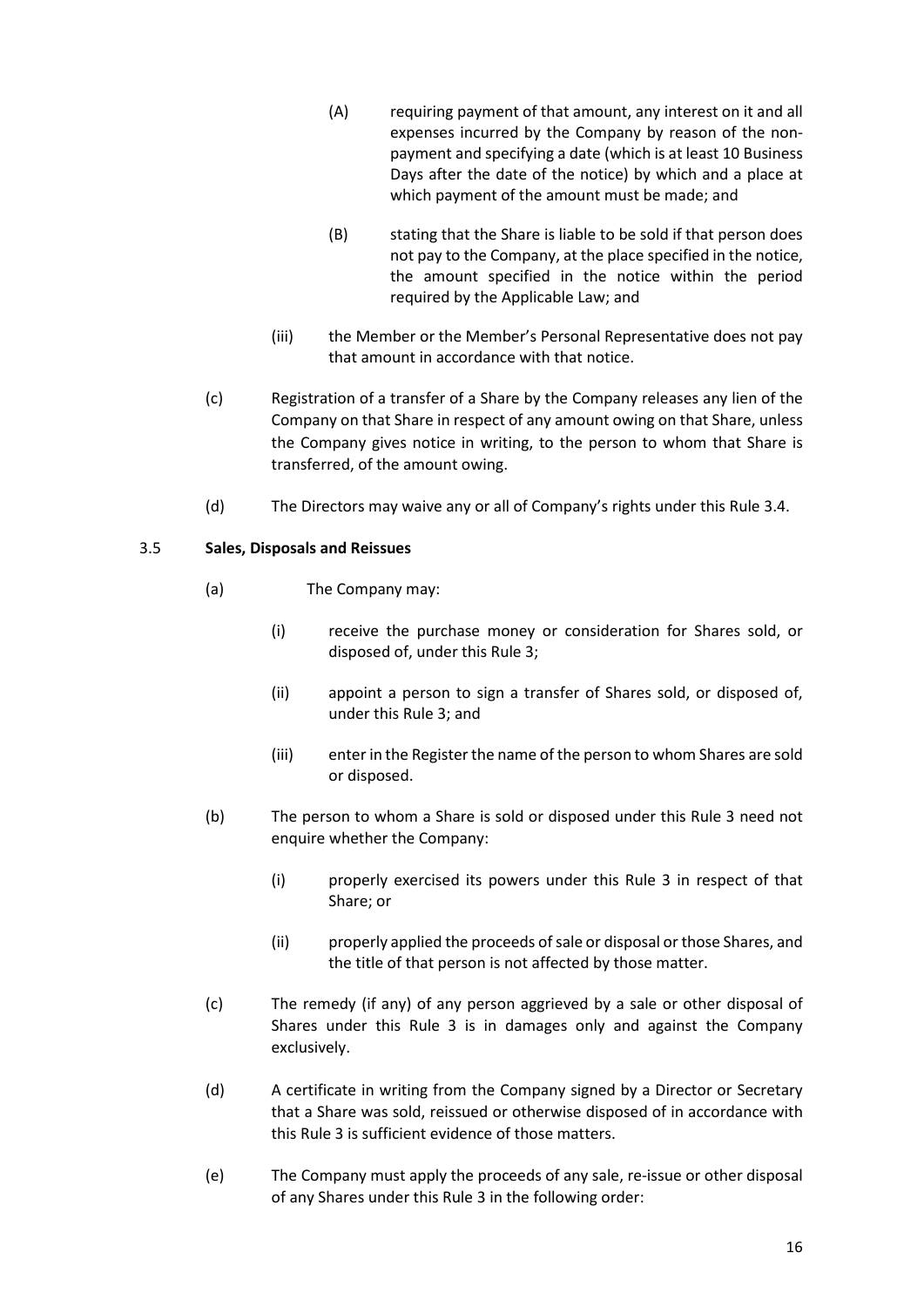- (i) the expenses of the sale, other disposal or reissue;
- (ii) the amounts due and unpaid in respect of those Shares; and
- (iii) the balance (if any) to the former Member or the former Member's Personal Representative, on the Company receiving the certificate (if any) of those Shares or other evidence satisfactory to the Company regarding the ownership of those Shares.

#### 3.6 **Interest**

- (a) A person must pay interest under this Rule 3 to the Company:
	- (i) at a rate the Directors resolve; or
	- (ii) if the Directors do not resolve, at 8% per annum.
- (b) Interest payable to the Company under this Rule 3 accrues daily.
- (c) The Company may capitalise interest payable under this Rule 3 at any interval the Directors resolve.

## **4. TRANSFER OF SHARES**

#### 4.1 **Participation in CHESS**

Subject to the Applicable Law, the Directors may do anything they consider necessary or desirable to facilitate participation by the Company in CHESS or any other computerised or electronic share transfer registration or stock market settlement system introduced by, or acceptable to, ASX in respect of transfers of, or dealings in, marketable securities.

# 4.2 **Form of Transfer**

Subject to this Constitution, Members may transfer any Shares held by them by:

- (a) a Proper ASTC Transfer or any other method of transferring or dealing in Shares introduced by ASX or operated in accordance with the ASX Settlement Operating Rules or the Listing Rules and, in such case, recognised under the Corporations Act; or
- (b) an instrument in writing in any usual or common form or in any other form that the Directors, in their absolute discretion, approve from time to time.

# 4.3 **CHESS Transfers**

- (a) The Company must comply with all obligations imposed on it under the Applicable Law in respect of a Proper ASTC Transfer or any other transfer of Shares.
- (b) Notwithstanding any other provision of this Constitution, the Company must not prevent, delay or interfere with the registration of a Proper ASTC Transfer or any other transfer of Shares.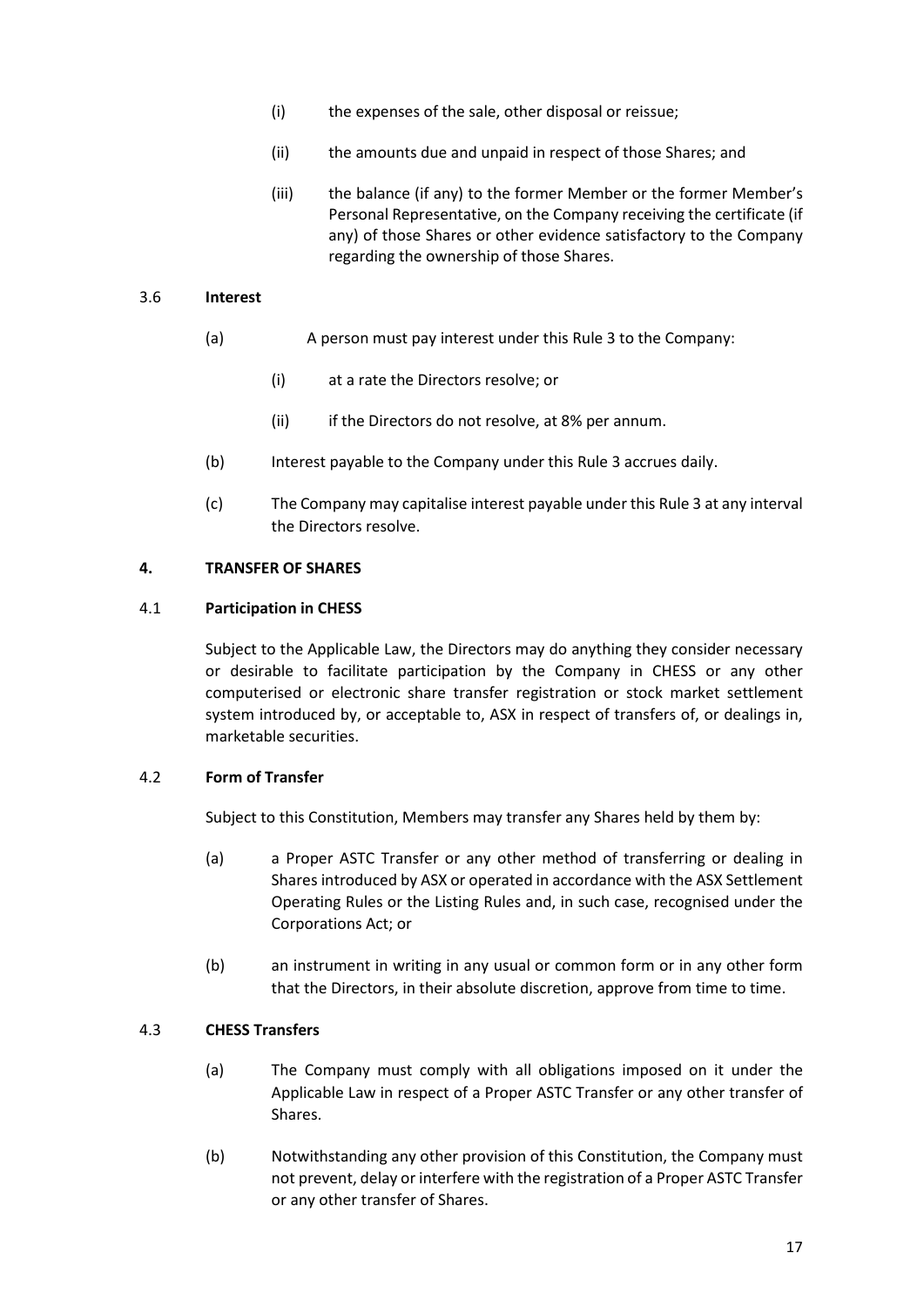## 4.4 **Registration Procedure**

Where an instrument of transfer referred to in Rule 4.2(b) is used by a Member to transfer Shares, the following provisions apply:

- (a) the instrument of transfer must be executed by, or on behalf of, both the transferor and the transferee unless it is a sufficient transfer of marketable securities within the meaning of the Corporations Act;
- (b) the instrument of transfer must be left at the registered office of the Company for registration accompanied by the relevant Share certificate (if any) and such other evidence as the Directors may require to prove:
	- (i) the title of the transferor; and
	- (ii) the transferor's right to transfer the Shares;
- (c) a fee must not be charged on the registration of the transfer except where a fee is permitted by the Listing Rules; and
- (d) on registration of the transfer, the Company must cancel the old Share certificate (if any).

# 4.5 **Refusal to Register Transfers**

- (a) The Directors may refuse to register any transfer of Shares (other than a Proper ASTC Transfer) where:
	- (i) the Applicable Law permits the Company to do so;
	- (ii) the Applicable Law requires the Company to do so; or
	- (iii) the transfer is a transfer of Restricted Securities which is, or might be, in breach of the Listing Rules or any escrow agreement entered into by the Company in respect of the Restricted Securities.
- (b) Where the Directors refuse to register a transfer pursuant to Rule 4.5(a), they must give notice in writing of such refusal (including the reasons for such refusal) to the transferee and the lodging broker (if any) in accordance with the Applicable Law.

# 4.6 **Non-interference with Registration**

Notwithstanding any other provision of this Constitution, the Company must not prevent or interfere with the registration of a transfer of Shares in a manner which is contrary to the Listing Rules or the ASX Settlement Operating Rules.

# 4.7 **Closure of Register**

Subject to the Listing Rules and the ASX Settlement Operating Rules, the Register may be closed during such times as the Directors may determine, not exceeding:

(a) 30 days in each calendar year; or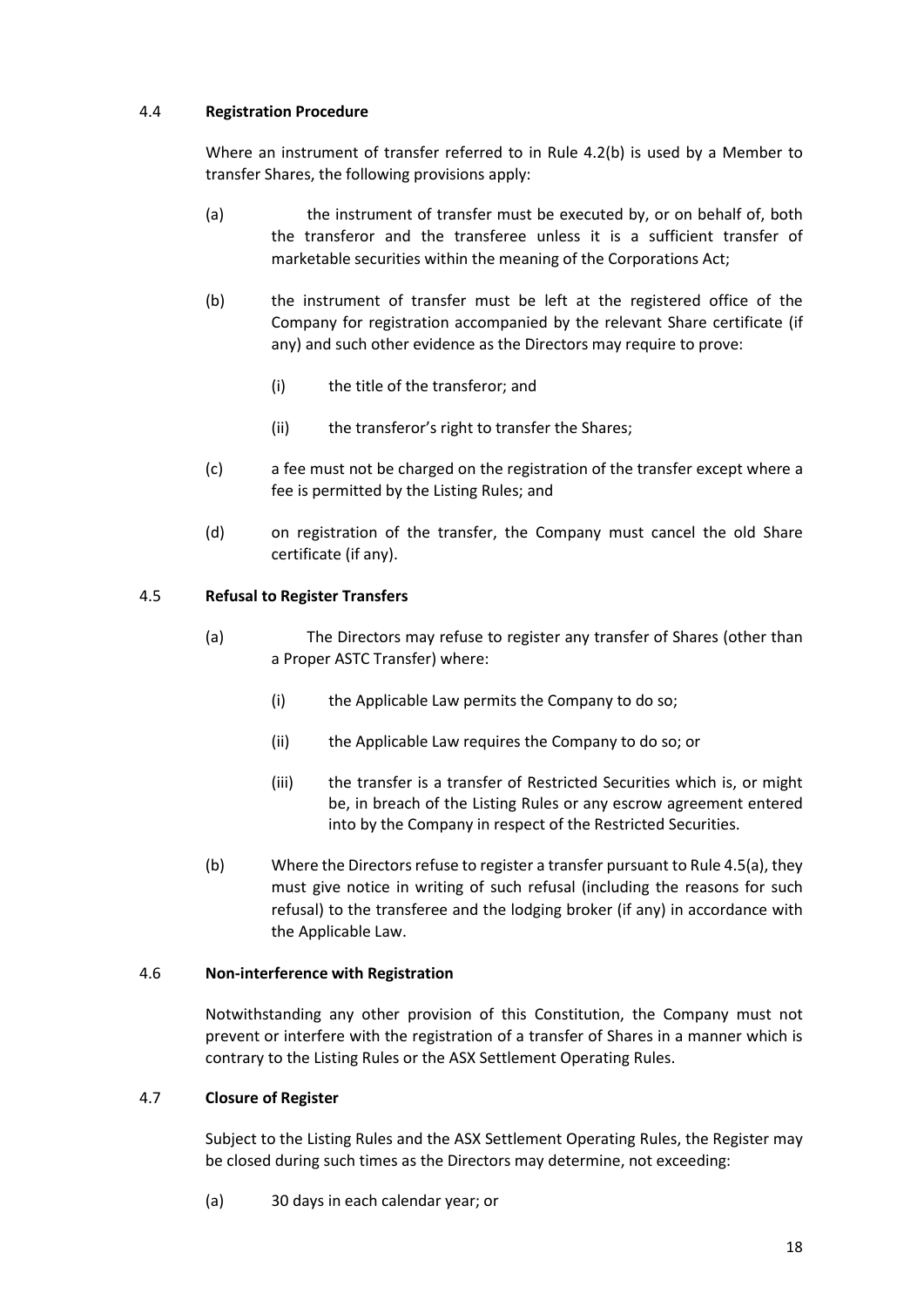(b) any one period of more than 5 consecutive Business Days.

# 4.8 **Retention of Transfers**

- (a) Subject to the ASX Settlement Operating Rules, all registered instruments of transfer must be retained by the Company.
- (b) Any instrument of transfer which the Directors decline or refuse to register must be returned to the transferee on demand (except in the case of fraud).

## 4.9 **Powers of Attorney**

Any power of attorney granted by a Member which empowers the grantee to transfer Shares and is lodged, produced or exhibited to the Company or any Officer:

- (a) shall be taken and deemed to continue and remain in full force and effect, as between the Company and the grantor of the power;
- (b) may be acted upon until express notice in writing of:
	- (i) its revocation; or
	- (ii) the death of the grantor of the power, is lodged at the registered office of the Company or at the place where the Register is kept.

#### 4.10 **Other Securities**

The provisions of this Rule 4 shall apply, with the necessary alterations, to any other Listed Securities issued by the Company from time to time.

#### 4.11 **Compliance with Rules**

The Company must comply with the Listing Rules and the ASX Settlement Operating Rules in relation to all matters covered by such rules.

#### 4.12 **Transferor Remains Holder Until Registration**

A transferor of Shares remains the registered holder of the Shares until:

- (a) a Proper ASTC Transfer has taken effect in accordance with the ASX Settlement Operating Rules;
- (b) the transfer is registered in the name of the transferee and is entered in the Register,

whichever is the earlier.

#### 4.13 **Plebiscite to Approve Proportional Takeover Bids**

(a) Despite Rule 4.3 and 4.6, a transfer giving effect to a contract resulting from the acceptance of an offer made under a proportional takeover bid must not be registered unless and until an approving resolution to approve the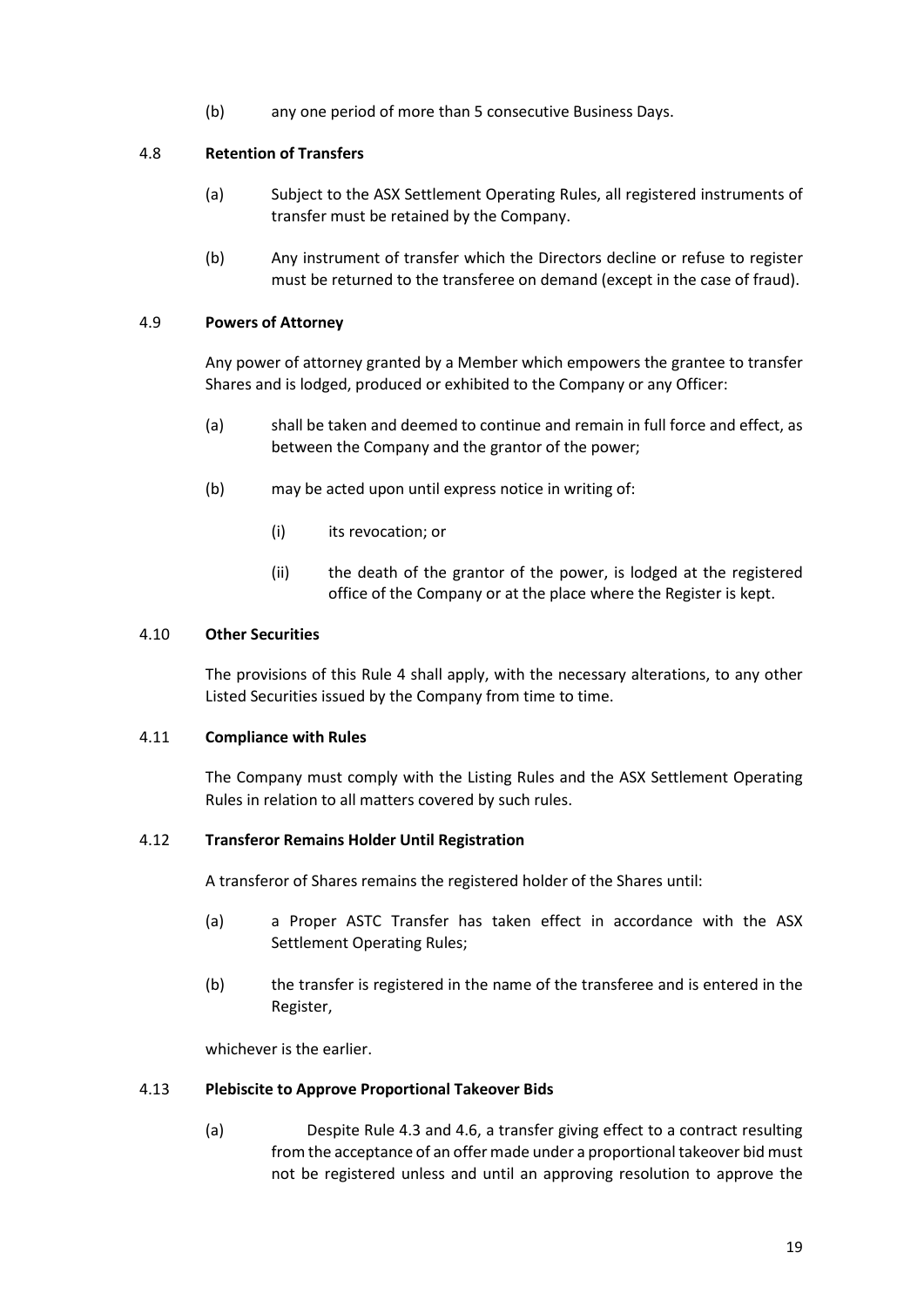proportional takeover bid has been passed or is taken to have been passed in accordance with Rule 4.13(b).

- (b) Where offers have been made under a proportional takeover bid, the Directors must:
	- (i) convene a meeting of the persons entitled to vote on the approval resolution for the purpose of considering and, if thought fit, passing a resolution to approve the proportional takeover bid; and
	- (ii) ensure that such a resolution is voted on it in accordance with this Rule 4.13(b),

before the approving resolution deadline.

- (c) The provisions of this Constitution relating to general meetings apply, as far as they can and with such changes as are necessary, to a meeting that is convened pursuant Rule 4.13(b).
- (d) The bidder under a proportional takeover bid and any associates of the bidder are not entitled to vote on the approving resolution and if they do vote, their votes must not be counted.
- (e) Subject to Rule 4.13(d), a person who, as at the end of the day on which they first offer under the proportional takeover bid was made, held securities of the relevant class is entitled to vote on the approving resolution relating to the proportional takeover bid and, for the purposes of so voting, is entitled to one vote for each security held at that time.
- (f) An approving resolution is to be taken as passed if the proportion that the number of votes in favour of the resolution bears to the total number of votes on the resolution is greater than one half, and otherwise is to be taken to have been rejected.
- (g) If an approving resolution has not been voted on in accordance with this Rule  $4.13(b) - (g)$  before the approving resolution deadline, an approving resolution will be taken to have been passed in accordance with this Rule 4.13(b) on the approving resolution deadline.

#### 4.14 **Sunset Clause for Rule 4.13**

Rule 4.13 ceases to have effect at the end of 3 years beginning:

- (a) where those Rules have not been renewed in accordance with the Corporations Act on the date that those Rules were adopted by the company; or
- (b) where those Rules have been renewed in accordance with the Corporations Act on the date those Rules were last renewed.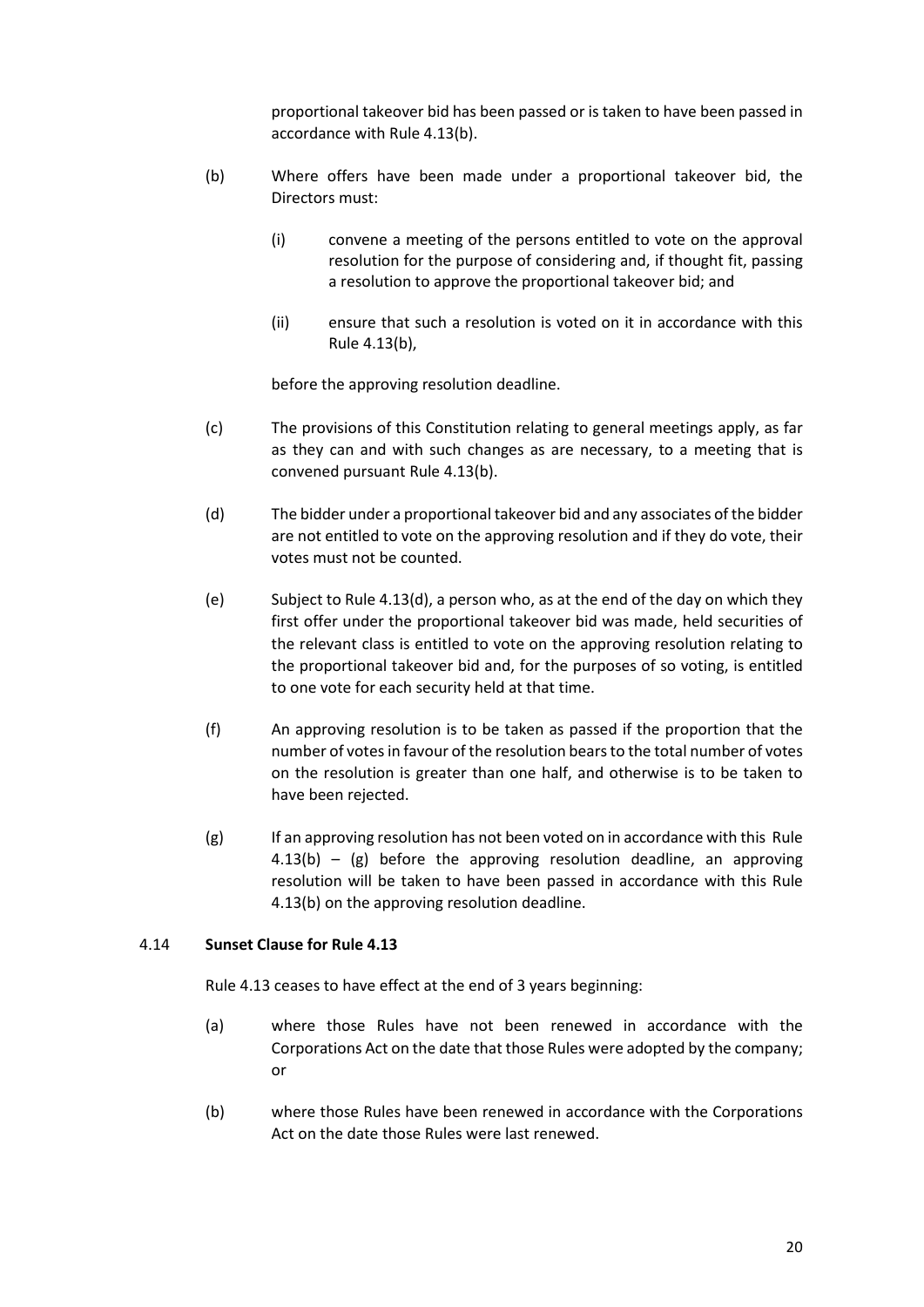# **5. TRANSMISSION OF SHARES**

## 5.1 **Deceased Members**

- (a) If a Member (not being one of several joint holders) dies, the Company must recognise only the Personal Representative of that Member as having any title or interest in the Shares registered in the name of that Member or any benefits accruing in respect of those Shares.
- (b) If a Member (being any one or more of the joint registered holders of any Share) dies, the Company must recognise only the surviving joint registered holders of that Share as having any title to, or interest in, or any benefits accruing in respect of, that Share.
- (c) The estate of a deceased Member is not released from any liability in respect of the Shares registered in the name of that Member.
- (d) Where 2 or more persons are jointly entitled to any Share as a consequence of the death of the registered holder of that Share, they are taken to be joint holders of that Share.

## 5.2 **Transmission Events**

- (a) Subject to the Bankruptcy Act 1966 and the Corporations Act, if a person entitled to a Share because of a Transmission Event gives the Directors the information they reasonably require to establish the person's entitlement to be registered as the holder of any Shares, that person may:
	- (i) elect to be registered as a Member in respect of those Shares by giving a signed notice in writing to the Company; or
	- (ii) transfer those Shares to another person.
- (b) Upon receiving a notice under Rule 5.2(a)(i) the Company must register the person as the holder of those Shares.
- (c) A transfer pursuant to Rule 5.2(a)(ii) is subject to all provisions of this Constitution relating to transfers of Shares.
- (d) A person registered as a Member as a consequence of Rule 5.2(a)-(c) must indemnify the Company to the extent of any loss or damage suffered by the Company as a result of that registration.
- (e) A person who has given to the Directors the information referred to in Rule 5.2(a) in respect of a Share, is entitled to the same rights to which that person would be entitled if registered as the holder of that Share.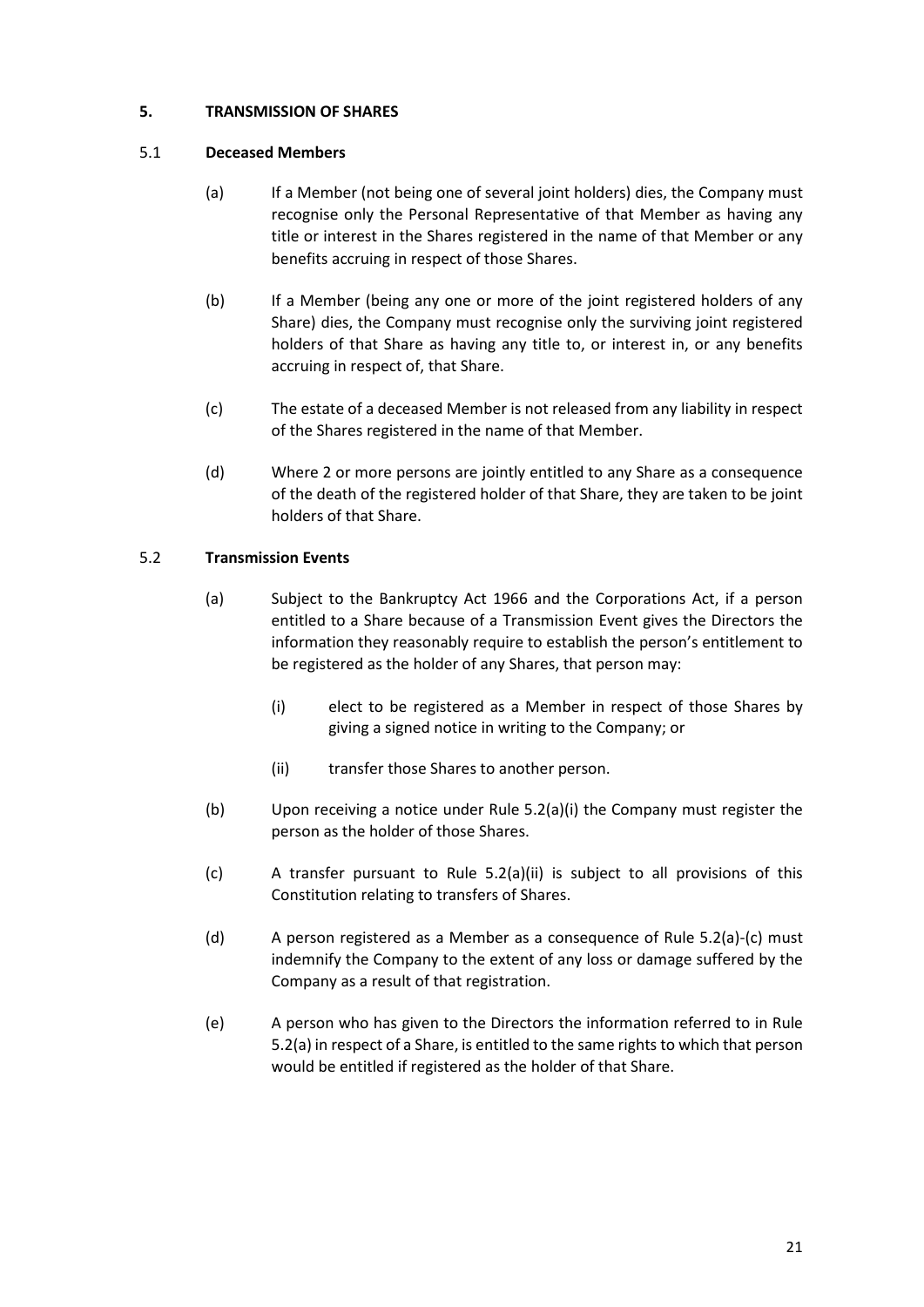## **6. PROCEEDINGS OF MEMBERS**

## 6.1 **Written Resolutions of Members**

- (a) The Company may pass a resolution without a meeting of Members being held if all the Members entitled to vote on the resolution sign a document containing a statement that they are in favour of the resolution set out in the document.
- (b) For the purposes of Rule 6.1(a), each Member of a joint membership must sign the document.
- (c) While the Company has only one Member, the Company may pass a resolution by the Member recording it and signing the record.

## 6.2 **Convening of Members' Meetings**

- (a) Subject to the Corporations Act, the Directors may call a meeting of Members at any time and place as the Directors resolve.
- (b) The Directors must call and arrange to hold a meeting of Members on the request of Members in accordance with the Corporations Act.
- (c) The Members may call and arrange to hold a meeting of Members as provided by the Corporations Act.

#### 6.3 **Annual General Meeting**

- (a) The Company must hold an annual general meeting of Members (**AGM**) in accordance with the Corporations Act.
- (b) The business of an AGM may include any or all of the following, even if not referred to in the notice of meeting:
	- (i) the consideration of the annual financial report, Directors'report and Auditor's report;
	- (ii) the election of Directors;
	- (iii) the appointment of the Auditor; and
	- (iv) the fixing of the Auditor's remuneration.
- (c) The chairperson of an AGM must allow a reasonable opportunity for the Members as a whole at the meeting to ask questions about, or make comments on, the management of the Company.
- (d) If the Auditor or their representative is at the meeting, the chairperson of an AGM must allow a reasonable opportunity for the Members as a whole at the meeting to ask the Auditor or their representative questions relevant to the conduct of the audit and the preparation and content of the Auditor's report.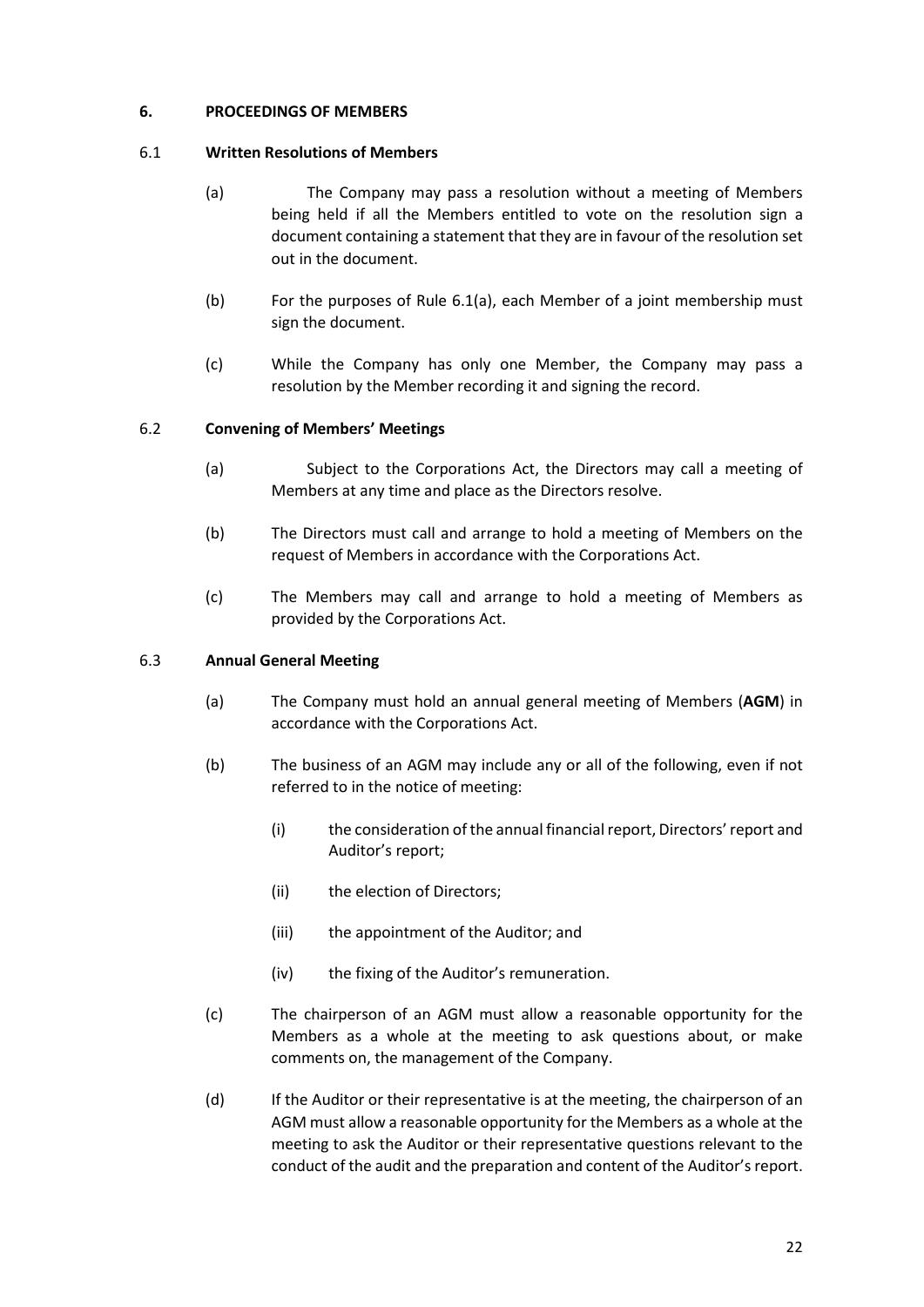#### 6.4 **Notice of Members' Meetings**

- (a) The Company must give not less than Prescribed Notice for a meeting of Members.
- (b) Notice of a meeting of Members must be given to:
	- (i) each Member;
	- (ii) each Director;
	- (iii) each Alternate Director; and
	- (iv) the Auditor.
- (c) Subject to Rule 6.13(h), a notice of a meeting of Members must:
	- (i) set out the place, date and time of the meeting (and, if the meeting is to be held in 2 or more places, the technology that will be used to facilitate this);
	- (ii) state the general nature of the business to be transacted at the meeting;
	- (iii) if a special resolution is to be proposed at the meeting, set out an intention to propose the special resolution and state the resolution;
	- (iv) if a Member is entitled to appoint a proxy, contain a statement setting out the following information:
		- (A) that the Member has a right to appoint a proxy;
		- (B) whether or not the proxy needs to be a Member; and
		- (C) that a Member who is entitled to cast 2 or more votes may appoint 2 proxies and may specify the proportion or number of votes each proxy is appointed to exercise; and
	- (v) if the Company is included in the Official List:
		- (A) specify a place and fax number for the purposes of receipt of proxy appointments (and may specify an electronic address for such purposes); and
		- (B) comply with the Listing Rules.
- (d) A person may waive notice of any meeting of Members by notice in writing to the Company to that effect.
- (e) Subject to the Corporations Act, anything done (including the passing of a resolution) at a meeting of Members is not invalid if either or both:
	- (i) a person does not receive notice of the meeting; or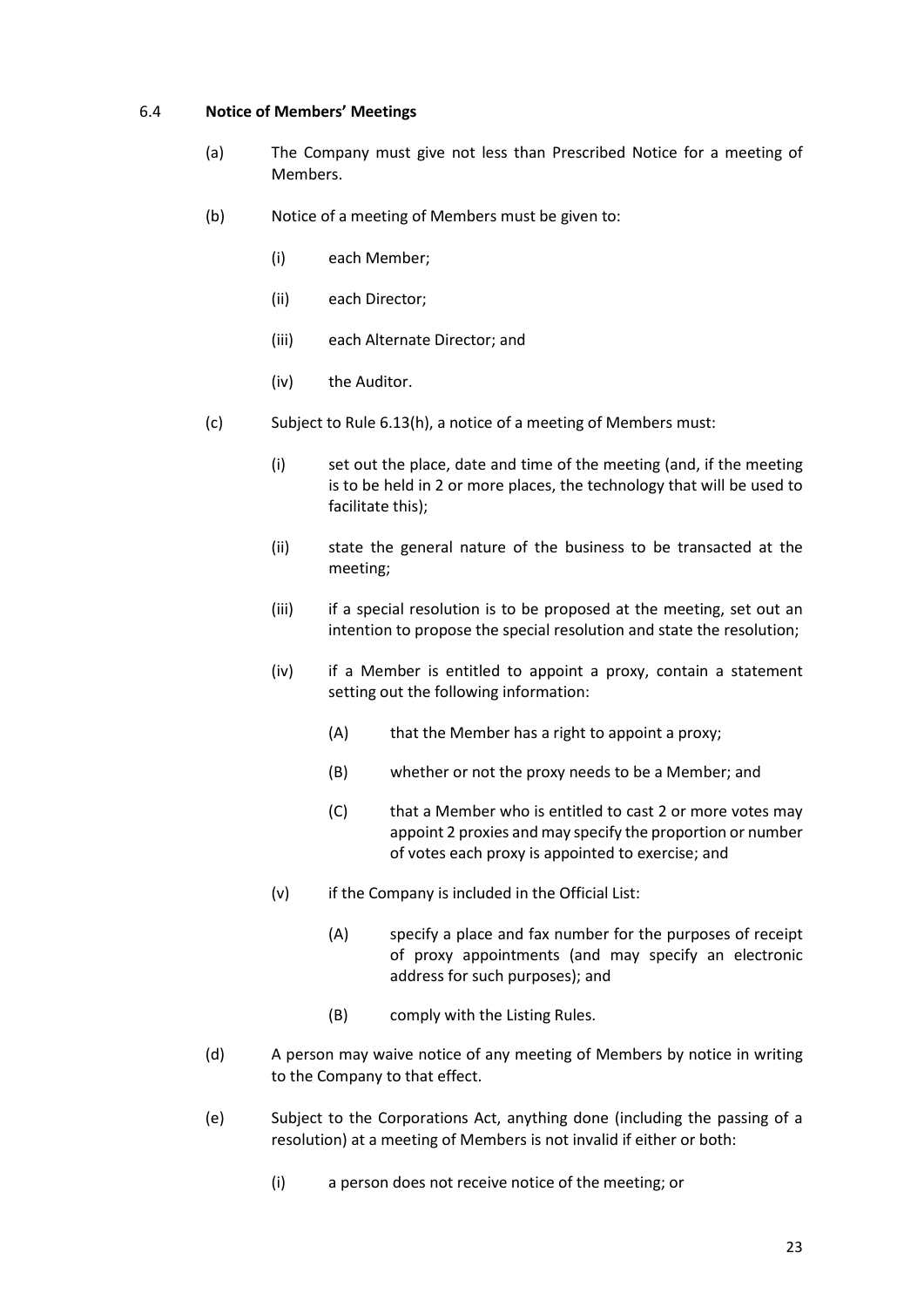- (ii) the Company accidentally does not give notice of the meeting to a person.
- (f) Subject to the Corporations Act, the attendance of a person at a meeting of Members waives any objection that person may have:
	- (i) to a failure to give notice of the meeting to that person in accordance with this Constitution; and
	- (ii) to the consideration of a particular matter at the meeting which is not:
		- (A) business referred to in the notice of meeting; or
		- (B) business referred to in Rule 6.3(b),

unless the person objects to the consideration of that matter when it arises.

## 6.5 **Notice to ASX**

If the Company is included in the Official List, the Company must notify ASX:

- (a) of any meeting at which Directors are to be elected, at least 5 Business Days before the closing day for receipt of nominations for Directors;
- (b) and in any other case, on the Business Day that the notice of meeting is dispatched to Members; and
- (c) as soon as is practicable after any general meeting of Members:
	- (i) in the case of special business, whether or not the resolutions were carried; and
	- (ii) in the case of ordinary business, which resolutions were not carried or were amended or withdrawn.

#### 6.6 **Right to Attend Meetings**

- (a) Subject to Rule 6.6(b), the following persons are entitled to attend a meeting of Members:
	- (i) each Member, in person or by proxy, attorney or Representative;
	- (ii) each Director;
	- (iii) each Alternate Director (if any);
	- (iv) the Auditor; and
	- (v) any other person or persons as the chairperson may approve from time to time.
- (b) The chairperson of a meeting of Members may refuse any person admission to, or require a person to leave and remain out of, the meeting if that person: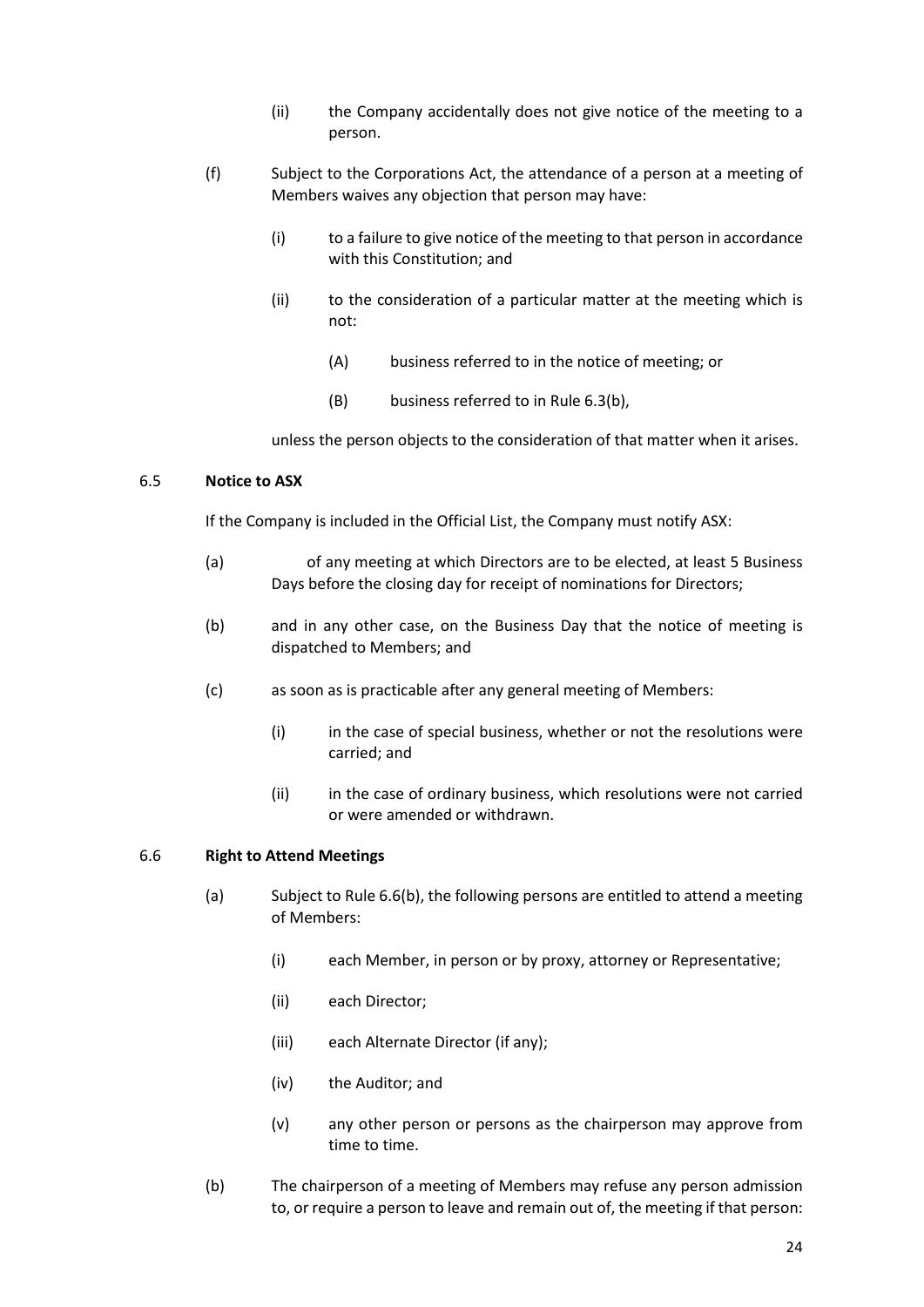- (i) in the opinion of the chairperson, is not complying with the reasonable directions of the chairperson;
- (ii) has any audio or visual recording device;
- (iii) has a placard or banner;
- (iv) has an article the chairperson considers to be dangerous, offensive or liable to cause disruption;
- (v) refuses to produce, or to permit examination of, any article, or the contents of any article, in the person's possession;
- (vi) behaves or threatens to behave in a dangerous, offensive or disruptive manner; or
- (vii) is not:
	- (A) a Member;
	- (B) a proxy, attorney or Representative of a Member; or
	- (C) the Auditor.

#### 6.7 **Meetings in 2 or More Places**

- (a) A meeting of Members may be held in 2 or more places linked together by any technology that:
	- (i) gives the Members as a whole in those places a reasonable opportunity to participate in the proceedings;
	- (ii) enables the chairperson to be aware of the proceedings in each place; and
	- (iii) enables the Members in each place to vote on a show of hands and on a poll.
- (b) If a meeting of Members is held in 2 or more places pursuant to Rule 6.7(a):
	- (i) a Member present at one of the places is taken to be present at the meeting; and
	- (ii) the chairperson of the meeting may determine at which place the meeting is taken to be held.

#### 6.8 **Quorum**

- (a) A quorum for a meeting of Members is:
	- (i) 2 Members entitled to vote at that meeting; or
	- (ii) where the Company has only one Member, that Member.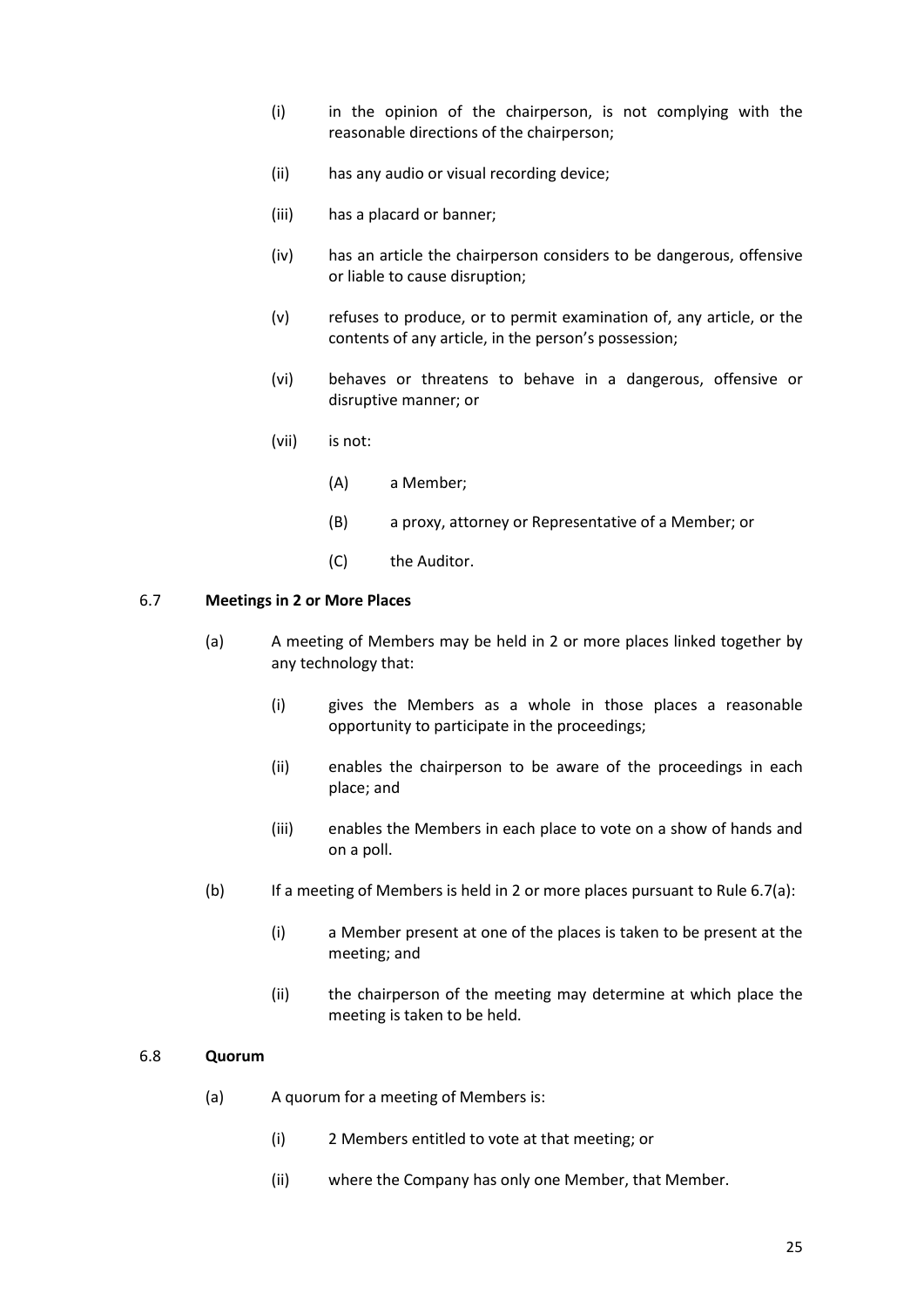- (b) In determining whether a quorum for a meeting of Members is present:
	- (i) where more than one proxy, attorney or Representative of a Member is present, only one of those persons is counted;
	- (ii) where a person is present as a Member and as a proxy, attorney or Representative of another Member, that person is counted separately for each appointment provided that there is at least one other Member present; and
	- (iii) where a person is present as a proxy, attorney or Representative for more than one Member, that person is counted separately for each appointment provided that there is at least one other Member present.
- (c) A quorum for a meeting of Members must be present at the commencement of the meeting, in which case it is taken to be present at all times during the meeting unless the chairperson otherwise determines.
- (d) If a quorum for a meeting of Members is not present within 15 minutes after the time appointed for a meeting of Members:
	- (i) where the meeting was called pursuant to Rules 6.2(b) or 6.2(c), the meeting is dissolved; and
	- (ii) in any other case, the meeting is adjourned to either:
		- (A) the same day in the next week at the same time and place; or
		- (B) such other date, time and place as the Directors specify.
	- (iii) If a quorum for a meeting of Members is not present within 15 minutes after the time appointed for an adjourned meeting of Members, the meeting is dissolved.

#### 6.9 **Chairperson**

- (a) The chairperson of Directors elected pursuant to Rule 10.5(a) must (if present within 15 minutes after the time appointed for the meeting and willing to act) chair each meeting of Members.
- (b) If, at a meeting of Members:
	- (i) there is no chairperson of Directors;
	- (ii) the chairperson of Directors is not present within 15 minutes after the time appointed for the meeting; or
	- (iii) the chairperson of Directors is present within that time but is not willing to chair all or part of the meeting, the Directors may, by majority vote, elect a person present to chair all or part of the meeting.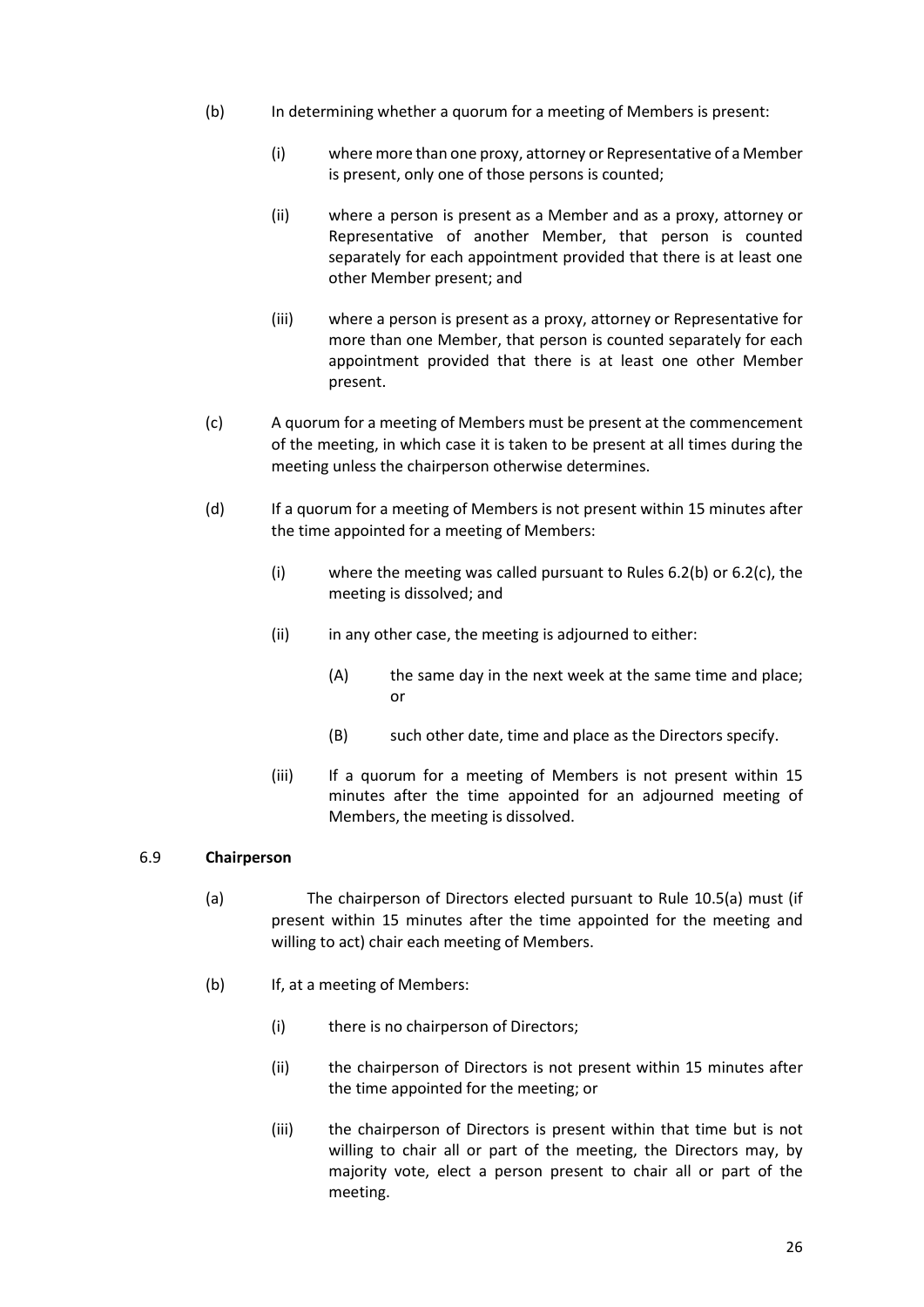- (c) Subject to Rule 6.9(a), if, at a meeting of Members:
	- (i) a chairperson of the meeting has not been elected by the Directors pursuant to Rule 6.9(b); or
	- (ii) the chairperson elected by the Directors is not willing to chair all or part of the meeting,

the Members present must elect another person present and willing to act to chair all or part of the meeting.

#### 6.10 **General Conduct of Meetings**

- (a) Subject to the Corporations Act, the chairperson of a meeting of Members:
	- (i) is responsible for the general conduct of, and the procedures to be adopted at, the meeting;
	- (ii) may make rulings or adjourn the meeting without putting a question (or any question) to the vote if that action is required to ensure the orderly conduct of the meeting;
	- (iii) may determine the procedures to be adopted for the casting or recording of votes;
	- (iv) may determine any dispute concerning the admission, validity or rejection of a vote at the meeting;
	- (v) may terminate debate or discussion on any matter being considered at the meeting and require that matter to be put to a vote;
	- (vi) may refuse to allow debate or discussion on any matter which is not business referred to in the notice of meeting or is not business referred to in Rule 6.3(b);
	- (vii) may refuse to allow any amendment to be moved to a resolution set out in the notice of meeting; and
	- (viii) may delegate to any person any power conferred by this Rule 6.10(a).
- (b) The powers conferred on the chairperson of a meeting of Members pursuant to Rule 6.10(a) shall not limit the powers otherwise conferred by law.
- (c) Unless the approval of the chairperson of the meeting of Members is obtained, no person may move at any meeting of Members:
	- (i) any resolution (other than a resolution in the same terms as specified in the notice of meeting); or
	- (ii) any amendment of a resolution, in respect of any business other than:
		- (A) the consideration of the annual financial report, Directors' report and Auditor's report;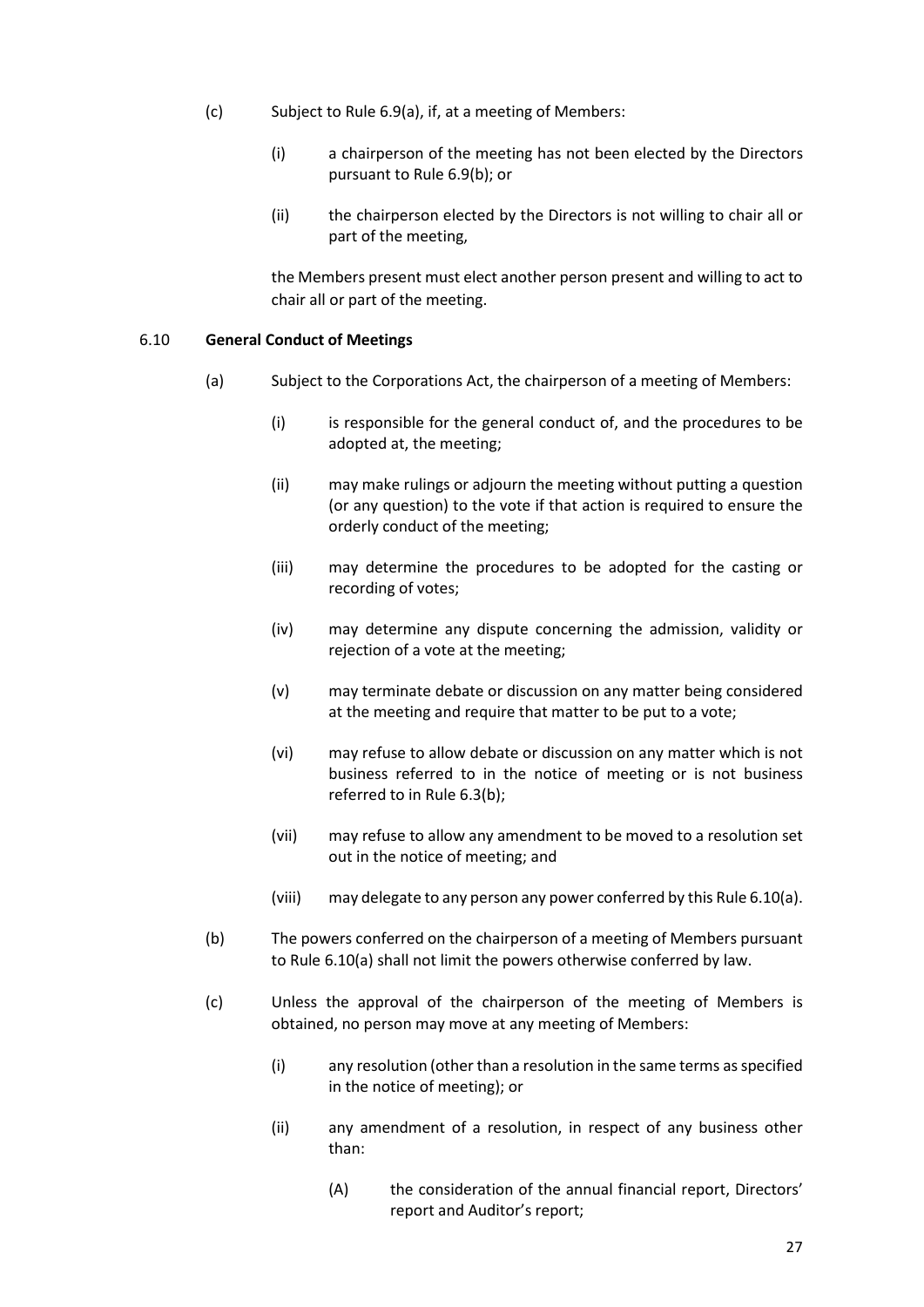- (B) the election of Directors;
- (C) the appointment of the Auditor; and
- (D) the fixing of the Auditor's remuneration.

## 6.11 **Resolutions of Members**

- (a) Subject to the Corporations Act, a resolution is passed if more votes are cast in favour of the resolution by Members entitled to vote on the resolution than against the resolution.
- (b) Unless a poll is demanded pursuant to Rule 6.12, a resolution put to the vote at a meeting of Members must be decided on a show of hands.
- (c) On a show of hands, a declaration by the chairperson of a meeting of Members is conclusive evidence of the result, provided that the declaration reflects the show of hands and the votes of the proxies received.

## 6.12 **Polls**

- (a) A poll may be demanded on any resolution at a meeting of Members.
- (b) A poll on a resolution at a meeting of Members may be demanded by:
	- (i) at least 5 Members present and entitled to vote on the resolution;
	- (ii) Members with at least 5% of the votes that may be cast on the resolution on a poll; or
	- (iii) the chairperson of that meeting.
- (c) A poll on a resolution at a meeting of Members may be demanded:
	- (i) before a vote is taken; or
	- (ii) before or immediately after the voting results on a show of hands are declared.
- (d) A demand for a poll on a resolution at a meeting of Members may be withdrawn at any time.
- (e) A poll demanded on a resolution at a meeting of Members (other than for the election of the chairperson of that meeting or the adjournment of that meeting) must be taken when, and in the manner, the chairperson directs.
- (f) A demand for a poll on a resolution at a meeting of Members shall not prevent:
	- (i) the continuation of the meeting; or
	- (ii) the transaction of any other business of the meeting.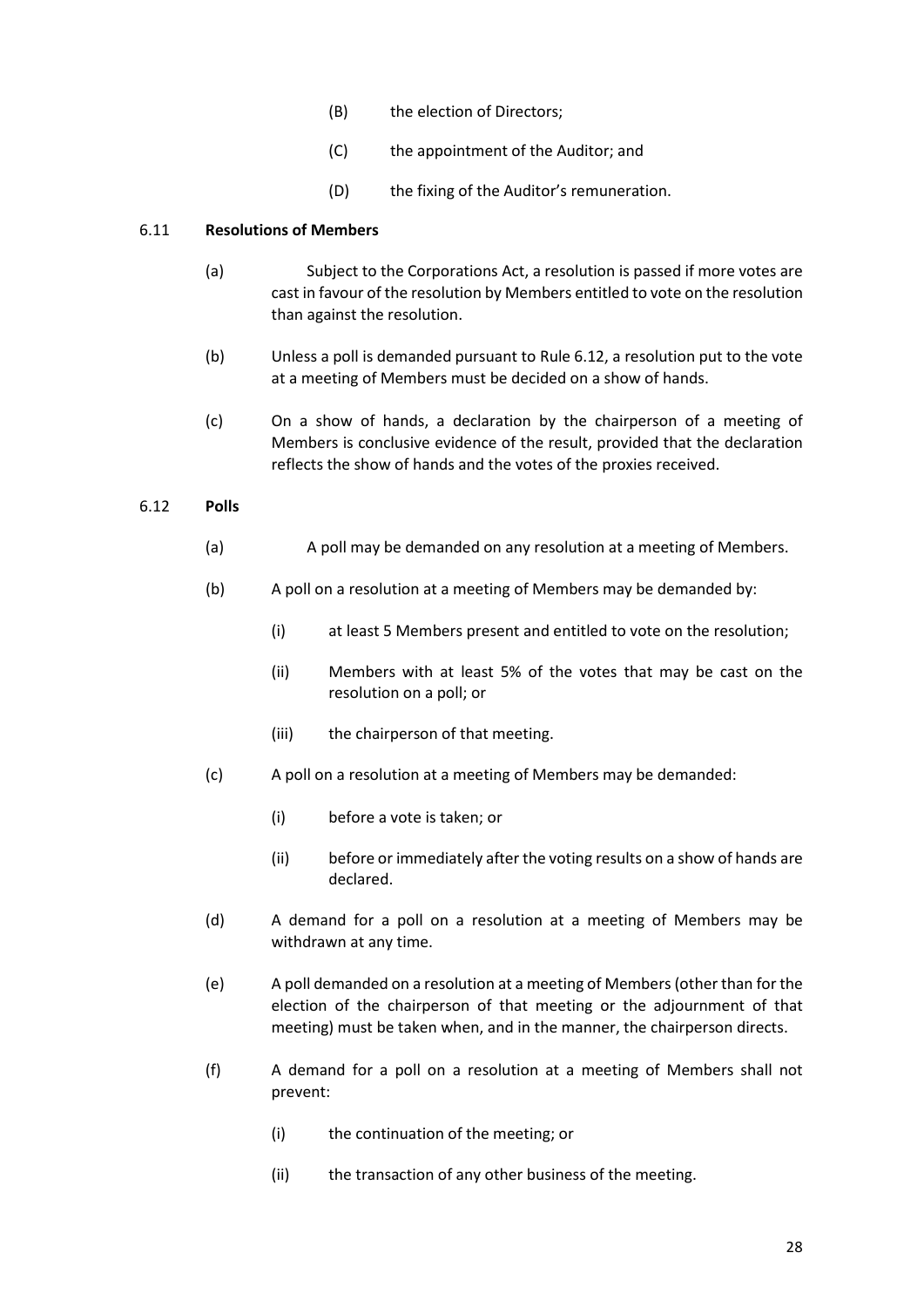#### 6.13 **Adjourned, Cancelled and Postponed Meetings**

- (a) Subject to the Corporations Act, the chairperson:
	- (i) may adjourn a meeting of Members to any date, time and place as the chairperson determines; and
	- (ii) must adjourn a meeting of Members (to a date, time and place to be determined by the chairperson) if the Members present agree or direct the chairperson to do so.
- (b) No person other than the chairperson of a meeting of Members may adjourn that meeting.
- (c) A resolution passed at a meeting of Members resumed after an adjournment is passed on the day it was passed.
- (d) Only unfinished business may be transacted at a meeting of Members resumed after an adjournment.
- (e) Subject to the Corporations Act and this Rule 6.13, the Directors may, at any time, postpone or cancel a meeting of Members by giving notice, not less than 5 Business Days before the time at which the meeting was to be held, to:
	- (i) each Member;
	- (ii) each Director;
	- (iii) each Alternate Director (if any); and
	- (iv) the Auditor, as at the date of the notice.
- (f) A meeting of Members called pursuant to Rule 6.2(b) must not be cancelled by the Directors without the consent of the Members who requested the meeting.
- (g) A meeting of Members called pursuant to Rule 6.2(c) must not be cancelled or postponed by the Directors without the consent of the Members who called the meeting.
- (h) A notice postponing a meeting of Members must set out the place, date and time for the revised meeting (and if the revised meeting is to be held in 2 or more places, the technology that will be used to facilitate this).
- (i) No notice is required to be given to Members in relation to an adjourned meeting unless the meeting is adjourned for more than 30 days in which case the notice must set out the place, date and time for the revised meeting (and if the revised meeting is to be held in 2 or more places, the technology that will be used to facilitate this).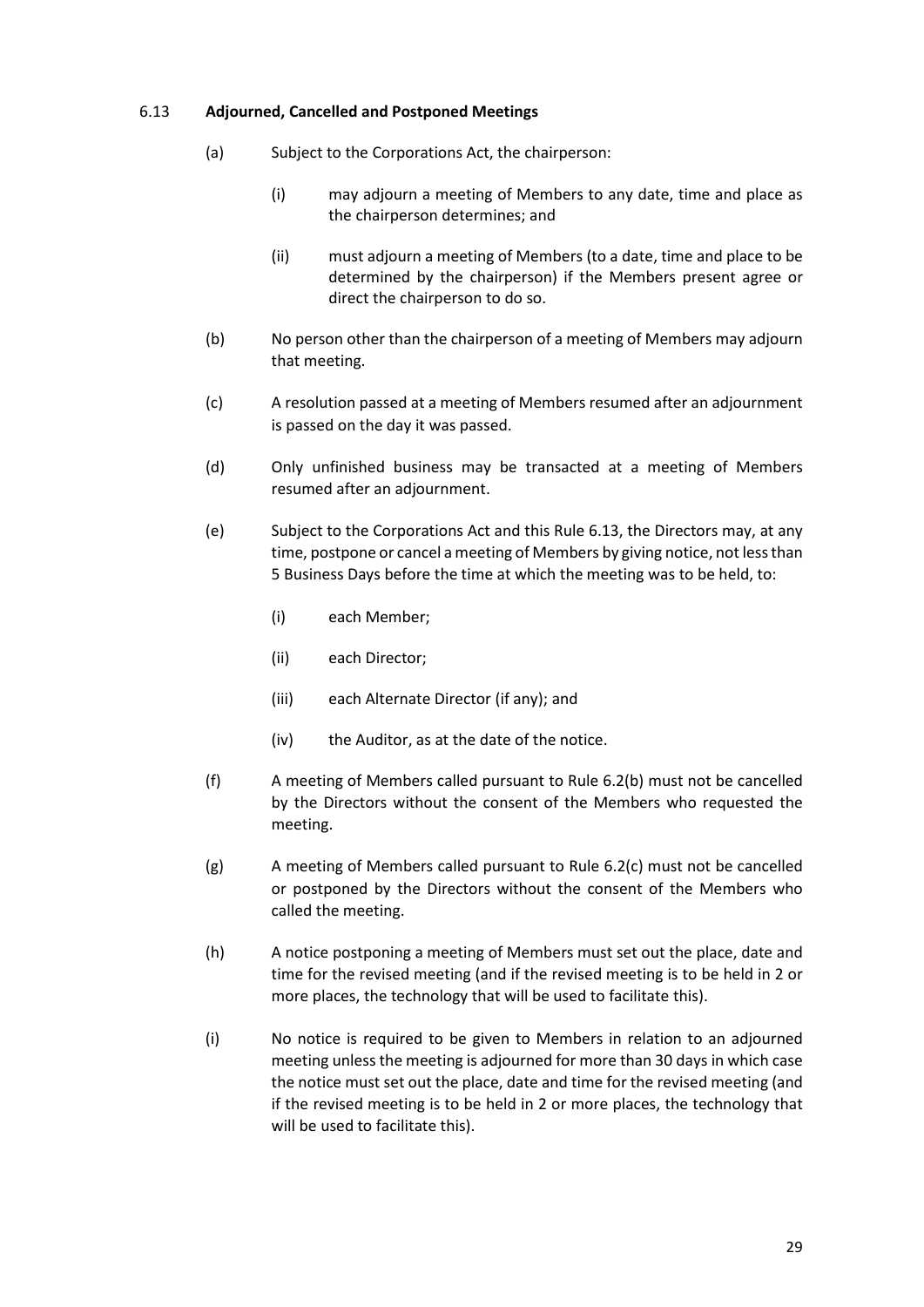# 6.14 **Voting Rights**

- (a) Subject to this Constitution and any rights or restrictions attached to a class of Shares, on a show of hands at a meeting of Members, every Member present has one vote.
- (b) Subject to this Constitution and any rights or restrictions attached to a class of Shares, on a poll at a meeting of Members, every Member present has:
	- (i) one vote for each fully paid up Share (whether the issue price of the Share was paid up or credited or both) that the Member holds; and
	- (ii) for each partly paid up Share that the Member holds, a fraction of one vote equal to the proportion which the amount paid or credited on that Share (excluding any amounts paid up in advance of the relevant due date for payment) bears to the total amounts paid and payable (including amounts credited) on that Share.
- (c) If the total number of votes to which a Member is entitled on a poll does not constitute a whole number, the Company shall disregard the fractional part of that total.
- (d) In the case of an equality of votes, on a resolution at a meeting of Members (whether on a show of hands or on a poll), the chairperson of the meeting has a casting vote in addition to any vote the chairperson of the meeting has in respect of that resolution.
- (e) If a Share is held jointly and more than one Member votes in respect of that Share, only the vote of the Member whose name appears first in the Register counts.
- (f) A person may vote in respect of a Share at a meeting of Members if:
	- (i) the person is entitled to be registered as the holder of that Share because of a Transmission Event; and
	- (ii) the person satisfies the Directors of that entitlement not less than 48 hours before the meeting.
- (g) A Member present at a meeting of Members is not entitled to vote on any resolution in respect of any Shares on which any calls (or any other amounts due and payable in respect of those Shares) have not been paid.
- (h) A Member present at a meeting of Members is not entitled to vote on a resolution at that meeting where that vote is prohibited by the Corporations Act or an order of a court of competent jurisdiction.
- (i) The Company must disregard any vote on a resolution purported to be cast by a Member present at a meeting of Members where that person is not entitled to vote on that resolution.
- (j) The authority of a proxy, attorney or Representative for a Member to speak or vote at a meeting of Members in respect of the Shares to which the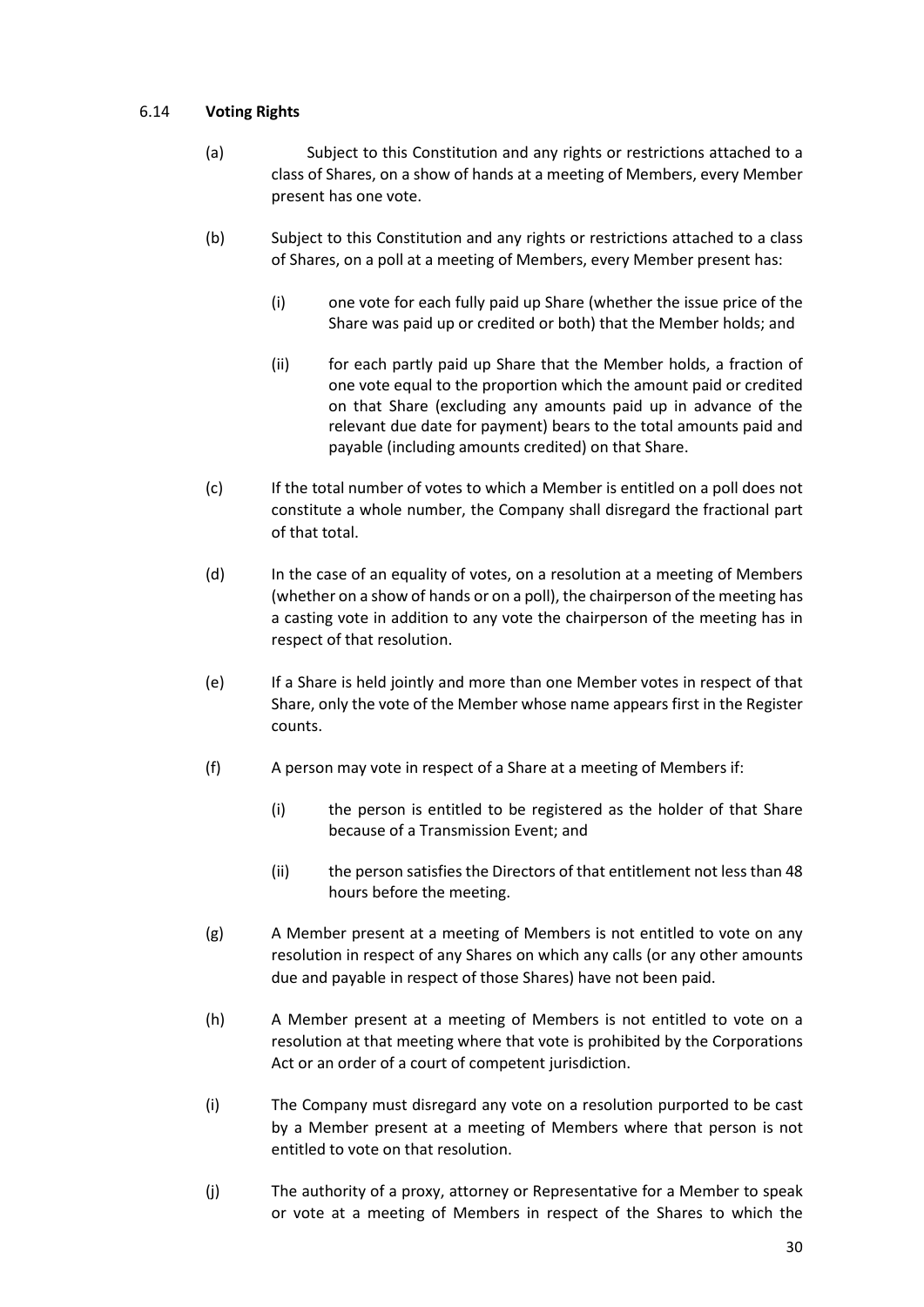authority relates is suspended while the Member is present in person at that meeting.

- (k) If more than one proxy, attorney or Representative for a Member is present at a meeting of Members:
	- (i) none of them are entitled to vote on a show of hands; and
	- (ii) on a poll, the vote of each one is of no effect where the aggregate number or proportion of the Member's votes for which they have been appointed exceeds the total number or proportion of votes that could be cast by that Member.

#### 6.15 **Objections to Voting**

- (a) An objection to the qualification of any person to vote at a meeting of Members may only be made:
	- (i) before the meeting, to the Directors; or
	- (ii) at the meeting (or any resumed meeting if the meeting is adjourned), to the chairperson of that meeting.
- (b) Any objection pursuant to Rule 6.15(a), must be decided in good faith by the Directors or the chairperson of the meeting of Members (as the case may be), whose decision shall be final and conclusive.

## 6.16 **Proxies, Attorneys and Representatives**

- (a) A Member, who is entitled to attend and cast a vote at a meeting of Members, may vote on a show of hands and on a poll:
	- (i) in person or, if the Member is a body corporate, by its Representative;
	- (ii) by proxy or, if the Member is entitled to cast 2 or more votes at the meeting, by not more than 2 proxies; or
	- (iii) by attorney or, if the Member is entitled to cast 2 or more votes at the meeting, by not more than 2 attorneys.
- (b) A proxy, attorney or Representative of a Member need not be a Member.
- (c) A Member may appoint a proxy, attorney or Representative for:
	- (i) all or any number of meetings of Members; or
	- (ii) a particular meeting of Members.
- (d) An instrument appointing a proxy is valid if it is signed by the Member (or in the case of Shares held jointly by any one Member) making the appointment and contains: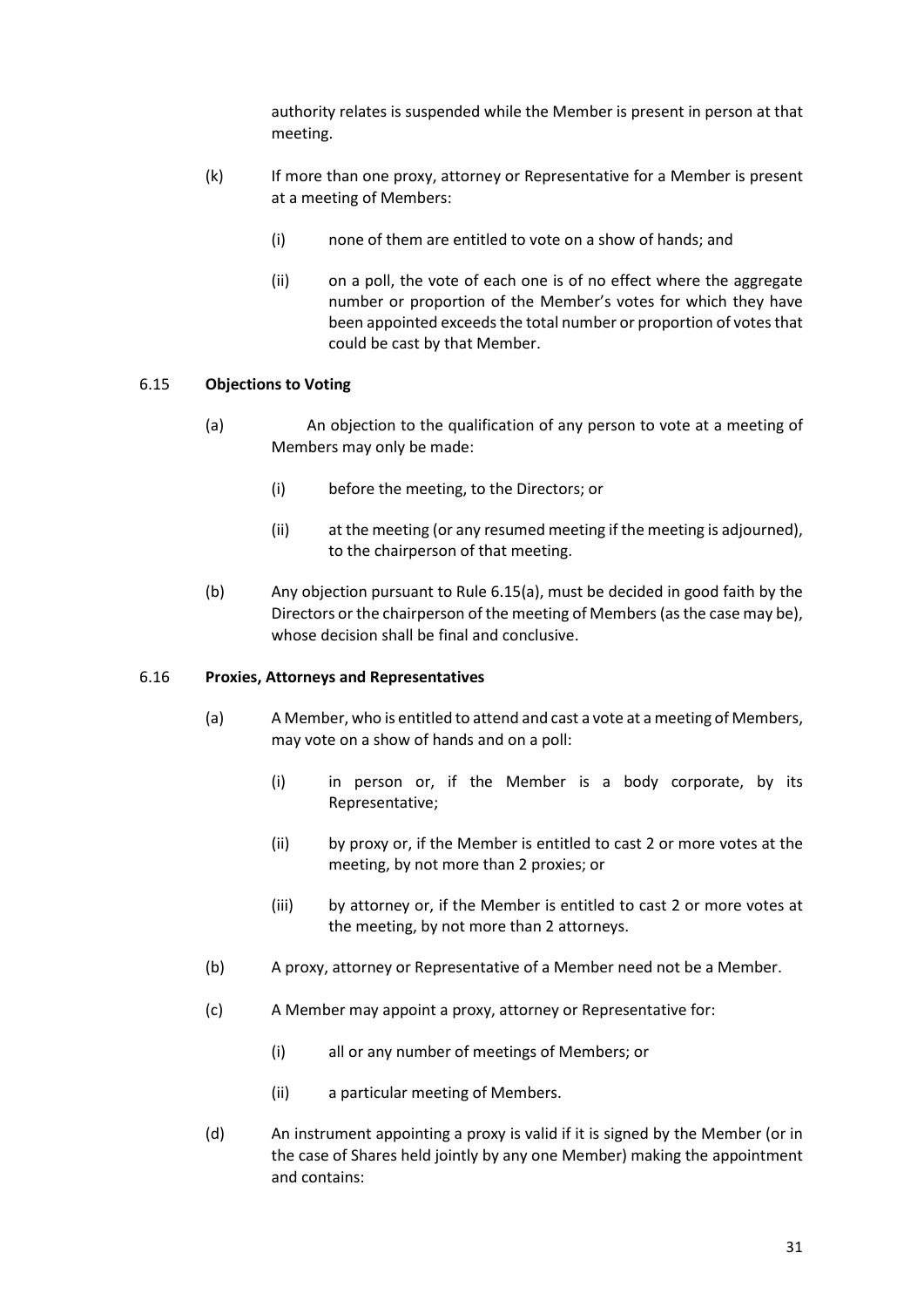- (i) the name and address of that Member;
- (ii) the name of the Company;
- (iii) the name of the proxy or the name of the office held by the proxy; and
- (iv) the meeting of Members at which the proxy may be used.
- (e) An appointment of a proxy may be a standing one.
- (f) The chairperson of a meeting of Members may determine that an instrument appointing a proxy is valid even if it contains only some of the information specified in Rule 6.16(d).
- (g) An instrument appointing an attorney or Representative must be in a form that the Directors prescribe or accept from time to time.
- (h) Subject to the Corporations Act, the decision of the chairperson of a meeting of Members as to the validity of an instrument appointing a proxy, attorney or Representative is final and conclusive.
- (i) Unless otherwise provided in the Corporations Act or in the appointment, a proxy or attorney may:
	- (i) agree to a meeting of Members being called by shorter notice than is required by the Corporations Act or this Constitution;
	- (ii) agree to a resolution being either proposed or passed (or both) at a meeting of Members which is called by shorter notice than is required by the Corporations Act or this Constitution;
	- (iii) speak on any resolution at a meeting of Members on which the proxy or attorney may vote;
	- (iv) vote at a meeting of Members (but only to the extent allowed by the appointment);
	- (v) demand, or join in demanding, a poll on any resolution at a meeting of Members on which the proxy or attorney may vote; and
	- (vi) attend and vote at any meeting of Members which is rescheduled or adjourned.
- (j) Unless otherwise provided in the Corporations Act or in the appointment, a proxy or attorney may vote on:
	- (i) any amendment to a resolution on which the proxy or attorney may vote;
	- (ii) any motion not to put that resolution or any similar motion; and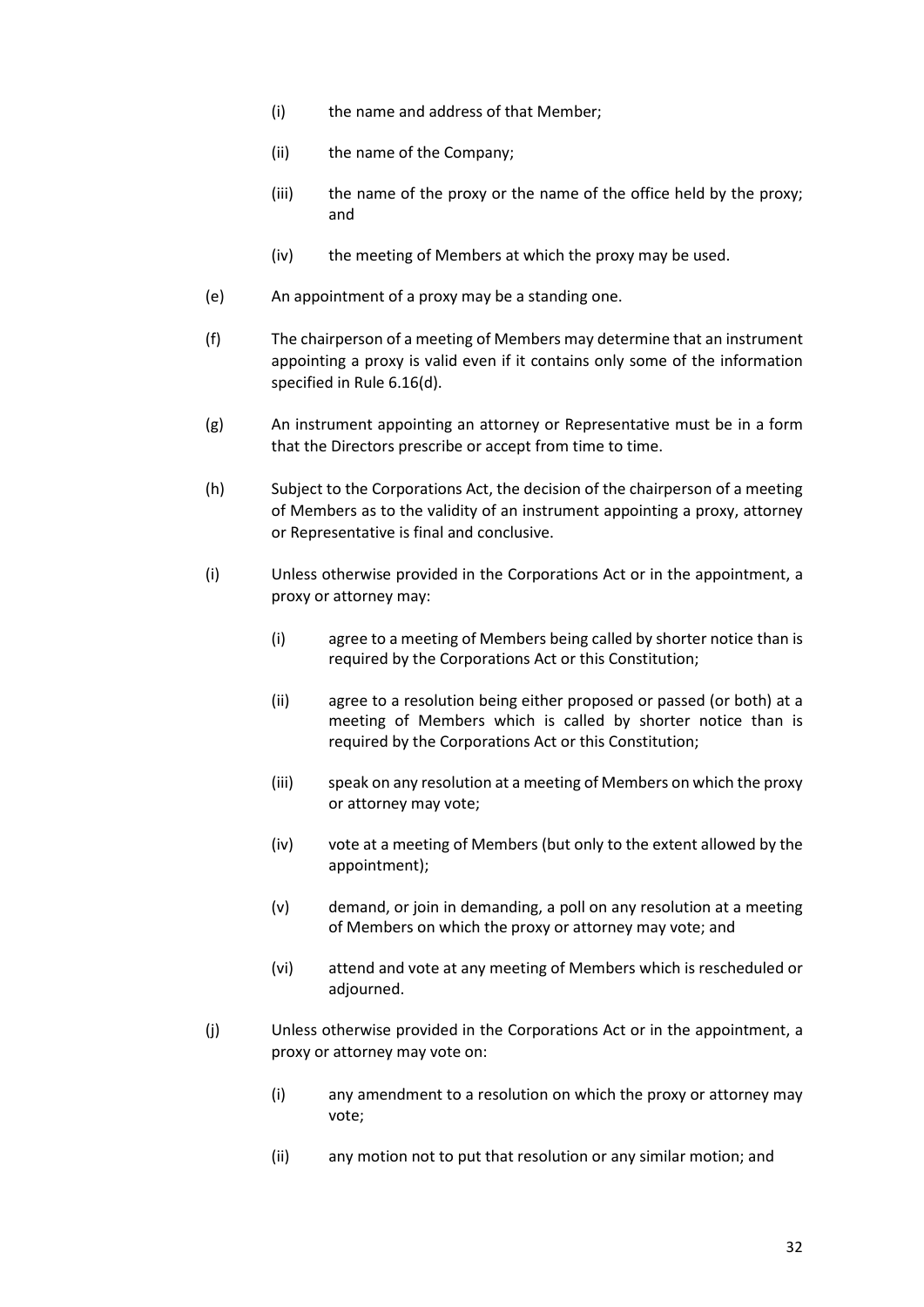- (iii) any procedural motion relating to that resolution, even if the appointment directs the proxy or attorney how to vote on that resolution.
- (k) If the name of the proxy or the name of the office of the proxy in a proxy form of a Member is not filled in, the proxy of that Member shall be:
	- (i) the person specified by the Company in the form of proxy in the case the Member does not choose; or
	- (ii) if no person is so specified, the chairperson of that meeting.
- (l) A Member may specify the manner in which a proxy or attorney votes on a particular resolution at a meeting of Members.
- (m) The appointment of a proxy or attorney by a Member may specify the proportion or number of the Member's votes that the proxy or attorney may exercise.
- (n) If a Member appoints 2 persons as proxy or attorney and the appointment does not specify the proportion or number of the Member's votes those persons may exercise, then those persons may exercise half of the votes of the Member.
- (o) If the total number of votes to which a proxy or attorney is entitled to exercise does not constitute a whole number, the Company must disregard the fractional part of that total.
- (p) An appointment of proxy or attorney for a meeting of Members is effective only if the Company receives the appointment (and any authority under which the appointment was signed or a certified copy of the authority) not less than 48 hours before the time scheduled for commencement of that meeting (or any adjournment of that meeting).
- (q) Unless the Company has received notice in writing of the matter not less than 48 hours before the time scheduled for the commencement of a meeting of Members, a vote cast at that meeting by a person appointed by a Member as a proxy, attorney or Representative shall, subject to this Constitution, be valid even if, before the person votes:
	- (i) there is a Transmission Event in respect of that Member;
	- (ii) that Member revokes the appointment of that person;
	- (iii) that Member revokes the authority under which the person was appointed by a third party; or
	- (iv) that Member transfers the Shares in respect of which the appointment is made.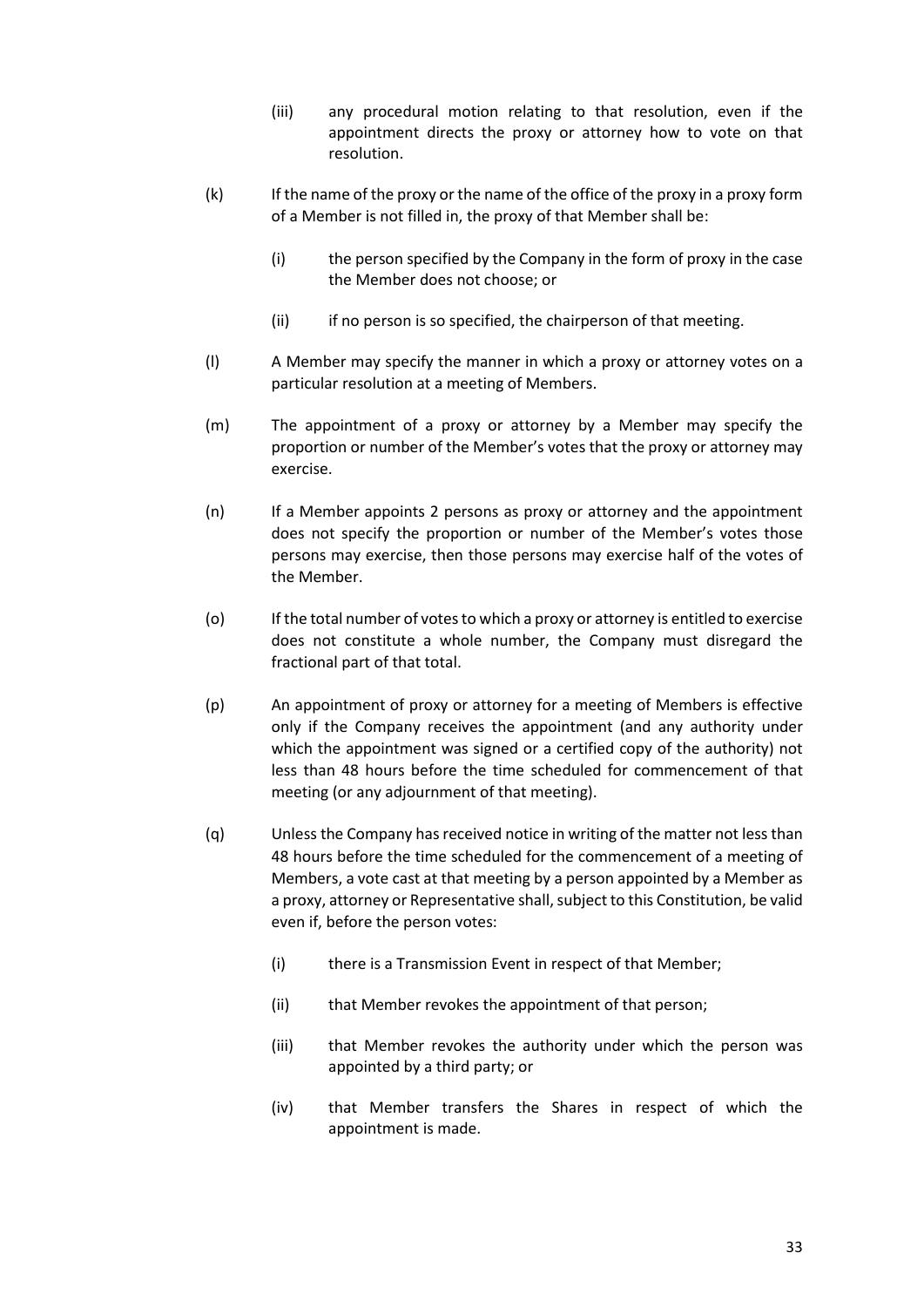# **7. DIRECTORS**

# 7.1 **Number of Directors**

- (a) The Company must have at least 3, and not more than 10, Directors.
- (b) The Company in general meeting may, by ordinary resolution, alter the minimum or maximum number of Directors provided that the minimum is not less than 3.
- (c) If the number of Directors is below the minimum fixed by this Constitution, the Directors must not act except:
	- (i) in emergencies;
	- (ii) to appoint one or more Directors in order to make up a quorum for a meeting of Directors; or
	- (iii) to call and arrange to hold a meeting of Members.

## 7.2 **Appointment of Directors**

- (a) The first Directors are the persons specified as Directors in the application for registration of the Company required under the Corporations Act.
- (b) Subject to Rule 7.1, the Directors may appoint any person as a Director.
- (c) The Company in general meeting may, by ordinary resolution, appoint any person as a Director.
- (d) A Director need not be a Member.
- (e) The Company must hold an election of Directors each year.
- (f) The Company must accept nominations for the election of a Director at any time from the Business Day prior to the date of the relevant notice of meeting up to:
	- (i) in the case of a meeting called pursuant to Rule  $6.2(b)$  or  $6.2(c)$ , 30 Business Days; and
	- (ii) in all other cases, 35 Business Days, prior to the date of the meeting of Members at which the Director may be elected.
- (g) A nomination of a person for Director (other than a Director retiring in accordance with this Constitution) must be a notice in writing received at the registered office of the Company signed by a Member entitled to attend and vote at the meeting of Members at which the election is proposed, and be accompanied by a notice in writing signed by the nominee consenting to the nomination.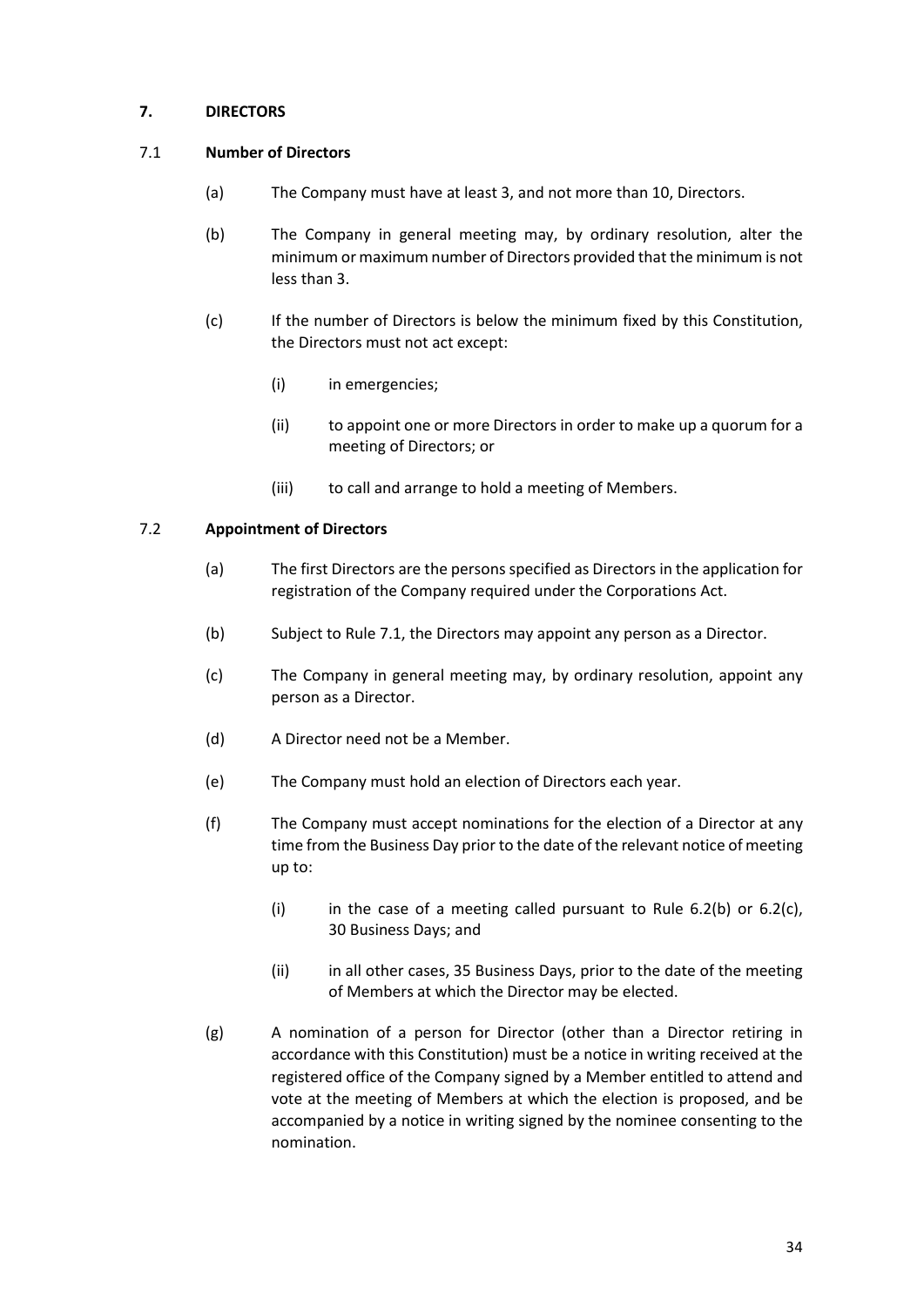## 7.3 **Vacation of Office**

- (a) No Director may hold office without re-election past the third AGM following the director's appointment or 3 years, whichever is longer.
- (b) A Director appointed under Rule 7.2(b) may retire at the next meeting of Members and is eligible for re-election at that meeting.
- (c) Unless a Director appointed under Rule 7.2(b) has retired under Rule 7.3(b), that Director must retire at the next AGM, and is eligible for re-election at that meeting.
- (d) If no Director is required to stand for re-election at the Company's AGM by reason of Rules 7.3(a) or 7.3(c) and no person nominates as a director pursuant to Rule 7.2(f) a Director must retire at that AGM which shall be:
	- (i) the Director who has held their office as Director the longest period of time since their last election to that office; and
	- (ii) if 2 or more Directors have held office for the same period of time since their last election, those Directors determined by the drawing of lots, unless those Directors agree otherwise.
- (e) Rules 7.3(a) to 7.3(d) do not apply to the managing director of the Company, or if more than one, the managing director of the Company determined by the Directors.
- (f) A Director may resign from office by giving a written notice of resignation to the Company at its registered office.
- (g) In addition to the procedure set out in section 203D(1) of the Corporations Act, the Company in general meeting may, by ordinary resolution, remove any Director and, if thought fit, appoint another person in place of that Director.
- (h) A Director ceases to be a Director if:
	- (i) the Director becomes of unsound mind or a person whose property is liable to be dealt with under a law relating to mental health;
	- (ii) the Director is absent (without the consent of the Directors) from all meetings of the Directors held during a period of 6 months and the other Directors resolve that his or her office be vacated;
	- (iii) the Director resigns or is removed in accordance with this Constitution;
	- (iv) the Director is an Executive Director and ceases to be an employee of the Company or of a Related Corporation;
	- (v) the Director becomes an insolvent under administration; or
	- (vi) the Corporations Act so provides.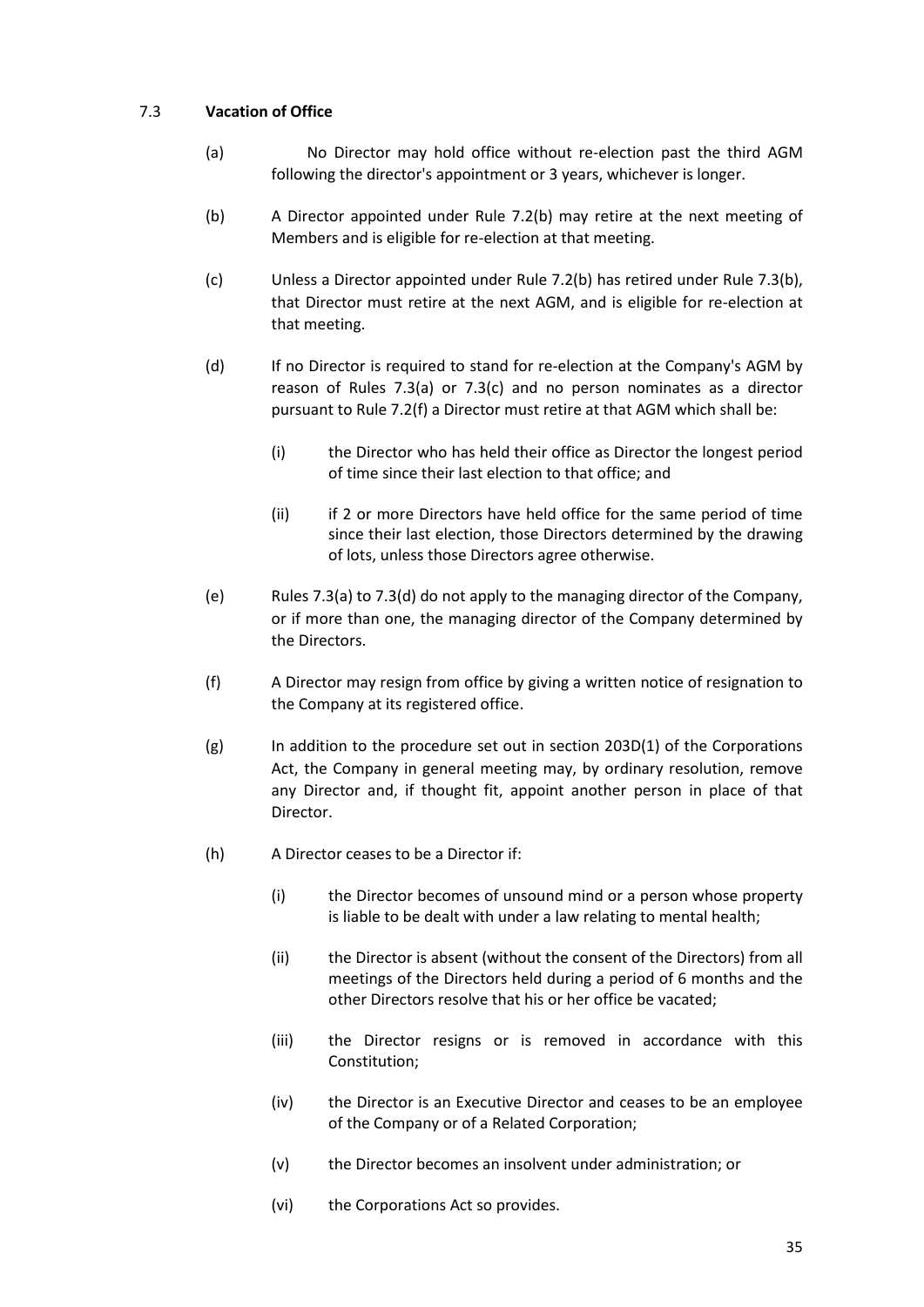## 7.4 **Alternate Directors**

- (a) With the approval of a majority of the other Directors, a Director may appoint a person as an Alternate Director of that Director for any period.
- (b) An Alternate Director need not be a Member.
- (c) The appointing Director may terminate the appointment of his or her Alternate Director at any time.
- (d) A notice of appointment (or termination of appointment) of an Alternate Director is effective only if:
	- (i) the notice is in writing;
	- (ii) the notice is signed by the Director who appointed that Alternate Director; and
	- (iii) the Company is given a copy of the notice.
- (e) If the Director who appointed an Alternate Director is not present at a meeting of Directors, that Alternate Director may, subject to this Constitution and the Corporations Act:
	- (i) attend, count in the quorum of, speak at, and vote at that meeting in place of that appointing Director; and
	- (ii) exercise any other powers (except the power under Rule 7.4(a)) that the appointing Director may exercise.
- (f) An Alternate Director cannot exercise any powers of his or her appointing Director if that appointing Director ceases to be a Director.
- $(g)$  A person does not cease to be a Director under Rule 7.4(f) if that person retires as a Director at a meeting of Members and is re-elected as a Director at that meeting.
- (h) Subject to the Rule 7.5(g), the Company is not required to pay any remuneration to an Alternate Director.

#### 7.5 **Remuneration of Directors**

- (a) Subject to the Corporations Act and the Listing Rules, the Company may pay to the Non-executive Directors a maximum total amount of directors' fees determined by the Company in general meeting.
- (b) The remuneration of the Non-executive Directors must not be set as a commission on, or percentage of, profits or operating revenue.
- (c) The Directors may determine the manner in which all or part of the amount in Rule 7.5(a) is divided between the Non-executive Directors, and until so determined, the amount in Rule 7.5(a) must be divided between the Nonexecutive Directors equally.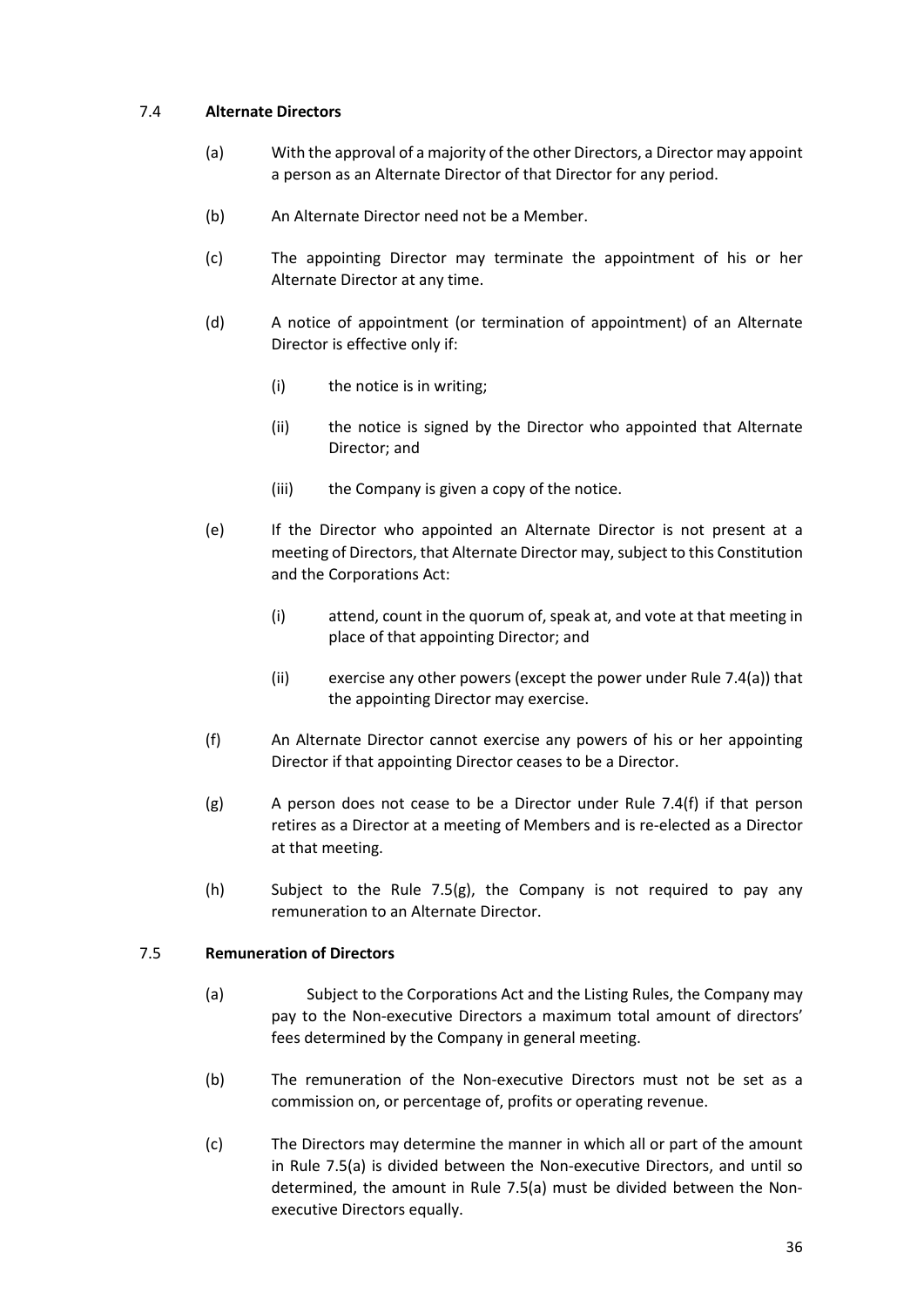- (d) The remuneration of the Non-executive Directors is taken to accrue from day to day.
- (e) The remuneration of the Executive Directors must:
	- (i) subject to the provisions of any contract between each of them and the Company, be fixed by the Directors; and
	- (ii) not be set as a commission on, or percentage of, operating revenue.
- (f) If a Director performs extra or special services, including being:
	- (i) a member on a committee of Directors; or
	- (ii) the chairperson of Directors or deputy chairperson of Directors,

the Company may, subject to the Corporations Act and this Rule 7.5, pay such additional remuneration or provide such benefits to that Director as the Directors resolve.

- (g) The Company must pay all reasonable travelling, accommodation and other expenses properly incurred by a Director or Alternate Director:
	- (i) in attending meetings of Directors or any meetings of committees of Directors;
	- (ii) in attending any meetings of Members; and
	- (iii) in connection with the business of the Company.
- (h) Subject to the Corporations Act and the Listing Rules, any Director may participate in any fund, trust or scheme for the benefit of:
	- (i) past or present Directors or employees of the Company or a Related Corporation; or
	- (ii) the dependants of, or persons connected with, any person referred to in Rule 7.5(h)(i).
- (i) Subject to the Corporations Act and the Listing Rules, the Company may give, or agree to give, a person a benefit in connection with that person's, or someone else's, retirement from a board or managerial office in the Company or a Related Corporation.

### 7.6 **Interests of Directors**

- (a) A Director may:
	- (i) hold an office or place of profit (except as auditor) in the Company, on any terms as the Directors resolve;
	- (ii) hold an office, or otherwise be interested in, any Related Corporation or other body corporate in which the Company is interested or;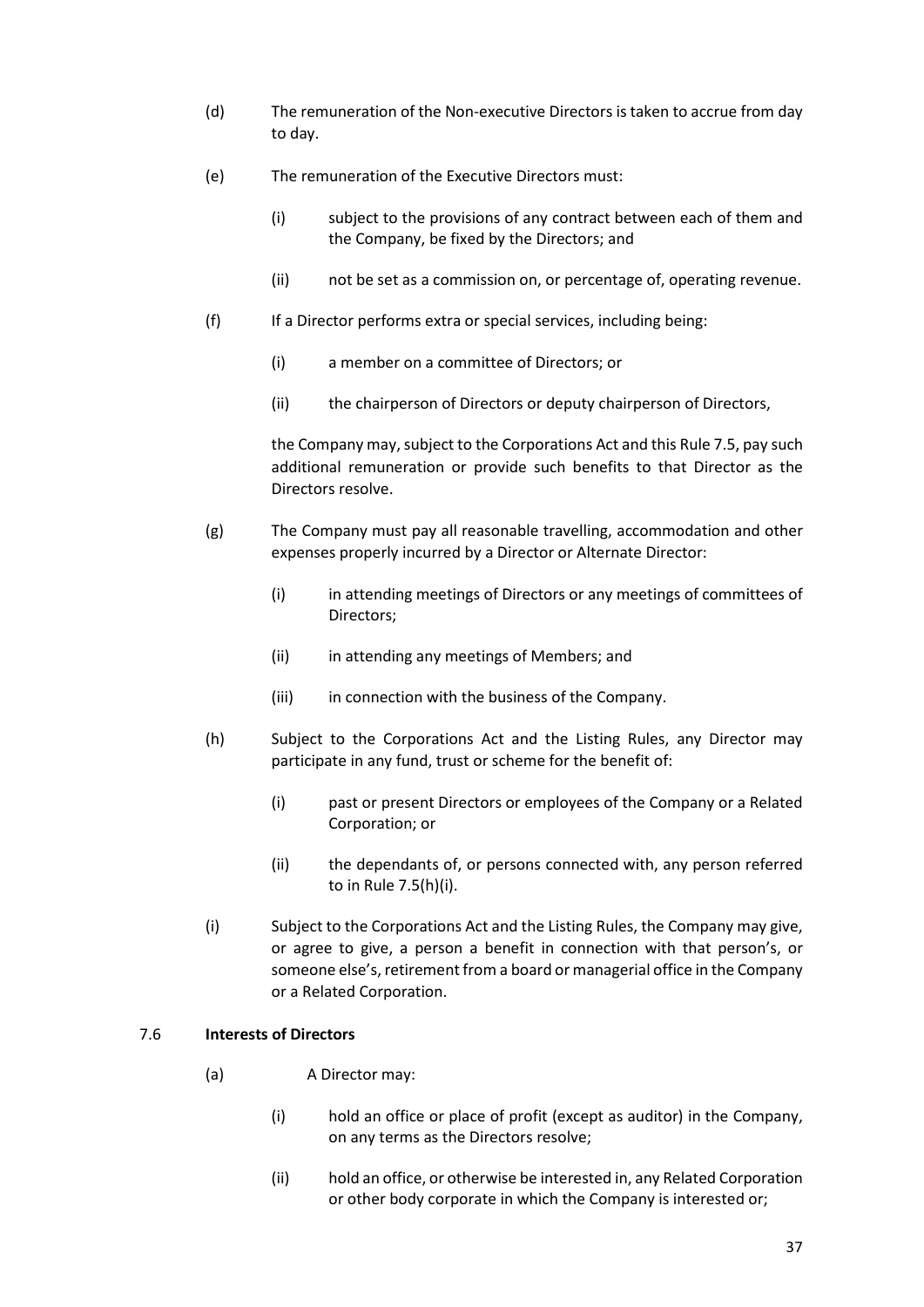- (iii) act, or the Director's firm may act, in any professional capacity for the Company (except as auditor) or any Related Corporation or other body corporate in which the Company is interested, and retain the benefits of doing so if the Director discloses (in accordance with the Corporations Act and the Listing Rules) the interest giving rise to those benefits.
- (b) If a Director discloses any interest giving rise to a benefit to the Director in accordance with Rule 7.6(a):
	- (i) the Director may contract or make an arrangement with the Company, a Related Corporation or a body corporate in which the Company is interested, in any matter and in any capacity;
	- (ii) the Director may, subject to the Corporations Act, be counted in a quorum for a meeting of Directors considering that contract or arrangement;
	- (iii) the Director may, subject to the Corporations Act, vote on whether the Company enters into the contract or arrangement, and on any matter that relates to the contract, arrangement or interest;
	- (iv) the Director may sign on behalf of the Company any document in respect of the contract or arrangement;
	- (v) the Director may retain the benefits under the contract or arrangement; and
	- (vi) the Company cannot avoid the contract or arrangement merely because of the existence of the Director's interest.
- (c) The failure of a Director to:
	- (i) disclose an interest;
	- (ii) not be present while a matter in which the Director is interested is being considered at a meeting of Directors; or
	- (iii) not vote on a matter, in accordance with the Corporations Act,

does not affect the validity of any act, transaction, agreement, instrument, resolution or other thing.

#### 7.7 **No Share Qualification**

A Director is not required to hold any Shares.

## **8. OFFICERS**

#### 8.1 **Managing Director**

(a) The Directors may appoint one or more of their number as a managing director, for any period and on any terms (including as to remuneration) as the Directors resolve.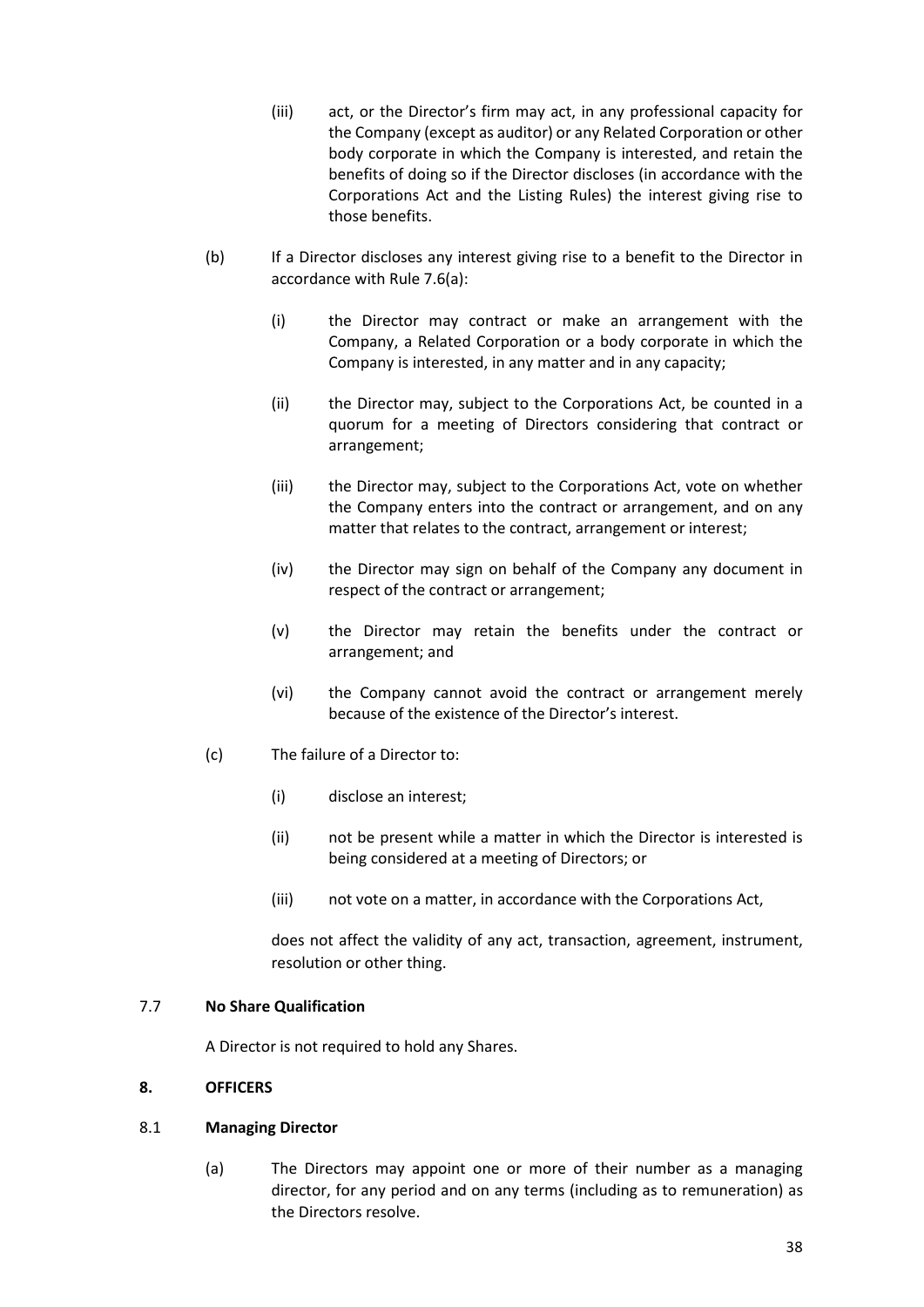- (b) Subject to any agreement between the Company and a managing director, the Directors may remove or dismiss a managing director at any time, with or without cause.
- (c) The Directors may delegate any of their powers (including the power to delegate) to a managing director.
- (d) The Directors may revoke or vary:
	- (i) the appointment of a managing director; or
	- (ii) any power delegated to a managing director.
- (e) A managing director must exercise the powers delegated to him or her in accordance with any directions of the Directors.
- (f) The exercise of a power by a managing director is as effective as if the Directors exercised the power.
- (g) A person ceases to be a managing director if the person ceases to be a Director.

## 8.2 **Secretary**

- (a) The first Secretary is the person specified as Secretary in the application for registration of the Company required under the Corporations Act.
- (b) The Directors may appoint one or more Secretaries for any period, and on any terms (including as to remuneration), as the Directors resolve.
- (c) Subject to any agreement between the Company and a Secretary, the Directors may remove or dismiss a Secretary at any time with or without cause.
- (d) The Directors may revoke or vary the appointment of a Secretary.
- (e) An act by a person as a Secretary is effective even if the appointment of that person, or the continuance of that appointment, is invalid because the Company or that person did not comply with this Constitution or any provision of the Corporations Act.
- (f) Rule 8.2(e) does not deal with the question whether an effective act by a person:
	- (i) binds the Company in its dealings with other people; or
	- (ii) makes the Company liable to another person.

#### 8.3 **Indemnity and Insurance**

(a) To the extent permitted by law, the Company must indemnify each Relevant Officer against: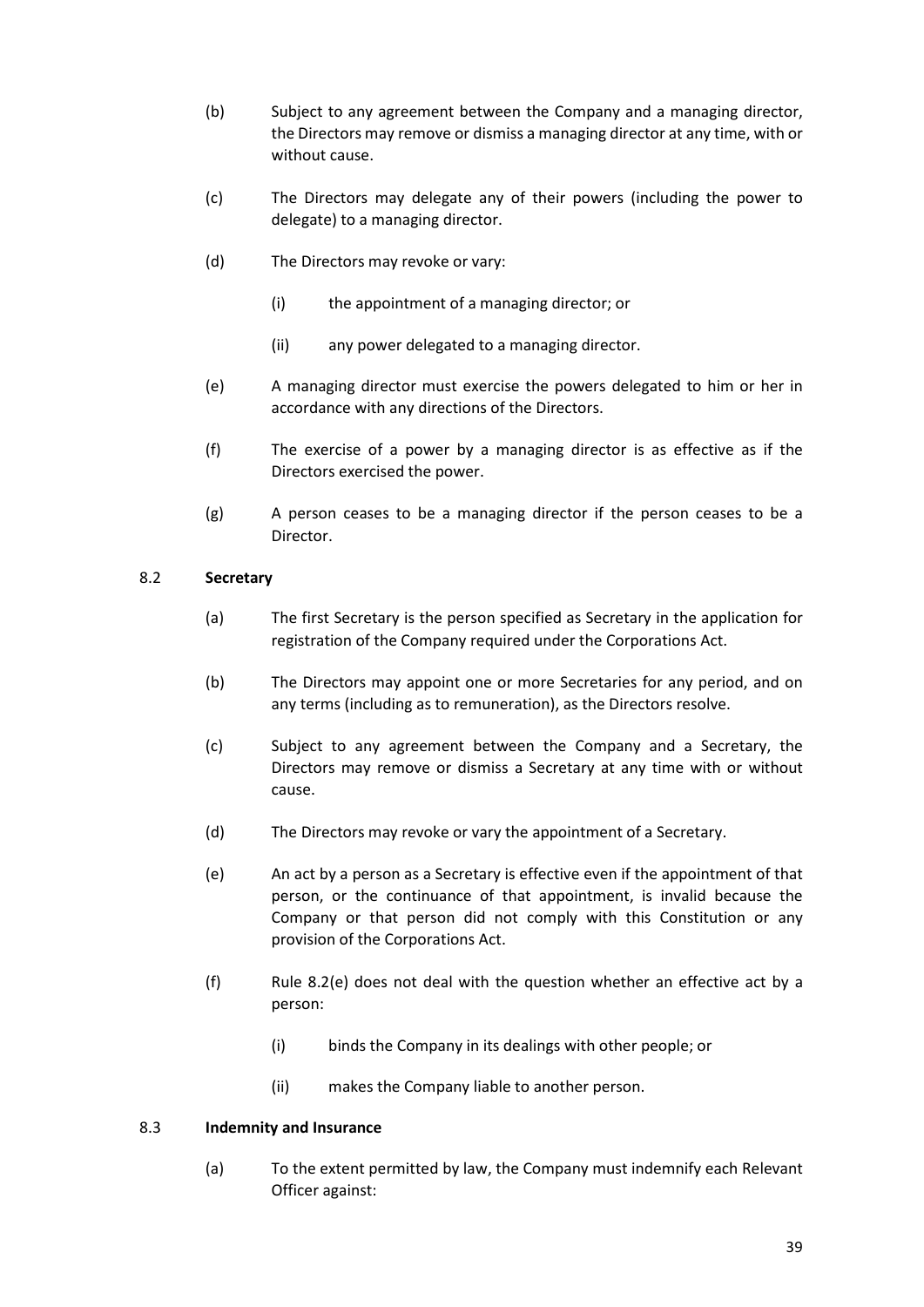- (i) a Liability of that person; and
- (ii) Legal Costs of that person.
- (b) To the extent permitted by law, the Company may make a payment (whether by way of advance, loan or otherwise) to a Relevant Officer in respect of Legal Costs of that person.
- (c) To the extent permitted by law, the Company may pay, or agree to pay, a premium for a contract insuring a Relevant Officer against:
	- (i) a Liability of that person; and
	- (ii) Legal Costs of that person.
- (d) To the extent permitted by law, the Company may enter into an agreement or deed with a Relevant Officer or a person who is, or has been, an officer of a Subsidiary, under which the Company must do all or any of the following:
	- (i) keep books of the Company and allow either (or both) that person and that person's advisers access to such books on the terms agreed;
	- (ii) indemnify that person against any Liability;
	- (iii) make a payment (whether by way of advance, loan or otherwise) to that person in respect of Legal Costs; and
	- (iv) keep that person insured in respect of any act or omission by that person while a Relevant Officer or an officer of a Subsidiary, on the terms agreed (including as to payment of all or part of the premium for the contract of insurance).
- (e) Nothing in this Rule 8.3 precludes the Company from indemnifying employees (other than Officers) and consultants or sub-contractors where the Directors, in their absolute discretion, deem it to be necessary or appropriate.

#### **9. POWERS OF THE COMPANY AND DIRECTORS**

#### 9.1 **General Powers**

- (a) The Company may exercise, in any manner permitted by the Corporations Act, any power which a public company limited by shares may exercise under the Corporations Act.
- (b) Subject to the Corporations Act, the Listing Rules and this Constitution, the business of the Company shall be managed by, or under the direction of, the Directors who may:
	- (i) pay all expenses incurred in forming and promoting the Company; and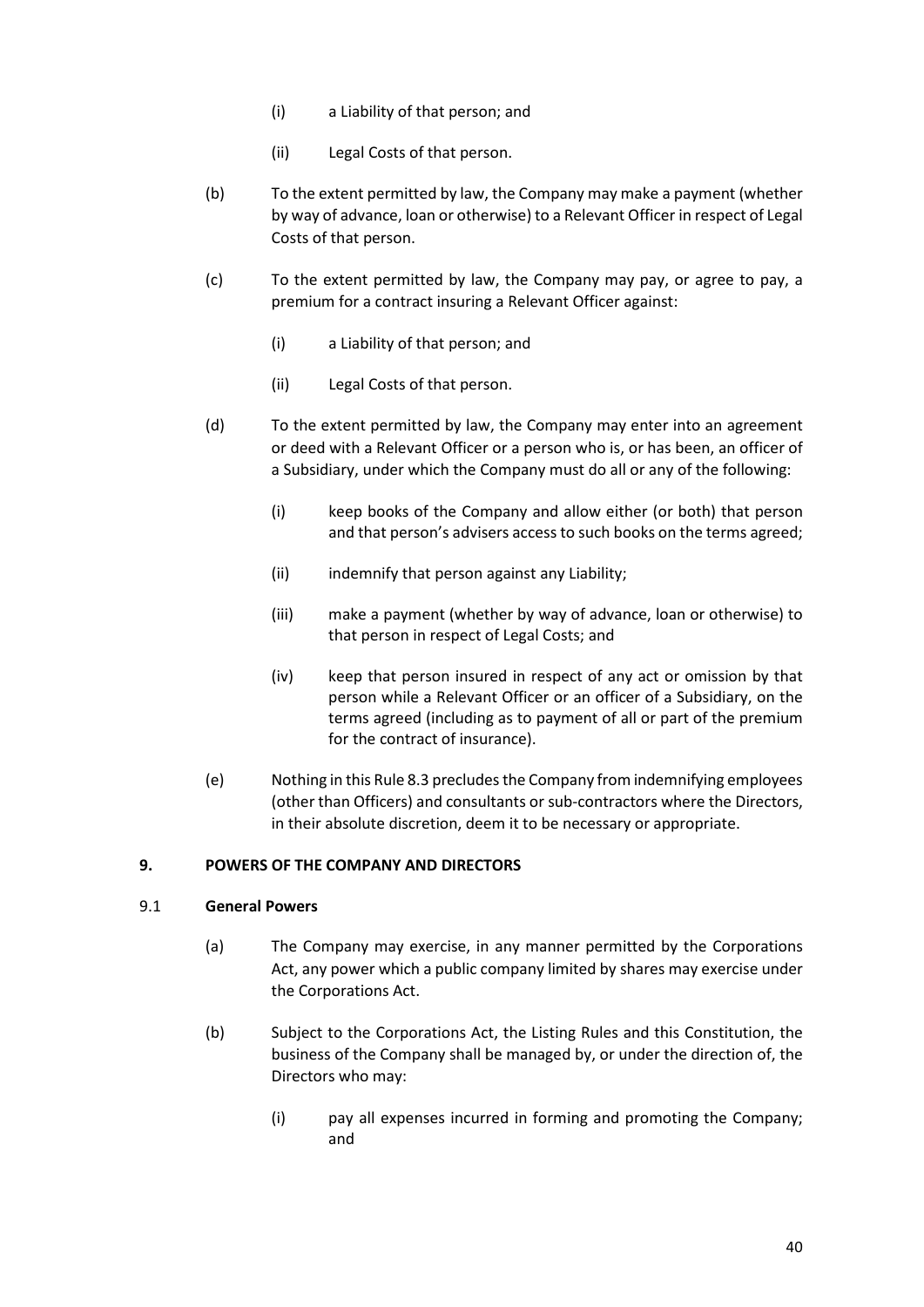(ii) exercise such powers of the Company as are not, by the Corporations Act, the Listing Rules or this Constitution, required to be exercised by the Company in general meeting.

# 9.2 **Execution of Documents**

- (a) The Company may execute a document if the document is signed by:
	- (i) 2 Directors;
	- (ii) a Director and a Secretary; or
	- (iii) a Director and another person appointed by the Directors for that purpose.
- (b) The Company may execute a document as a deed if the document is expressed to be executed as a deed and is executed in accordance with Rule 9.2(a).
- (c) The Directors may resolve, generally or in a particular case, that any signature on certificates for securities of the Company may be affixed by mechanical or other means.
- (d) Cheques and other negotiable instruments and electronic payment authorisations may be signed, drawn, accepted, endorsed or otherwise executed or authenticated by, or on behalf of, the Company in such manner and by such persons as the Directors resolve, and in the absence of any resolution may be executed by any 2 Directors or a Director and a Secretary.

#### 9.3 **Borrowings**

Without limiting the generality of Rule 9.1, the Directors may at any time:

- (a) exercise all powers of the Company to:
	- (i) borrow money;
	- (ii) charge any property or business of the Company or all or any of its uncalled capital; and
	- (iii) issue debentures or give any other security for a debt, liability or obligation of the Company or of any other person;
- (b) sell or otherwise dispose of the whole or any part of the assets, undertakings and other properties of the Company, or any that may be acquired, on such terms and conditions as they deem appropriate, but:
	- (i) the Company must comply with the Listing Rules;
	- (ii) any sale or disposition of the Company's main undertaking must be made subject to the ratification of the sale or disposal by the Company in general meeting; and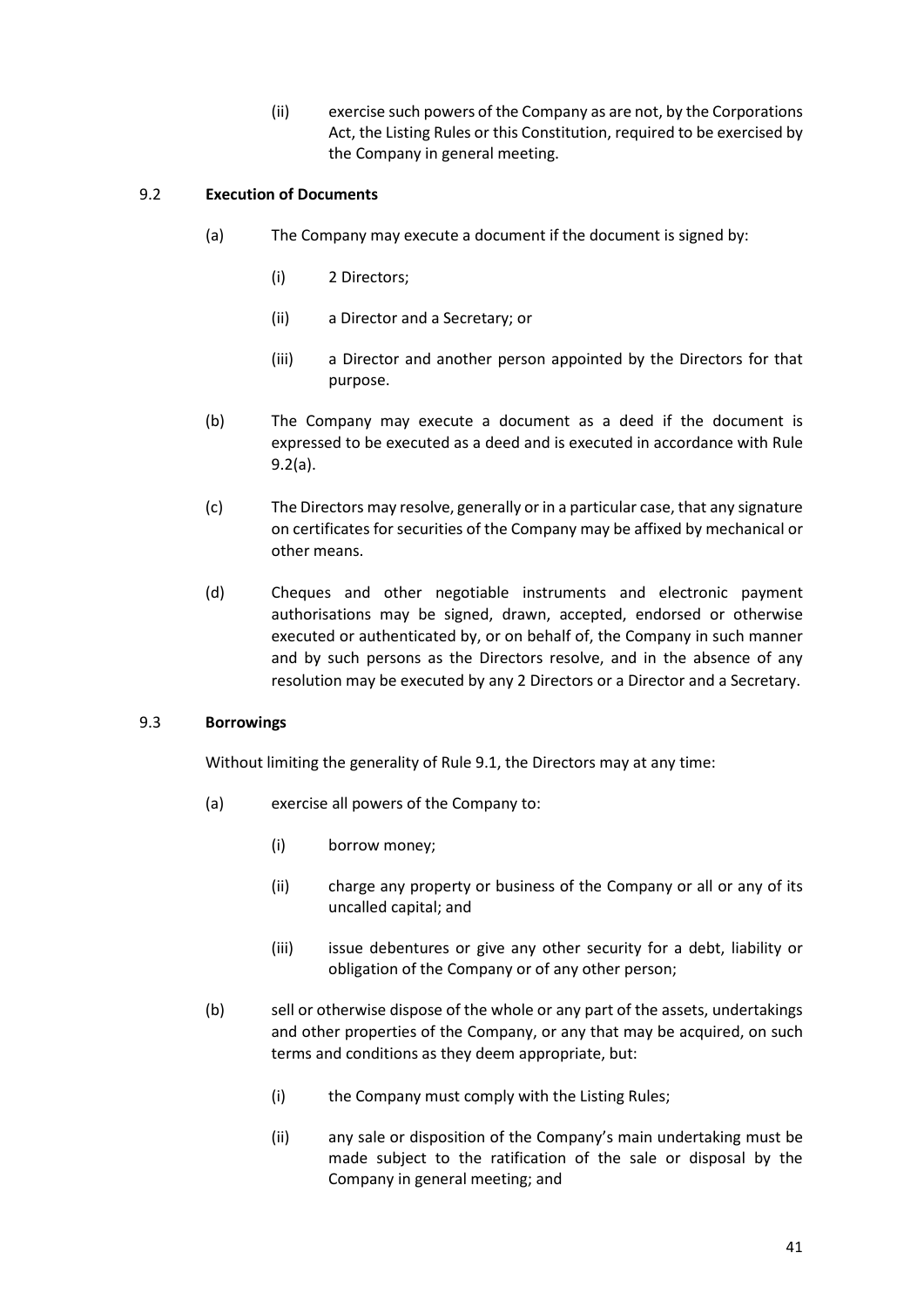- (iii) on the sale or disposition of the Company's main undertaking or on the liquidation of the Company, no commission or fee shall be paid to any Director or Directors or to any liquidator of the Company unless it is ratified by the Company in general meeting, with prior notification of the amount of the proposed payment or payments having been disclosed to all Members in the relevant notice of meeting at which any such payment is to be considered; and
- (c) take any action necessary or desirable to enable the Company to comply with the Listing Rules.

## 9.4 **Committees and Delegates**

- (a) The Directors may delegate any of their powers (including the power to delegate) to a committee of Directors, a Director, an employee of the Company or any other person.
- (b) The Directors may revoke or vary any power delegated under Rule 9.4(a).
- (c) A committee or delegate must exercise the powers delegated in accordance with any directions of the Directors.
- (d) The exercise of a power by the committee or delegate is as effective as if the Directors exercised the power.
- (e) Rule 10 applies with the necessary changes to meetings of a committee of Directors.

# 9.5 **Attorney or Agent**

- (a) The Directors may appoint any person to be attorney or agent of the Company for any purpose, for any period and on any terms (including as to remuneration) as the Directors resolve.
- (b) The Directors may delegate any of their powers (including the power to delegate) to an attorney or agent.
- (c) The Directors may revoke or vary:
	- (i) an appointment under Rule 9.5(a); or
	- (ii) any power delegated to an attorney or agent.

# **10. PROCEEDINGS OF DIRECTORS**

#### 10.1 **Written Resolutions of Directors**

(a) The Directors may pass a resolution without a meeting of the Directors being held if a majority of the Directors entitled to vote on the resolution assent to a document containing a statement that they are in favour of the resolution set out in the document. For the avoidance of doubt, a Director who is prohibited from voting on a resolution pursuant to section 195(1)(b) of the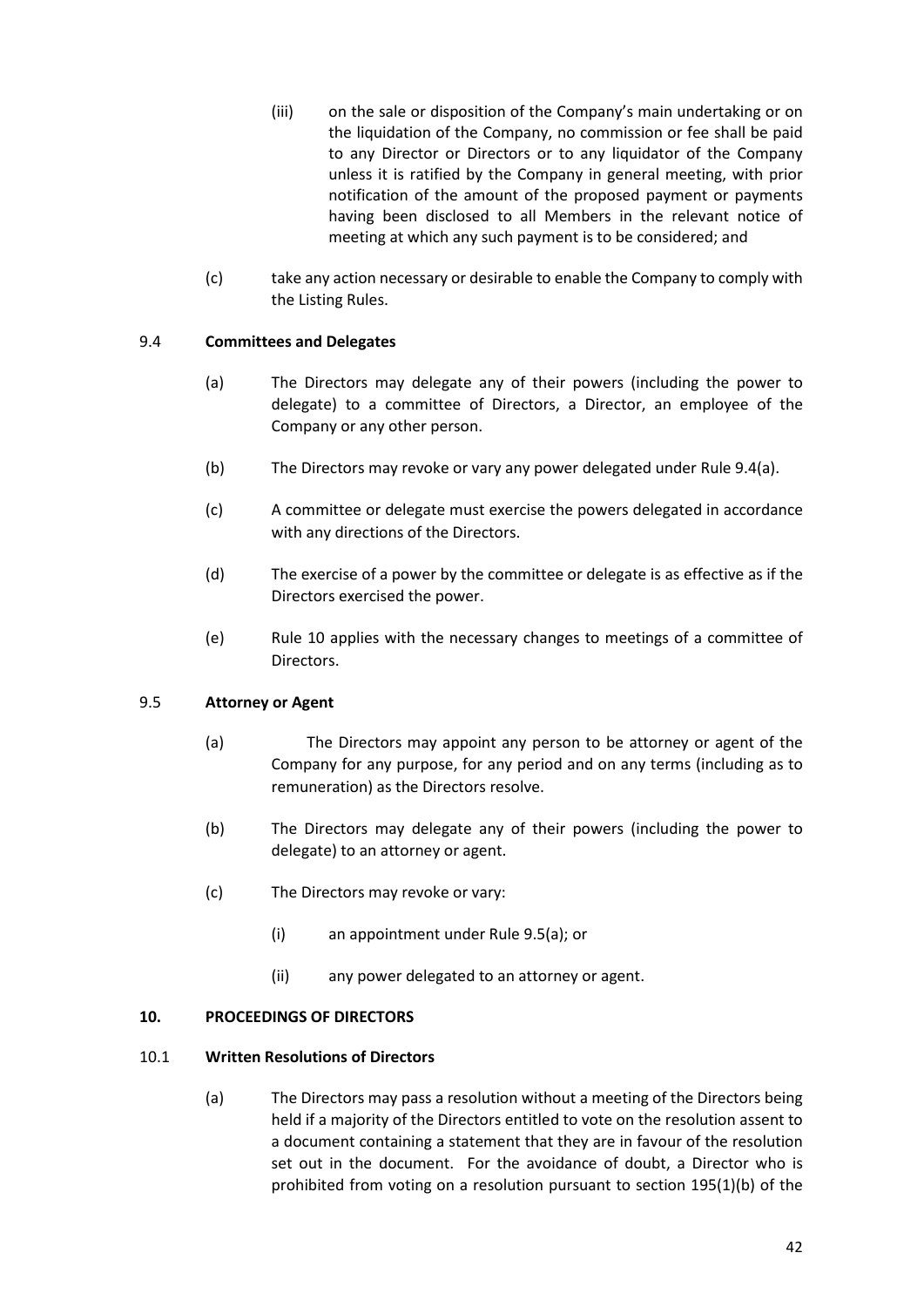Corporations Act will, for the purposes of this Rule 10.1, not be entitled to vote on such resolution.

- (b) Separate copies of the document referred to in Rule 10.1(a) may be used for assenting to by the Directors if the wording of the resolution and the statement is identical in each copy.
- (c) A Director may signify assent to a document under this Rule 10.1 by signing the document or by notifying the Company of the assent of the Director:
	- (i) in a manner permitted by Rule 14.3; or
	- (ii) by any technology including telephone.
- (d) Where a Director signifies assent to a document pursuant to Rule 10.1(c) other than by signing the document, the Director must, by way of confirmation, sign the document before or at the next meeting of Directors attended by that Director.
- (e) The resolution, the subject of a document under Rule 10.1(b), is not invalid if a Director does not comply with Rule 10.1(d).

#### 10.2 **Convening of Directors' Meetings**

- (a) A Director may call a meeting of Directors at any time.
- (b) On the request of any Director, a Secretary of the Company must call a meeting of the Directors.
- (c) The Directors may meet, adjourn and otherwise regulate their meetings as they think fit.
- (d) A meeting of Directors may be held using any technology consented to by a majority of the Directors.
- (e) The consent of a Director under Rule 10.2(d):
	- (i) may be for all meetings of Directors or for any number of meetings; and
	- (ii) may only be withdrawn by that Director within a reasonable period before a meeting of Directors.
- (f) If a meeting of Directors is held in 2 or more places pursuant to Rule  $10.2$ (d):
	- (i) a Director present at one of the places is taken to be present at the meeting unless, or until, the Director states to the chairperson of the meeting that the Director is discontinuing his or her participation in the meeting; and
	- (ii) the chairperson of the meeting may determine at which place the meeting is taken to be held.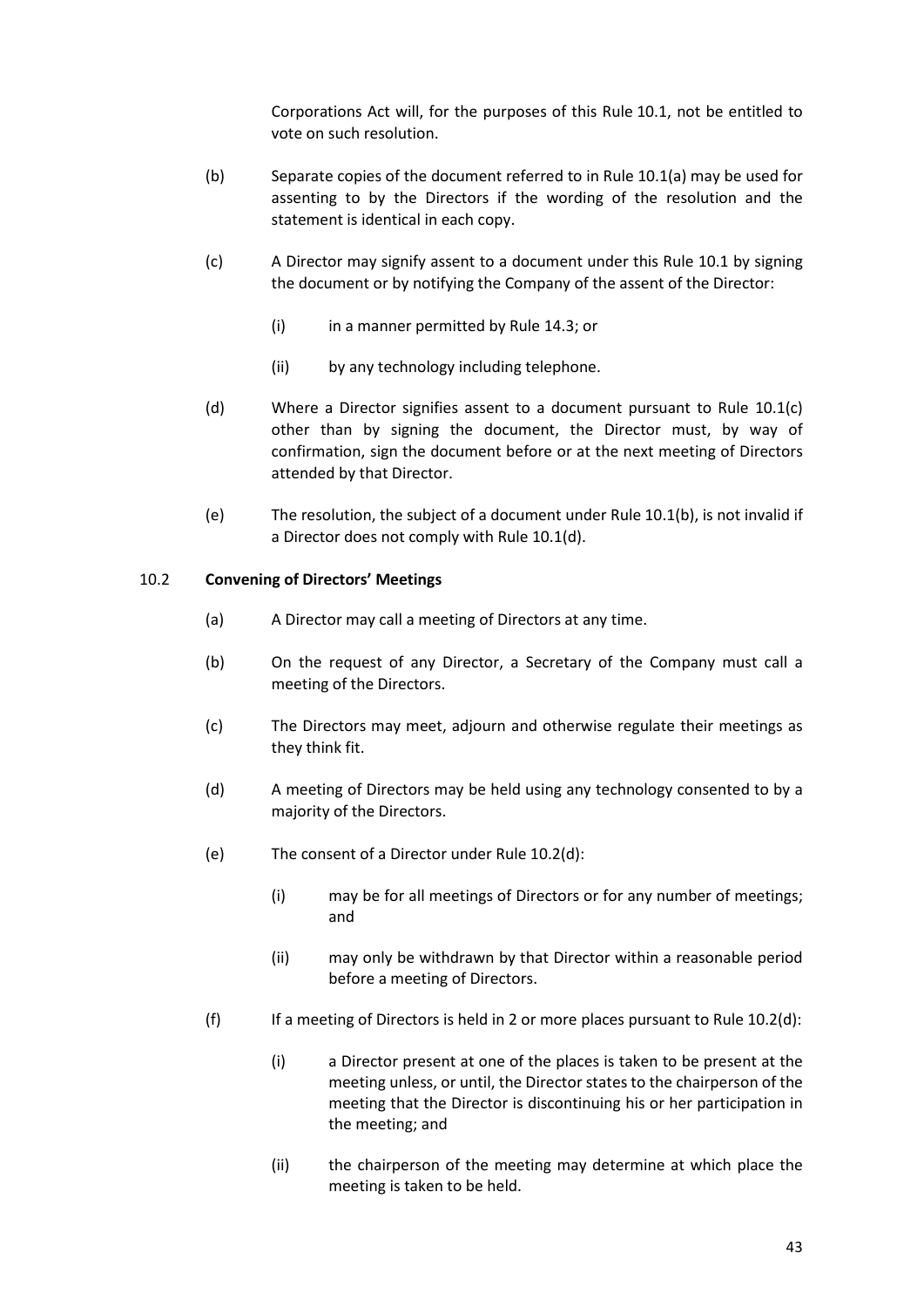## 10.3 **Notice of Directors' Meetings**

- (a) Notice of a meeting of Directors must be given to each Director and Alternate Director.
- (b) A notice of meeting of Directors must:
	- (i) set out the place, date and time for the meeting (and, if the meeting is to be held in 2 or more places, the technology that will be used to facilitate this); and
	- (ii) state the general nature of the business of the meeting.
- (c) Unless all Directors agree otherwise, the Company must give at least 24 hours' notice of a meeting of Directors.
- (d) A Director or Alternate Director may waive notice of a meeting of Directors by notice in writing to the Company to that effect.
- (e) Subject to the Corporations Act, anything done (including the passing of a resolution) at a meeting of Directors is not invalid if either or both:
	- (i) a Director or Alternate Director does not receive notice of the meeting; or
	- (ii) the Company accidentally does not give notice of the meeting to a Director or Alternate Director, provided that, in the case of a failure to give notice to a Director or Alternate Director:
	- (iii) that person (or in the case of an Alternate Director, the Director appointing that person) gives notice in writing to the Company that he or she waives the right to receive notice of the meeting or agrees to the thing done at the meeting; and
	- (iv) that person (or in the case of an Alternate Director, the Director appointing that person) attends the meeting.
- (f) Subject to the Corporations Act, the attendance of a person at a meeting of Directors waives any objection that person and:
	- (i) if the person is a Director, an Alternate Director appointed by that person; or
	- (ii) if the person is an Alternate Director, the Director who appointed that person as an Alternate Director,

may have to a failure to give notice of the meeting to that person in accordance with this Constitution.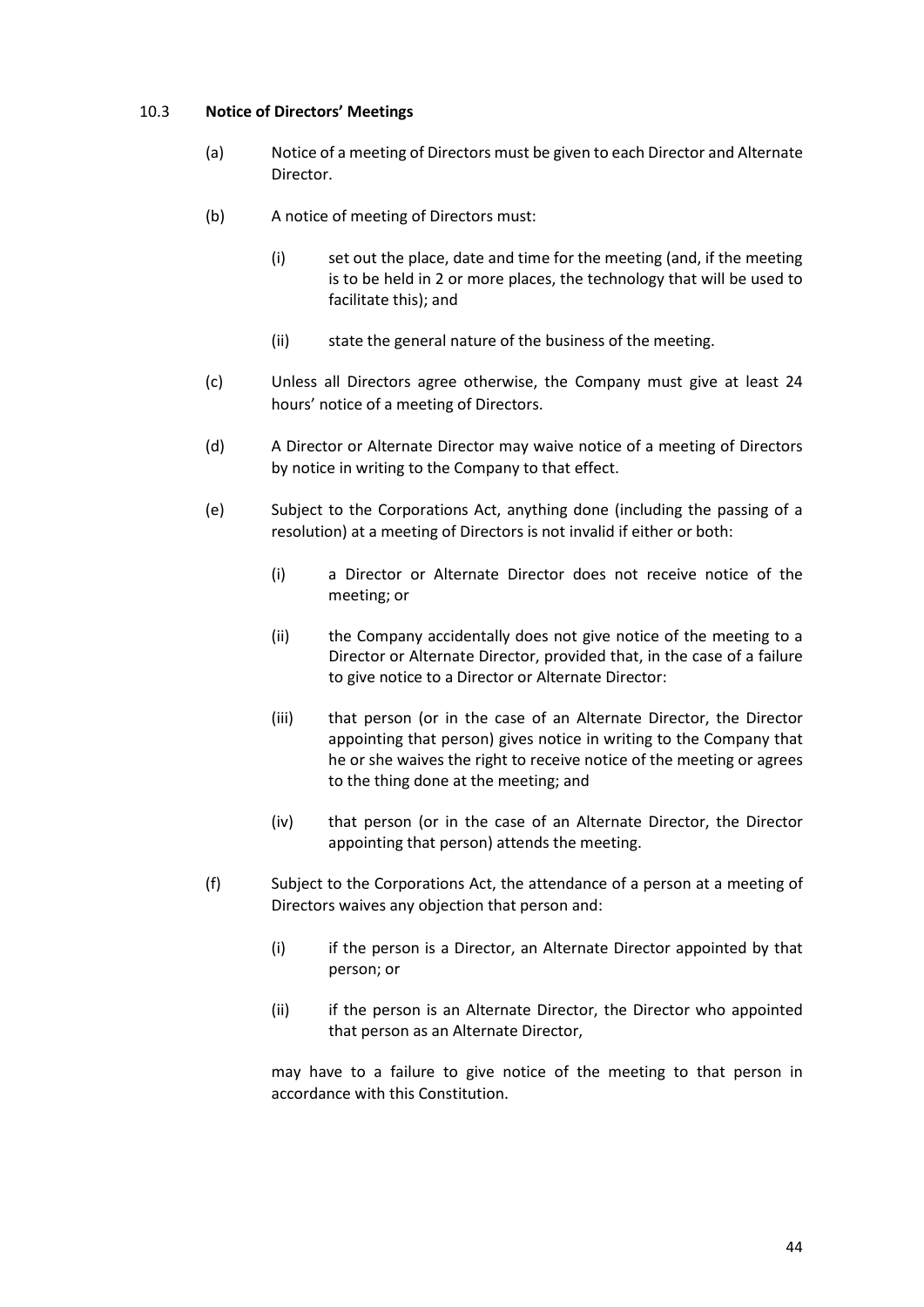#### 10.4 **Quorum**

- (a) Subject to the Corporations Act, a quorum for a meeting of Directors is:
	- (i) if the Directors have fixed a number for the quorum, that number of Directors; and
	- (ii) in any other case, 2 Directors entitled to vote on a resolution that may be proposed at that meeting.
- (b) In determining whether a quorum for a meeting of Directors is present:
	- (i) where a Director has appointed an Alternate Director, that Alternate Director is counted if the appointing Director is not present;
	- (ii) where a person is present as Director and an Alternate Director for another Director, that person is counted separately provided that there is at least one other Director or Alternate Director present; and
	- (iii) where a person is present as an Alternate Director for more than one Director, that person is counted separately for each appointment provided that there is at least one other Director or Alternate Director present.
- (c) A quorum for a meeting of Directors must be present at all times during the meeting.
- (d) If there are not enough persons to form a quorum for a meeting of Directors, one or more of the Directors (including those who have an interest in a matter being considered at that meeting) may call a meeting of Members and the meeting of Members may pass a resolution to deal with the matter.

#### 10.5 **Chairperson**

- (a) The Directors may elect a Director as chairperson of Directors or deputy chairperson of Directors for any period they resolve, or if no period is specified, until that person ceases to be a Director.
- (b) The Directors may remove the chairperson of Directors or deputy chairperson of Directors at any time.
- (c) The chairperson of Directors must (if present within 15 minutes after the time appointed for the meeting and willing to act) chair each meeting of Directors.
- (d) If:
	- (i) there is no chairperson of Directors;
	- (ii) the chairperson of Directors is not present within 15 minutes after the time appointed for a meeting of Directors; or
	- (iii) the chairperson of Directors is present within that time but is not willing to chair all or part of that meeting, if the Directors have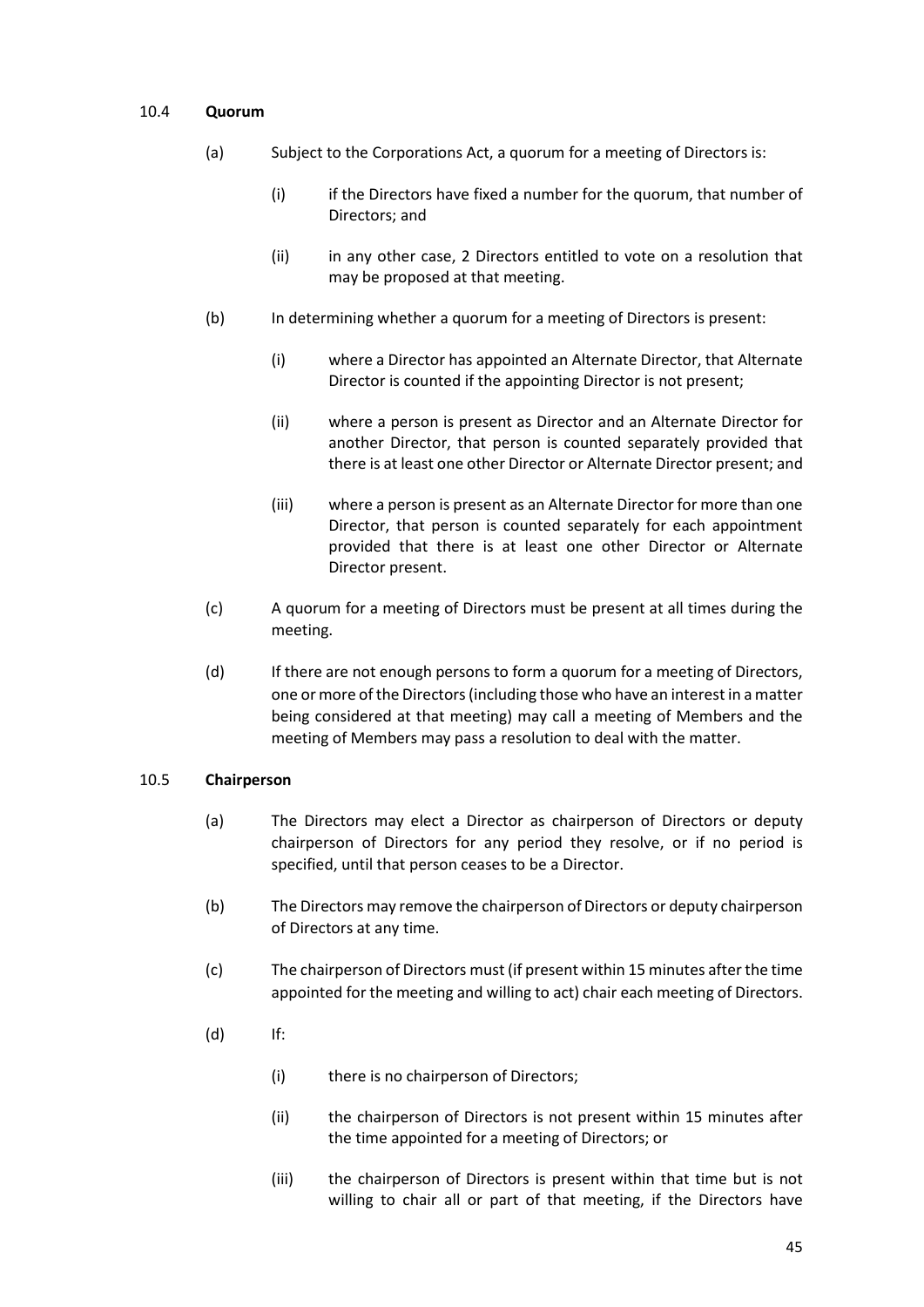elected a deputy chairperson of Directors, the deputy chairperson of Directors must (if present within 15 minutes after the time appointed for the meeting and willing to act) chair all or part of the meeting of Directors.

- (e) Subject to Rules  $10.5(c)$  and  $10.5(d)$ , if:
	- (i) there is no deputy chairperson of Directors;
	- (ii) the deputy chairperson of Directors is not present within 15 minutes after the time appointed for the meeting of Directors; or
	- (iii) the deputy chairperson of Directors is present within that time but is not willing to chair all or part of that meeting,
	- (iv) the Directors present must elect one of themselves to chair all or part of the meeting of Directors.
- (f) A person does not cease to be a chairperson of Directors or deputy chairperson of Directors if that person retires as a Director at a meeting of Members and is re-elected as a Director at that meeting.

## 10.6 **Resolutions of Directors**

- (a) A resolution of Directors is passed if more votes are cast in favour of the resolution than against it.
- (b) Subject to Rule 7.6 and this Rule 10.6, each Director has one vote on a matter arising at a meeting of Directors.
- (c) In determining the number of votes a Director has on a matter arising at a meeting of Directors:
	- (i) where a person is present as a Director and an Alternate Director for another Director, that person has one vote as a Director and, subject to Rule 7.4(e), one vote as an Alternate Director; and
	- (ii) where a person is present as an Alternate Director for more than one Director, that person has, subject to Rule 7.4(e), one vote for each appointment.
- (d) Subject to the Corporations Act, in case of an equality of votes on a resolution at a meeting of Directors, the chairperson of that meeting has a casting vote on that resolution in addition to any vote the chairperson has in his or her capacity as a Director in respect of that resolution.

#### 10.7 **Effectiveness of Acts by Directors**

(a) An act done by a Director is effective even if the appointment of that Director, or the continuance of that appointment, is invalid because the Company or that Director did not comply with this Constitution or any provision of the Corporations Act.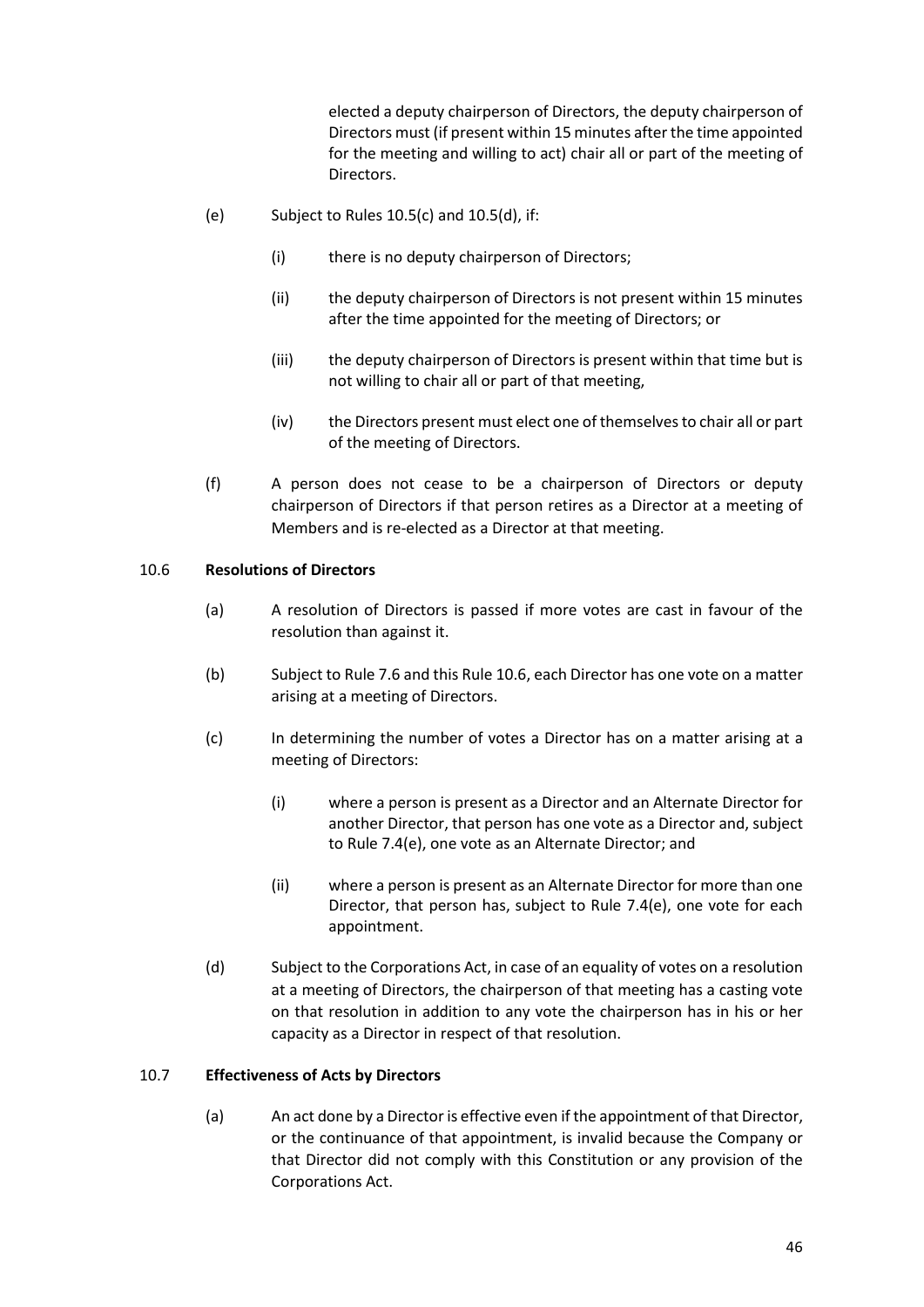- (b) Rule 10.7(a) does not deal with the question whether an effective act by a Director:
	- (i) binds the Company in its dealings with other people; or
	- (ii) makes the Company liable to another person.

## **11. DIVIDENDS**

#### 11.1 **Payment of Dividends**

- (a) Subject to the Corporations Act, the Listing Rules and any rights or restrictions attached to a class of Shares, the Company may pay Dividends as the Directors resolve.
- (b) The Directors may determine that a Dividend is payable without a meeting of Members and may fix:
	- (i) the amount of the Dividend;
	- (ii) if the Dividend is franked, the franking percentage and the franking class;
	- (iii) the time for determining entitlements to the Dividend;
	- (iv) the time for payment of the Dividend; and
	- (v) the method of payment of the Dividend.
- (c) The method of payment of a Dividend may include any or all of the payment of cash, the issue of Shares or other securities, the grant of options and the transfer of assets.
- (d) If the method of payment of a Dividend includes an issue or transfer of shares in a body corporate, each Member:
	- (i) agrees to become a member of that body corporate; and
	- (ii) in the case of a transfer, appoints the Company and each Director as its agent to execute an instrument of transfer or other document required to transfer the relevant shares to that Member.
- (e) A Dividend in respect of a Share must be paid to the person whose name is entered in the Register as the holder of that Share:
	- (i) where the Directors have fixed a time under Rule 11.1(b)(iii), at that time; or
	- (ii) in any other case, on the date the Dividend is declared.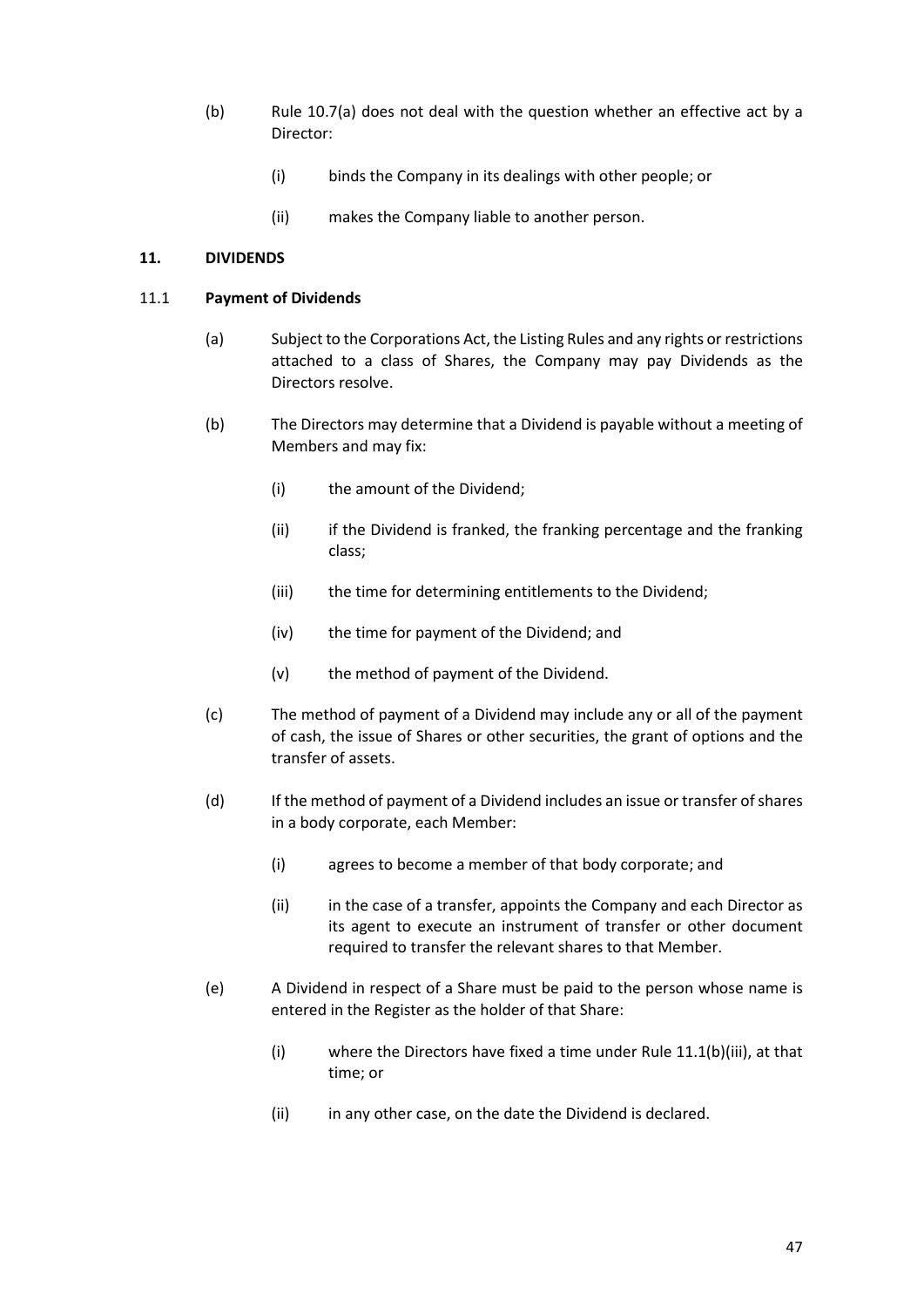## 11.2 **Dividends for Different Classes**

The Directors may determine that Dividends be paid:

- (a) on Shares of one class but not on another class; and
- (b) at different rates for different classes of Shares.

## 11.3 **Dividends Proportional to Number of Shares**

The person entitled to a Dividend on a Share is entitled to the entire Dividend irrespective of the proportion which the amount paid (including amounts credited) on that Share bears to the total amount paid or payable (including amounts credited) on that Share.

## 11.4 **Effect of a Transfer on Dividends**

If a transfer of a Share is registered after the time determined for entitlements to a Dividend on that Share but before the Dividend is paid, the person transferring the Share is entitled to that Dividend.

## 11.5 **No Interest on Dividends**

The Company is not required to pay any interest on a Dividend.

## 11.6 **Unpaid Amounts**

The Company may retain the whole or part of any Dividend in respect of which the Company has a lien and apply that amount in total or part satisfaction of any amount secured by that lien.

# 11.7 **Dividend Plans**

Subject to the Corporations Act and the Listing Rules:

- (a) the Directors may establish a dividend selection plan or bonus share plan on such terms as the Directors resolve, under which participants may elect in respect of all or part of their Shares:
	- (i) to receive a Dividend from the Company paid in whole or in part out of a particular fund or reserve or out of profits derived from a particular source; or
	- (ii) to forego a Dividend from the Company and receive some other form of distribution or entitlement (including securities) from the Company or another body corporate or a trust;
- (b) the Directors may establish a dividend reinvestment plan on such terms as the Directors resolve, under which participants may elect in respect of all or part of their Shares to apply the whole or any part of a Dividend from the Company in subscribing for securities of the Company or a Related Corporation; and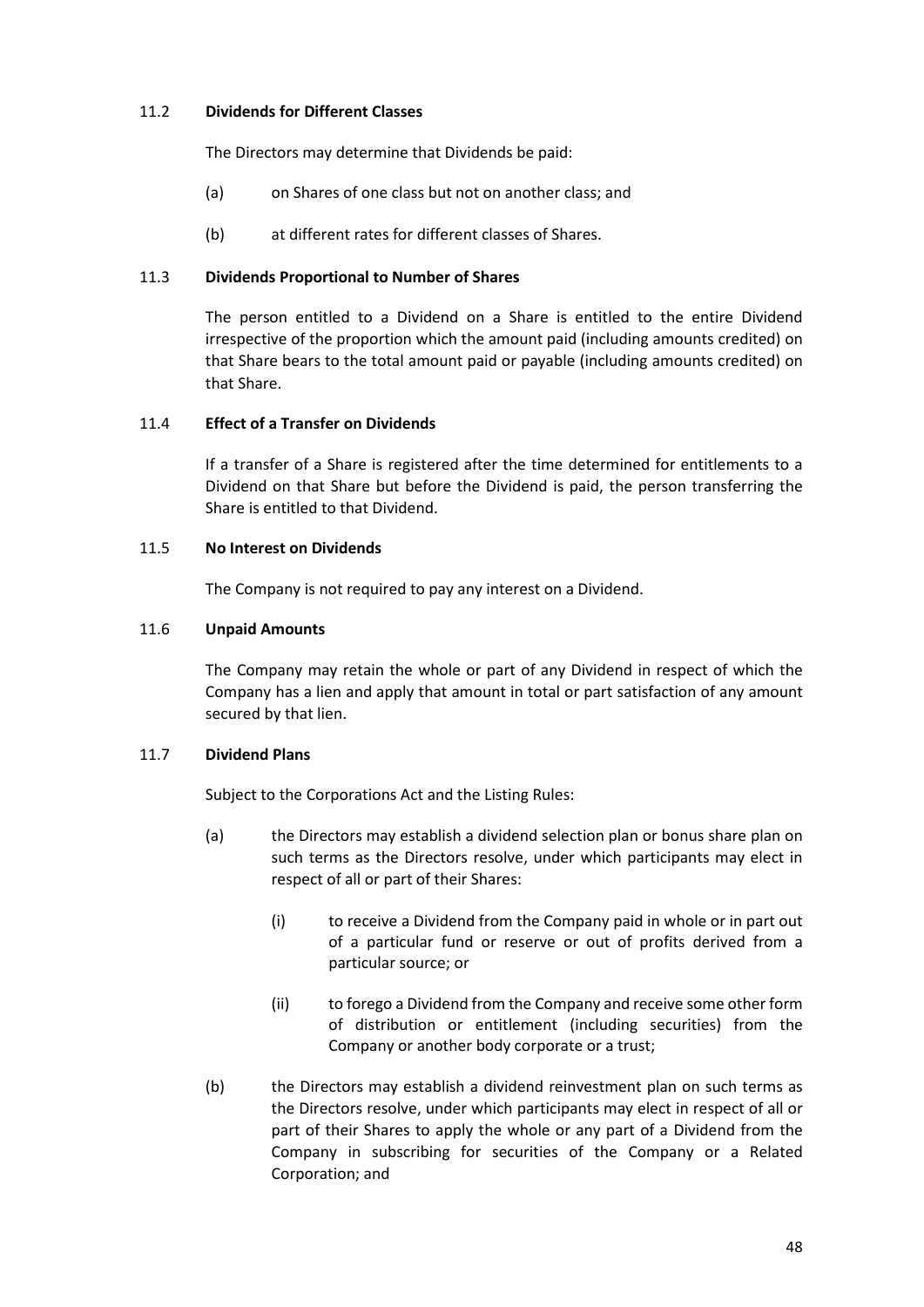(c) the Directors may implement, amend, suspend or terminate any plan established under this Rule 11.7.

## **12. WINDING UP**

#### 12.1 **Distributions Proportional to Paid Up Capital**

Subject to the Corporations Act, the Listing Rules and any rights or restrictions attached to a class of Shares, on a winding up of the Company any surplus must be divided among the Members in the proportion which the amount paid (including amounts credited) on the Shares of a Member bears to the total amount paid and payable (including amounts credited) on the Shares of all Members.

#### 12.2 **Distributions of Assets**

Subject to the Corporations Act, the Listing Rules and any rights or restrictions attached to a class of Shares, on a winding up of the Company, the liquidator may, with the sanction of a special resolution of the Members:

- (a) distribute among the Members the whole or any part of the property of the Company;
- (b) decide how to distribute the property as between the Members or different classes of Members;
- (c) settle any dispute concerning a distribution under this Rule 12 in any way including, but not limited to:
	- (i) rounding amounts up or down to the nearest whole number;
	- (ii) ignoring fractions;
	- (iii) valuing assets for distribution;
	- (iv) paying cash to any Member on the basis of that valuation; and
	- (v) vesting assets in a trustee on trust for the Members entitled, provided that a Member need not accept any property, including Shares or other securities, carrying a liability.

#### 12.3 **Remuneration of Liquidator**

The Company in general meeting must not fix the remuneration to be paid to a liquidator of the Company appointed pursuant to the Corporations Act unless at least 14 days' notice of the meeting has been given to the Members specifying the amount of the proposed remuneration.

#### **13. RECORDS**

#### 13.1 **Minutes**

(a) The Company must keep minute books in which it records within one month: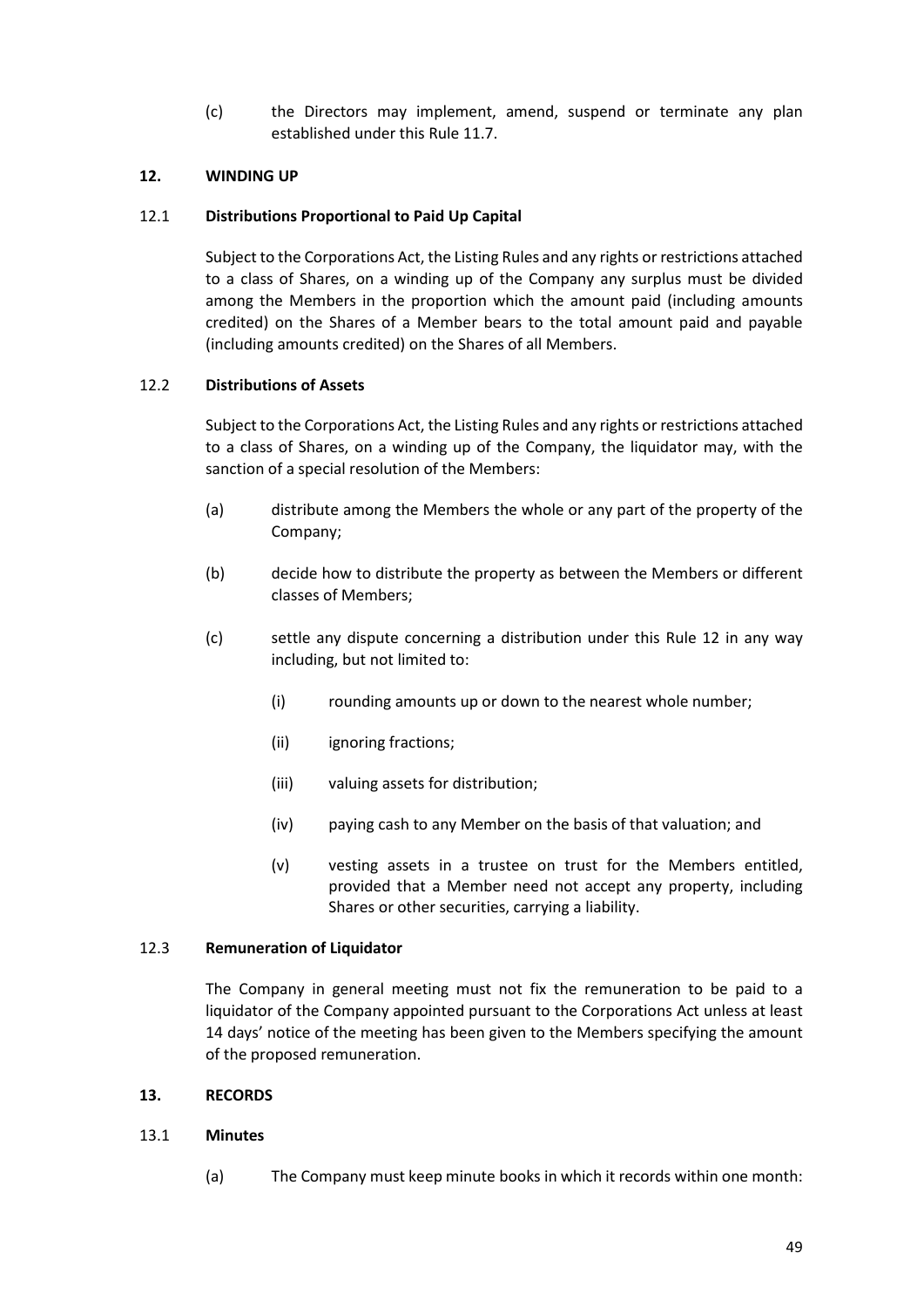- (i) proceedings and resolutions of meetings of Members;
- (ii) proceedings and resolutions of meetings of Directors (including meetings of committees of Directors);
- (iii) resolutions passed by Members without a meeting;
- (iv) resolutions passed by the Directors without a meeting; and
- (v) if the Company has only one Director, the making of declarations by that Director.
- (b) The Company must ensure that minutes of a meeting are signed within a reasonable time after the meeting by one of the following:
	- (i) the chairperson of that meeting; or
	- (ii) the chairperson of the next meeting.
- (c) The Company must ensure that minutes of the passing of a resolution without a meeting are signed by a Director within a reasonable time after that resolution is passed.
- (d) If the Company has only one Director, that Director must sign the minutes of the making of a declaration by that Director within a reasonable time after that resolution is passed.
- (e) A minute recorded and signed in accordance with this Rule 13.1 is evidence of the proceeding, resolution or declaration to which it relates, unless the contrary is proved.

#### 13.2 **Register**

- (a) The Company must set up and maintain the Register in accordance with section 169 of the Corporations Act.
- (b) The Company may set up and maintain a branch register of Members in accordance with the Corporations Act.
- (c) The Company must allow inspection of the Register only in accordance with the Corporations Act.
- (d) Unless the contrary is otherwise proved, the Register is sufficient evidence of the matters shown in the Register.

#### 13.3 **Financial Records**

The Company must keep financial records in accordance with the Corporations Act.

#### 13.4 **Inspection**

Unless authorised by a resolution of Directors or the Corporations Act, a Member is not entitled to inspect the books of the Company.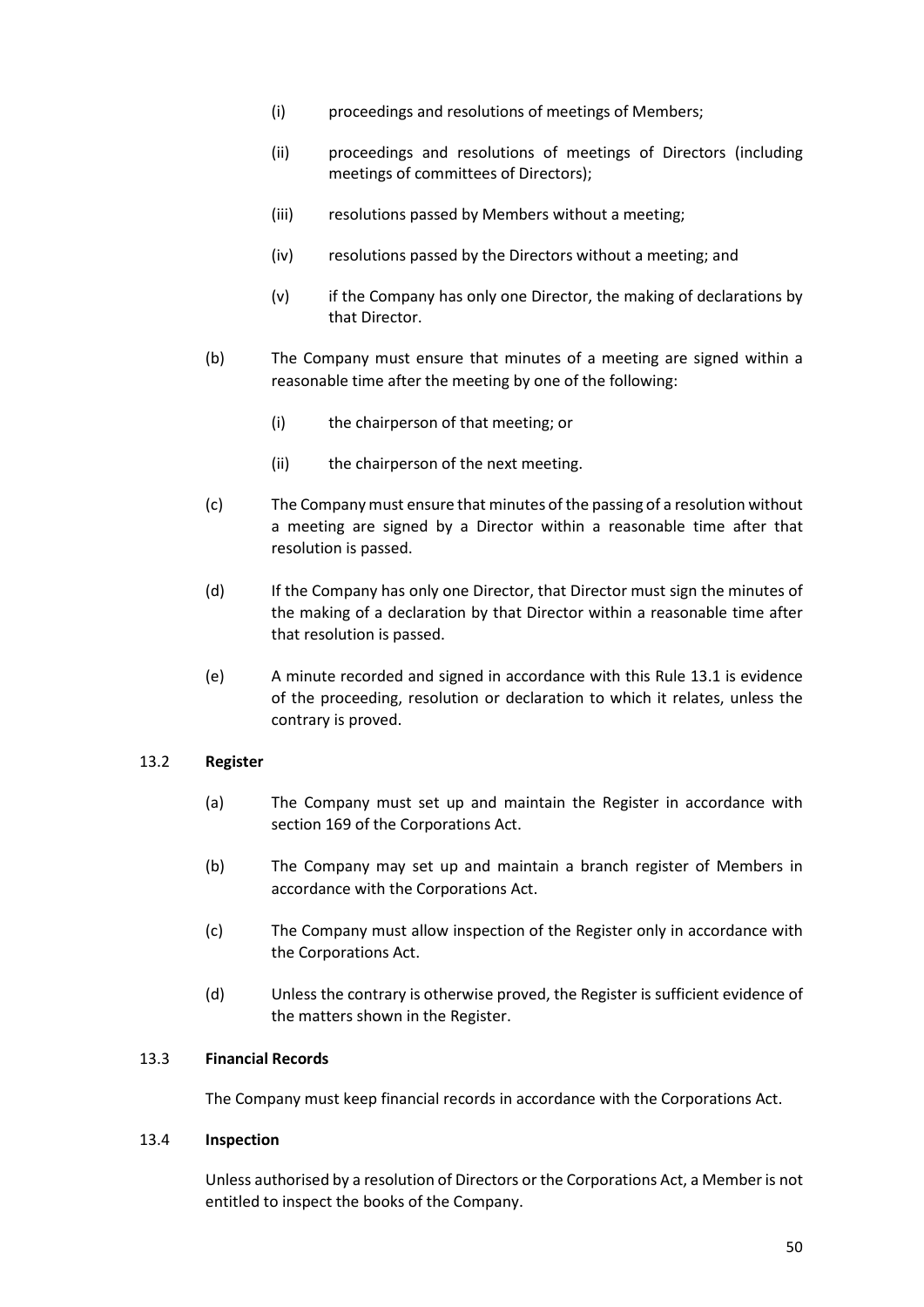## **14. NOTICES AND PAYMENTS**

#### 14.1 **Notice to Members**

- (a) The Company may give notice to a Member:
	- (i) in person;
	- (ii) by sending it by post to the address of the Member in the Register or the alternative address (if any) nominated by that Member; or
	- (iii) by sending it to the electronic address (if any) nominated by that Member.
- (b) If the address of a Member in the Register is not within Australia, the Company must send all documents to that Member by air-mail or electronic address.
- (c) The Company must give any notice to Members who are joint holders of a Share to the person named first in the Register in respect of that Share, and such notice is deemed to be notice to all holders of that Share.
- (d) The Company may give notice to a person entitled to a Share because of a Transmission Event in any manner specified in Rule 14.1(a).
- (e) Notice to a person entitled to a Share because of a Transmission Event is taken to be notice to the Member of that Share.
- (f) Subject to the Corporations Act, a notice to a Member is sufficient, even if:
	- (i) a Transmission Event occurs in respect of that Member (whether or not a joint holder of a Share); or
	- (ii) that Member is an externally administered body corporate, and regardless of whether or not the Company has notice of that event.
- (g) A person entitled to a Share because of a transfer, Transmission Event or otherwise, is bound by every notice given in respect of that Share.
- (h) Any notice required or allowed to be given by the Company to one or more Members by advertisement is, unless otherwise stipulated, sufficiently advertised if advertised once in a daily newspaper circulating in the states and territories of Australia.

#### 14.2 **Notice to Directors**

The Company may give notice to a Director or Alternate Director:

- (a) in person;
- (b) by sending it by post to the usual residential address of that person or the alternative address (if any) nominated by that person;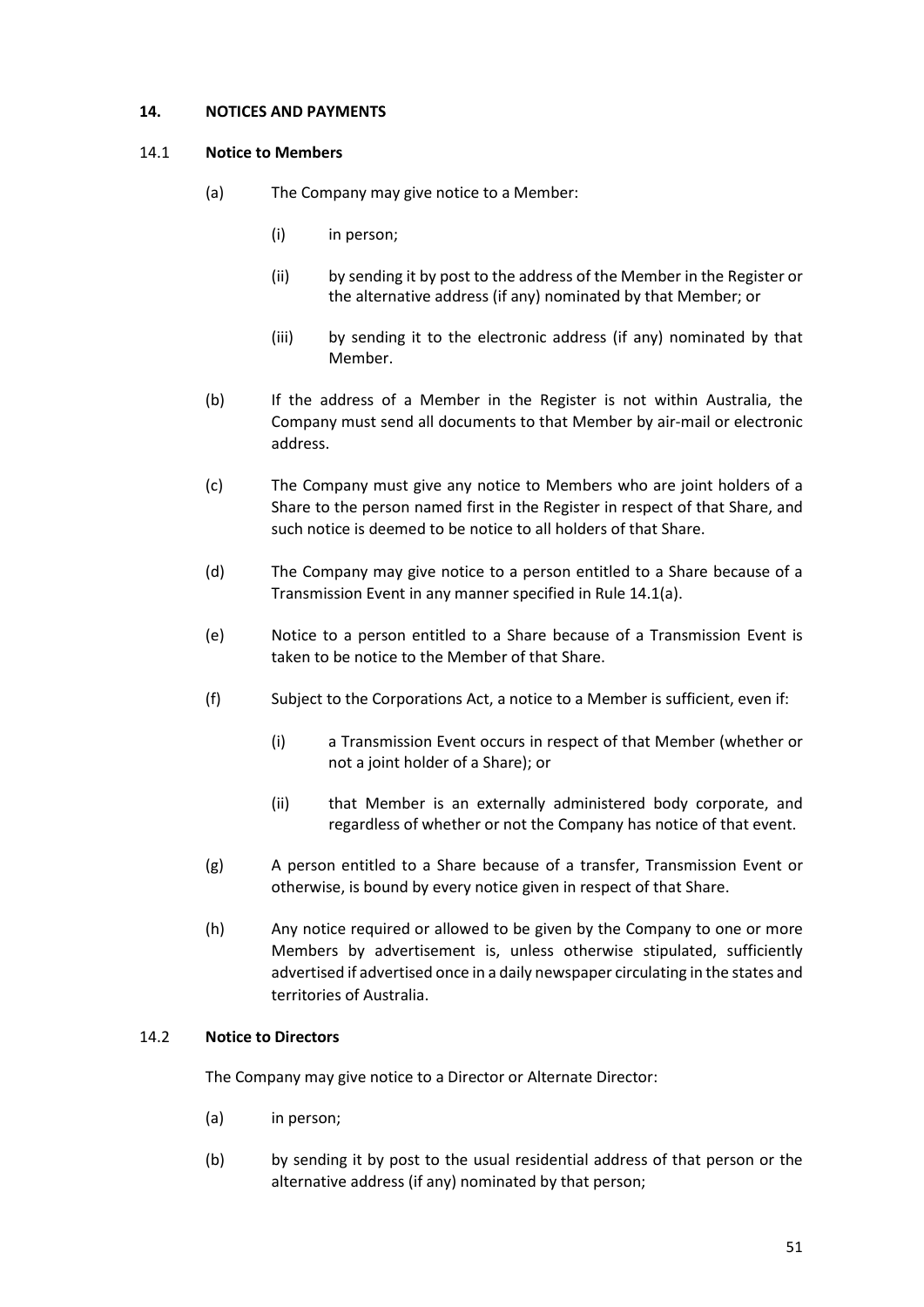- (c) by sending it to the electronic address (if any) nominated by that person; or
- (d) by any other means agreed between the Company and that person.

## 14.3 **Notice to the Company**

A person may give notice to the Company:

- (a) by leaving it at the registered office of the Company;
- (b) by sending it by post to the registered office of the Company;
- (c) by sending it to the electronic address (if any) nominated by the Company for that purpose; or
- (d) by any other means permitted by the Corporations Act.

## 14.4 **Time of Service**

- (a) A notice sent by post is taken to be given one Business Day after it is posted.
- (b) A notice sent by electronic address is taken to be given on the Business Day it is sent, provided that the sender's transmission report shows that the whole notice was sent to the correct electronic address.
- (c) The giving of a notice by post is sufficiently proved by evidence that the notice:
	- (i) was addressed to the correct address of the recipient; and
	- (ii) was placed in the post or delivered to the air courier.
- (d) A certificate by a Director or Secretary of a matter referred to in Rule 14.4(c) is sufficient evidence of the matter, unless it is proved to the contrary.

#### 14.5 **Signatures**

The Directors may decide, generally or in a particular case, that a notice given by the Company be signed by mechanical or other means.

#### 14.6 **Payments**

- (a) The Company may pay a person entitled to an amount payable in respect of a Share (including a Dividend) by:
	- (i) crediting an account nominated in writing by that person;
	- (ii) cheque made payable to the person entitled to the amount or any other person the person entitled directs in writing; or
	- (iii) any other manner as the Directors resolve.
- (b) The Company may post a cheque referred to in Rule 14.6(a)(ii) to: